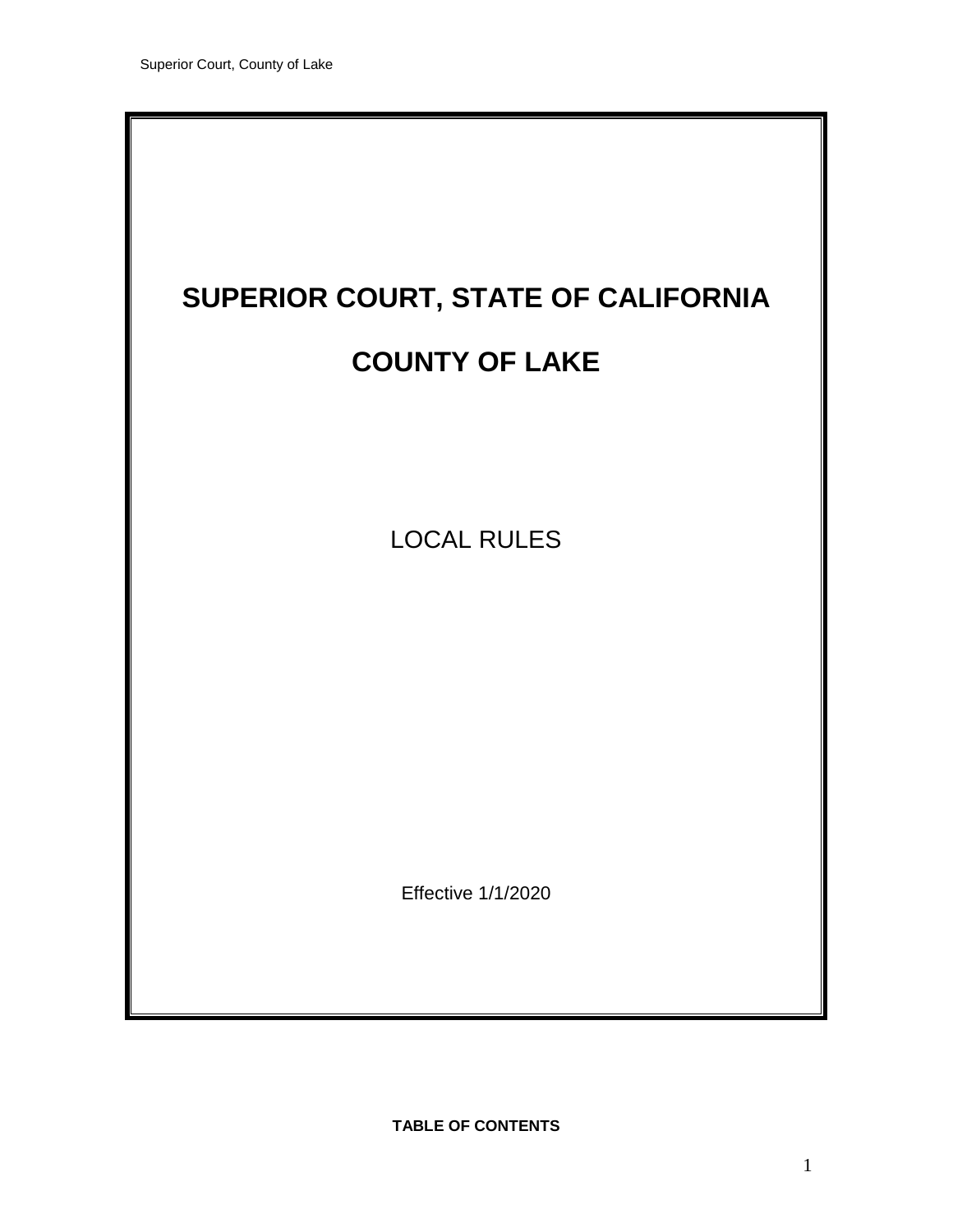|     | 2.1 PRESIDING JUDGE OF SUPERIOR COURT (EFF. 1/1/2009, AMD. 1/1/2014) 7           |      |
|-----|----------------------------------------------------------------------------------|------|
|     |                                                                                  |      |
|     |                                                                                  |      |
|     | 2.4 DEFINITION OF A JUDGE'S VACATION DAY REQUIRED BY RULE 6.603, CALIFORNIA      |      |
|     |                                                                                  |      |
|     |                                                                                  |      |
|     |                                                                                  |      |
|     |                                                                                  |      |
|     | 3.3 PROPOSED JUDGMENTS, DECREES, AND ORDERS IN UNCONTESTED MATTERS (EFF.         |      |
|     |                                                                                  |      |
|     |                                                                                  |      |
|     | 3.5 PRESENTATION OF EX PARTE APPLICATIONS TO PRESIDING JUDGE (EFF. 6/30/91,      |      |
|     |                                                                                  |      |
|     | 3.6 COURT-CONNECTED MEDIATION PROGRAM (EFF. 1/1/2009, AMD. 7/1/15) 10            |      |
|     |                                                                                  |      |
|     | 3.8 NUNC PRO TUNC ORDERS CORRECTING ERRORS (EFF. 1/1/2009) 12                    |      |
|     | 3.9 TOXIC AND HAZARDOUS MATERIALS; AND FIREARMS (EFF. 1/1/2009)  13              |      |
|     |                                                                                  |      |
|     |                                                                                  |      |
|     |                                                                                  |      |
|     |                                                                                  |      |
|     |                                                                                  |      |
|     |                                                                                  |      |
|     | 4.4 MANDATORY SETTLEMENT AND TRIAL READINESS CONFERENCE (EFF. 1/1/2010)18        |      |
| 4.5 |                                                                                  |      |
|     |                                                                                  |      |
|     |                                                                                  |      |
|     | PRESENCE OF TRIAL COUNSEL AND DEFENDANT MANDATORY (EFF. 1/1/2020) 18             |      |
|     |                                                                                  |      |
|     | 5.1 COMPLIANCE WITH CIVIL LAW AND MOTION RULES (EFF. 6/30/91, AMD. 1/1/2009). 18 |      |
|     | 5.2 CHILD, SPOUSAL AND PARTNER SUPPORT (EFF. 6/30/91, AMD. 1/1/2009)  18         |      |
|     |                                                                                  |      |
|     |                                                                                  |      |
|     | 5.5 EVALUATIONS PURSUANT TO FAMILY CODE § 3110 (EFF. 1/1/2009) 20                |      |
|     | 5.6 MEDIATOR SELECTION AND COMPLAINT PROCEDURE (EFF. 1/1/2009) 21                |      |
|     | 5.7 MEDIATION OTHER THAN CHILD CUSTODY MATTERS (EFF. 1/1/2009)21                 |      |
|     |                                                                                  |      |
|     | 5.9 REQUEST FOR EMERGENCY FAMILY LAW ORDERS (EX PARTE ORDERS) (NEW               |      |
|     |                                                                                  | . 25 |
|     | 5.10 APPOINTMENT OF COUNSEL TO REPRESENT CHILD AND COMPLAINT PROCEDURE           |      |
|     |                                                                                  |      |
|     |                                                                                  |      |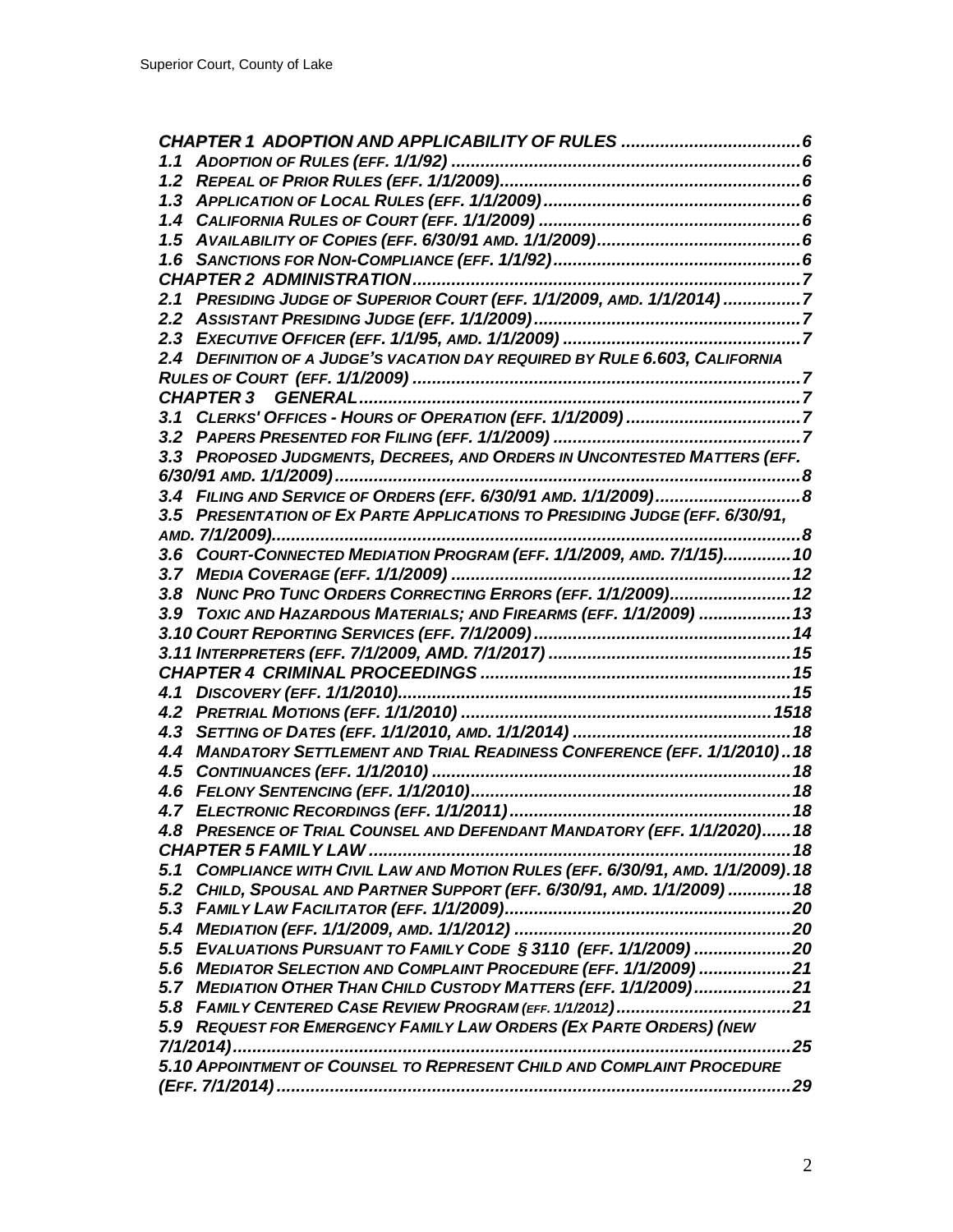| 6.2 SUBMISSION OF MATTER WITHOUT APPEARANCE BY COUNSEL OR WITNESSES (EFF.       |  |
|---------------------------------------------------------------------------------|--|
|                                                                                 |  |
| 6.3 NON-RESIDENT PERSONAL REPRESENTATIVE TO FURNISH BOND NOTWITHSTANDING        |  |
|                                                                                 |  |
| 6.4 REQUIRED FORM OF ACCOUNTS (EFF. 6/30/91, AMD. 1/1/2009) 30                  |  |
| 6.5 APPOINTMENT OF EXPERT TO ANALYZE COMPLEX ACCOUNTS AND SURCHARGE OF          |  |
|                                                                                 |  |
| 6.6 ALLOWANCE OF CLAIMS OF PERSONAL REPRESENTATIVES (EFF. 6/30/91) 31           |  |
| 6.7 STATEMENT REGARDING BOND ON INVENTORY AND APPRAISAL (EFF. 6/30/91)31        |  |
| 6.8 AMOUNT OF PERSONAL REPRESENTATIVE'S BOND WHERE INDEPENDENT                  |  |
|                                                                                 |  |
|                                                                                 |  |
|                                                                                 |  |
|                                                                                 |  |
|                                                                                 |  |
|                                                                                 |  |
| 7.2 COMPLIANCE WITH CIVIL LAW AND MOTION RULES (EFF. 6/30/91, AMD. 1/1/2009).32 |  |
|                                                                                 |  |
|                                                                                 |  |
|                                                                                 |  |
| 8.3 PROCEDURAL TIME STANDARDS (EFF. 6/30/91, AMD. 1/1/2009)32                   |  |
| 8.4 CASE MANAGEMENT CONFERENCE (EFF. 6/30/91, AMD. 1/1/2009)33                  |  |
| 8.5 CASE MANAGEMENT CONFERENCE STATEMENT (EFF. 1/1/2009)34                      |  |
| 8.6 DIFFERENTIAL CASE MANAGEMENT (EFF. 1/1/92, AMD. 1/1/2009) 34                |  |
| 8.7 CASE MANAGEMENT CONFERENCE ORDER (EFF. 6/30/91 AMD. 1/1/2009)35             |  |
|                                                                                 |  |
| <b>CHAPTER 9 SETTING CIVIL CASES FOR TRIAL AND FOR PRE-TRIAL AND</b>            |  |
|                                                                                 |  |
| 9.1 AUTHORITY OF CALENDAR COORDINATOR REGARDING SETTINGS (EFF. 6/30/91,         |  |
|                                                                                 |  |
|                                                                                 |  |
|                                                                                 |  |
| 9.4 REQUESTS FOR CHANGES IN TRIAL DATES (EFF. 6/30/91 AMD. 1/1/2009)36          |  |
|                                                                                 |  |
|                                                                                 |  |
| 10.2 TIME AND PURPOSE OF CONFERENCE (EFF. 6/30/91 AMD. 1/1/2010, 1/1/2011)37    |  |
| 10.3 PRESENCE OR ACCESSIBILITY OF ATTORNEYS, PARTIES AND OTHERS(EFF. 6/30/91    |  |
|                                                                                 |  |
| 10.4 VACATING CONFERENCE (EFF. 6/30/91 AMD. 1/1/2010, 1/1/2011)38               |  |
| 10.5 DUTIES OF COUNSEL AND PARTIES PRIOR TO CONFERENCE (EFF. 6/30/91 AMD.       |  |
|                                                                                 |  |
|                                                                                 |  |
|                                                                                 |  |
| 11.1 ATTORNEYS' FEES IN GUARDIANSHIP AND CONSERVATORSHIP PROCEEDINGS (EFF.      |  |
|                                                                                 |  |
| 11.2 ATTORNEYS' FEES AND REPRESENTATIVES' FEES FOR EXTRAORDINARY SERVICES       |  |
|                                                                                 |  |
|                                                                                 |  |
| 11.4 FEES AND COMMISSIONS MUST BE FIXED BY COURT PRIOR TO PAYMENT (EFF.         |  |
|                                                                                 |  |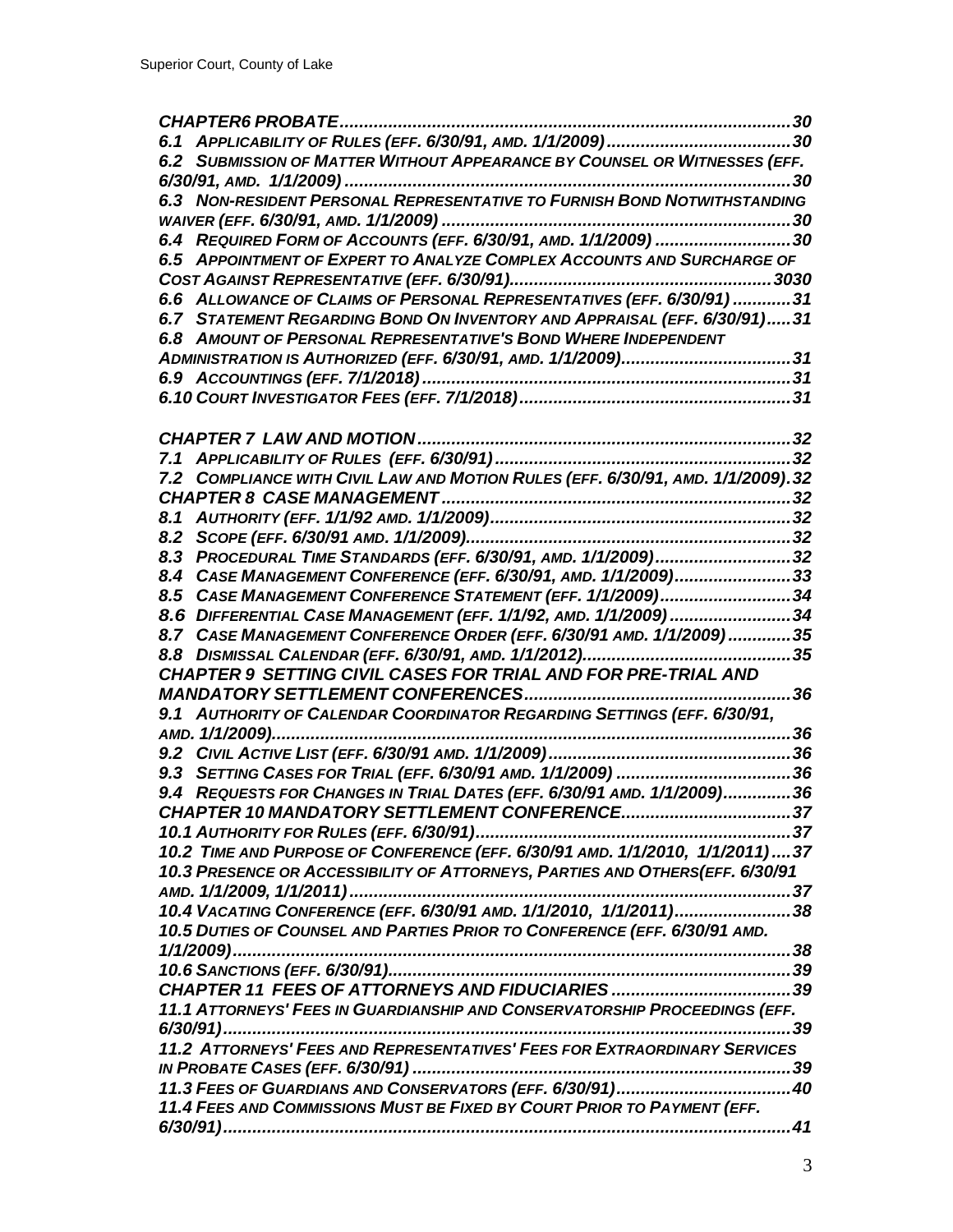| 11.6 UNLAWFUL DETAINER CASES (EFF. 7/1/93, AMD. 1/1/2009) 41                    |  |
|---------------------------------------------------------------------------------|--|
|                                                                                 |  |
|                                                                                 |  |
|                                                                                 |  |
|                                                                                 |  |
|                                                                                 |  |
|                                                                                 |  |
|                                                                                 |  |
|                                                                                 |  |
|                                                                                 |  |
|                                                                                 |  |
|                                                                                 |  |
|                                                                                 |  |
|                                                                                 |  |
|                                                                                 |  |
| 15.2 MANDATORY SUBMISSION TO ARBITRATION (EFF. 7/1/2009)  43                    |  |
| 15.3 ARBITRATION ADMINISTRATOR AND ADMINISTRATIVE COMMITTEE (EFF. 7/1/2009). 44 |  |
|                                                                                 |  |
|                                                                                 |  |
|                                                                                 |  |
| CHAPTER 16 TELECONFERENCING HEARINGS AND CONFERENCES 45                         |  |
|                                                                                 |  |
|                                                                                 |  |
| 17.1 REQUEST FOR JURY TRIAL IN EQUITY CASES (EFF. 7/1/2009)  45                 |  |
| 17.2 ATTORNEY TESTIFYING MAY NOT ARGUE THE CASE (EFF. 7/1/2009) 45              |  |
|                                                                                 |  |
|                                                                                 |  |
|                                                                                 |  |
| 18.1 GUIDELINES FOR COURT APPOINTED SPECIAL ADVOCATE PROGRAMS (EFF.             |  |
|                                                                                 |  |
| 18.2 COURT APPOINTED SPECIAL ADVOCATE PROGRAM (EFF. 1/1/2011) 47                |  |
|                                                                                 |  |
|                                                                                 |  |
|                                                                                 |  |
|                                                                                 |  |
|                                                                                 |  |
|                                                                                 |  |
|                                                                                 |  |
|                                                                                 |  |
|                                                                                 |  |
|                                                                                 |  |
|                                                                                 |  |
|                                                                                 |  |
|                                                                                 |  |
|                                                                                 |  |
|                                                                                 |  |
| 19.3 REQUIREMENTS OF COURT ISSUING CRIMINAL PROTECTIVE ORDERS(NEW               |  |
|                                                                                 |  |
| 19.4 REQUIREMENTS OF COURT ISSUING CHILD CUSTODY/VISITATION ORDERS(NEW          |  |
|                                                                                 |  |
|                                                                                 |  |
|                                                                                 |  |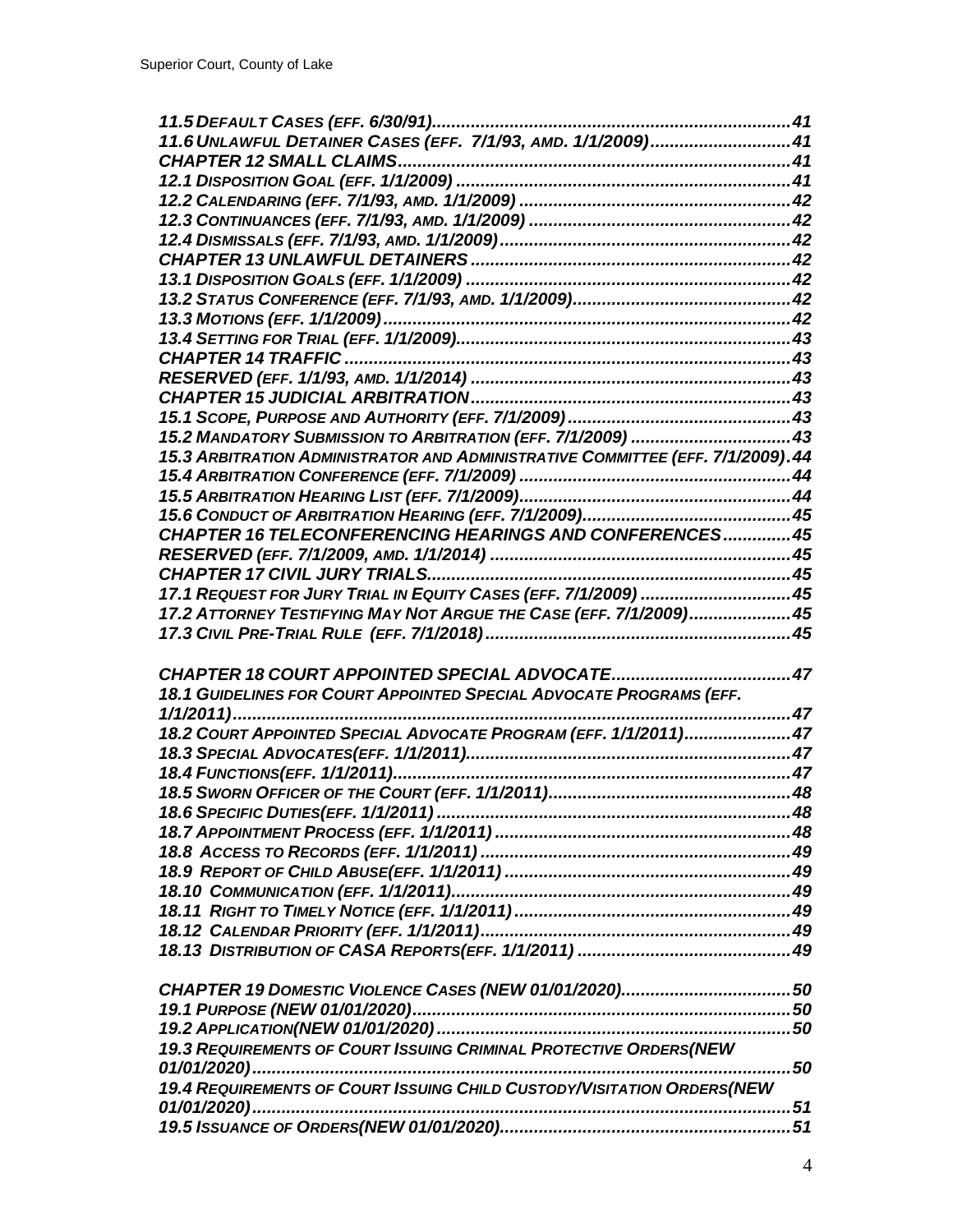# *19.6 MODIFICATION OF CRIMINAL PROTECTIVE ORDER (NEW [01/01/2020\)...................52](#page-46-2)*

### FORMS:

| LK-100 (Mandatory) | <b>Family Law Status Report</b>                         |
|--------------------|---------------------------------------------------------|
| LK-101 (Mandatory) | <b>Settlement Conference Statement</b>                  |
| LK-102 (Optional)  | Witness List                                            |
| LK-150 (Optional)  | Declaration Regarding Notice of ExParte Request for     |
|                    | <b>Temporary Emergency Court Order</b>                  |
| LK-151 (Optional)  | Notice of Action by Court on ExParte Request for Family |
|                    | Law Temporary Emergency Orders                          |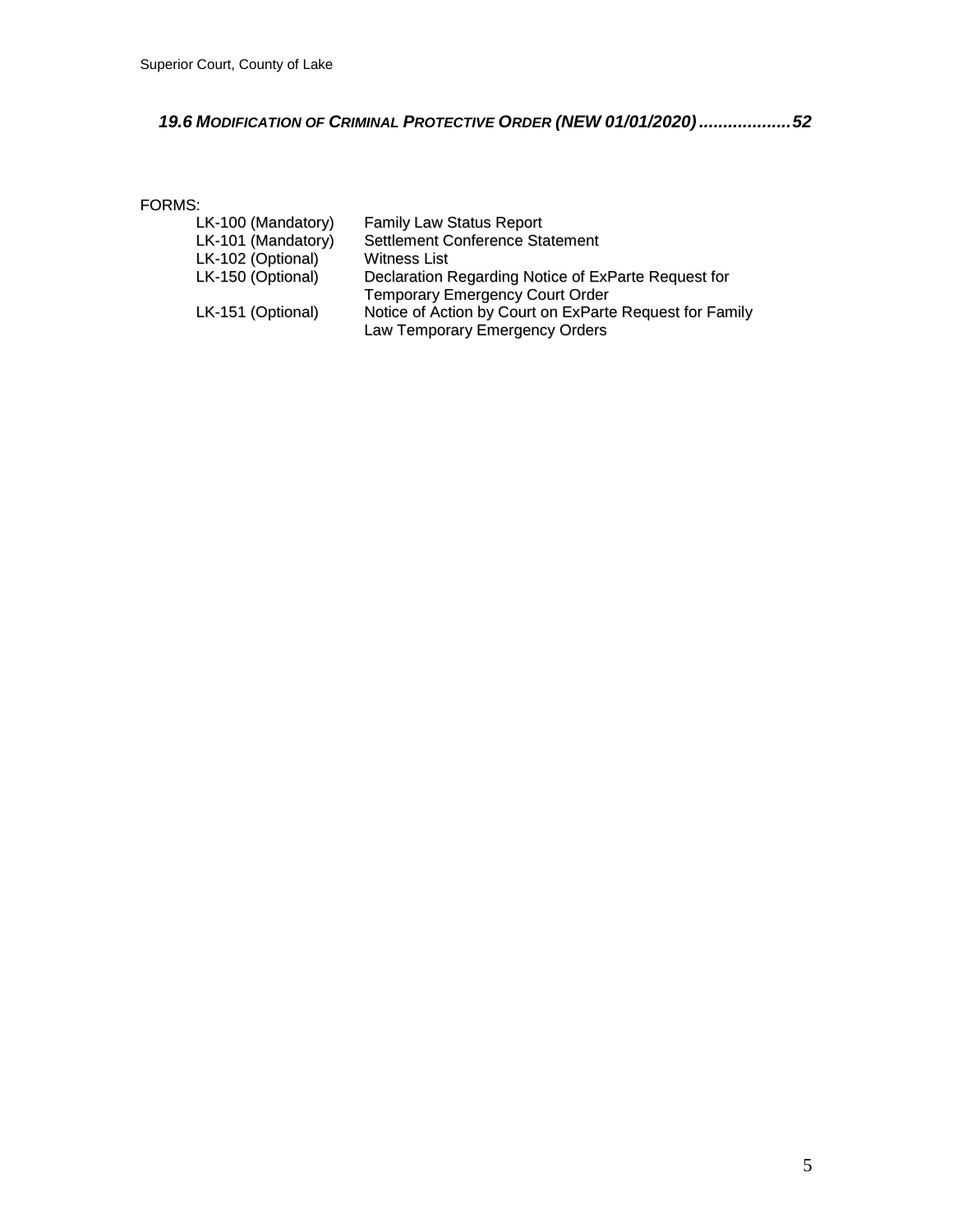# <span id="page-5-0"></span>**CHAPTER 1 ADOPTION AND APPLICABILITY OF RULES**

# <span id="page-5-1"></span>**1.1 Adoption of Rules** (eff. 1/1/92)

These rules are adopted pursuant to Government Code §68070 and Code of Civil Procedure §575.1 and each is effective on the date set forth in parentheses immediately following the rule, e.g., "(eff. 1/1/ 92)".

# <span id="page-5-2"></span>**1.2 Repeal of Prior Rules** (eff. 1/1/2009)

Upon the effective date of these rules, all other rules heretofore adopted by this court shall be repealed provided that no action theretofore taken in compliance with such rules shall be made or deemed invalid or ineffective by such repeal. (eff. 1/1/2009)

# <span id="page-5-3"></span>**1.3 Application of Local Rules** (eff. 1/1/2009)

These local rules apply to all Superior Court matters filed in the County of Lake. (eff. 1/1/2009)

# <span id="page-5-4"></span>**1.4 California Rules of Court** (eff. 1/1/2009)

These local rules are intended to supplement and in no way reduce any requirements of the California Rules of Court. (eff. 1/1/2009)

# <span id="page-5-5"></span>**1.5 Availability of Copies** (eff. 6/30/91 amd. 1/1/2009)

Copies of these rules are available in the office of the clerk of the court, Courthouse, 255 N. Forbes Lakeport, California 95453 and Southlake Courthouse, 7000A So. Center Drive Clearlake, California. (eff. 6/30/91 amd. 1/1/2009)

# <span id="page-5-6"></span>**1.6 Sanctions for Non-Compliance** (eff. 1/1/92)

Pursuant to Code of Civil Procedure §575.2, if any counsel, a party represented by counsel, or a party if in pro se, fails to comply with any of the requirements of these rules, the court, on motion of a party or on its own motion, may strike out all or any part of any pleading of that party, or dismiss the action or proceeding or any part thereof, or enter a judgment by default against that party, or impose other penalties of a lesser nature as otherwise provided by law, and may order that party or his or her counsel to pay to the moving party the reasonable expenses in making the motion, including reasonable attorney fees. In addition, sanctions authorized by Code of Civil Procedure §§128.5, 177.5 and 178 may be imposed. (eff. 1/1/92)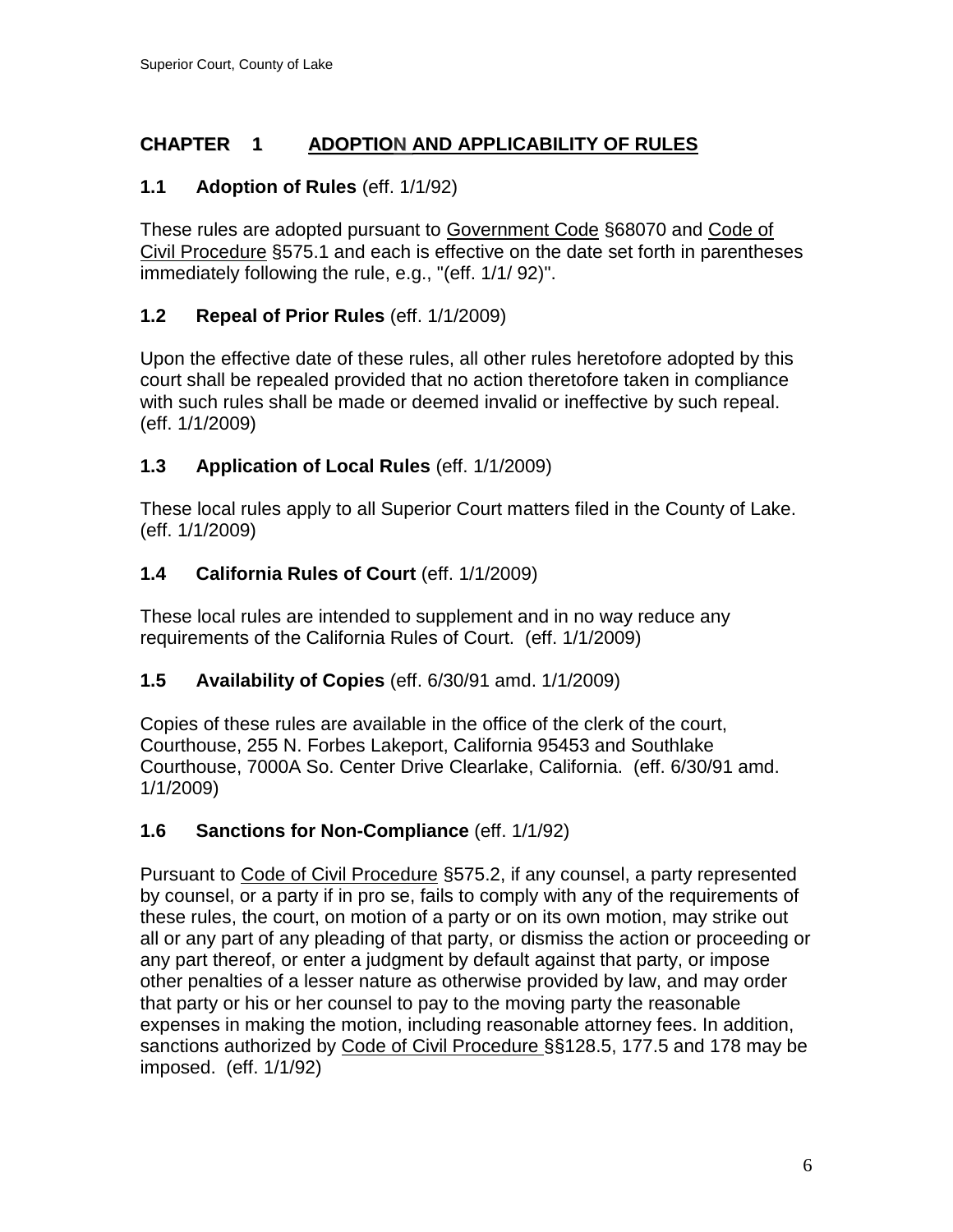# <span id="page-6-0"></span>**CHAPTER 2 ADMINISTRATION**

# <span id="page-6-1"></span>**2.1 Presiding Judge of Superior Court** (eff. 1/1/2009, amd. 1/1/2014)

The Superior Court judges shall elect, by majority vote, a presiding judge who shall serve for a three year term. (eff. 1/1/2009, amd. 1/1/2014)

# <span id="page-6-2"></span>**2.2 Assistant Presiding Judge** (eff. 1/1/2009)

The Superior Court judges shall elect, by majority vote, an assistant presiding judge who shall undertake all roles of the presiding judge in his or her absence. (eff. 1/1/2009)

# <span id="page-6-3"></span>**2.3 Executive Officer** (eff. 1/1/95, amd. 1/1/2009)

The Superior Court Executive Officer shall be appointed by the judges of the Superior Court and shall exercise all powers, duties and responsibilities of the Clerk of the Superior Court as authorized by Government Code Sections 71620 and 69840. (eff. 1/1/95, amd. 1/1/2009)

# <span id="page-6-4"></span>**2.4 Definition of a Judge's vacation day required by Rule 6.603, California Rules of Court** (eff. 1/1/2009)

A day of vacation for a judge of the Superior Court of California, County of Lake, is an approved absence from the court for one full business day. Other absences from the court listed in CRC  $\S$  6.603(c)(2)(H) are excluded from this definition. (eff. 1/1/2009)

# <span id="page-6-5"></span>**CHAPTER 3 GENERAL**

# <span id="page-6-6"></span>**3.1 Clerks' Offices - Hours of Operation** (eff. 1/1/2009)

The hours of operation of the Clerks' Offices are determined by the judges and are currently set at 8:00 a.m. to 4:00 p.m. Hours of operation are subject to change with prior notification to the public. (eff. 1/1/2009)

# <span id="page-6-7"></span>**3.2 Papers Presented for Filing** (eff. 1/1/2009)

All documents presented for filing must comply with California Rules of Court (CRC) in particular CRC §§ 2.100, 3.1110 through 3.1115.

A. Each judgment or order submitted to the court shall be self-contained; that is, it may not incorporate by reference any instrument or document that is not made a physical part of the judgment or order itself.

B. The moving party on any motion, petition or demurrer shall provide a form of order, ruling, or judgment consistent with the relief requested in the moving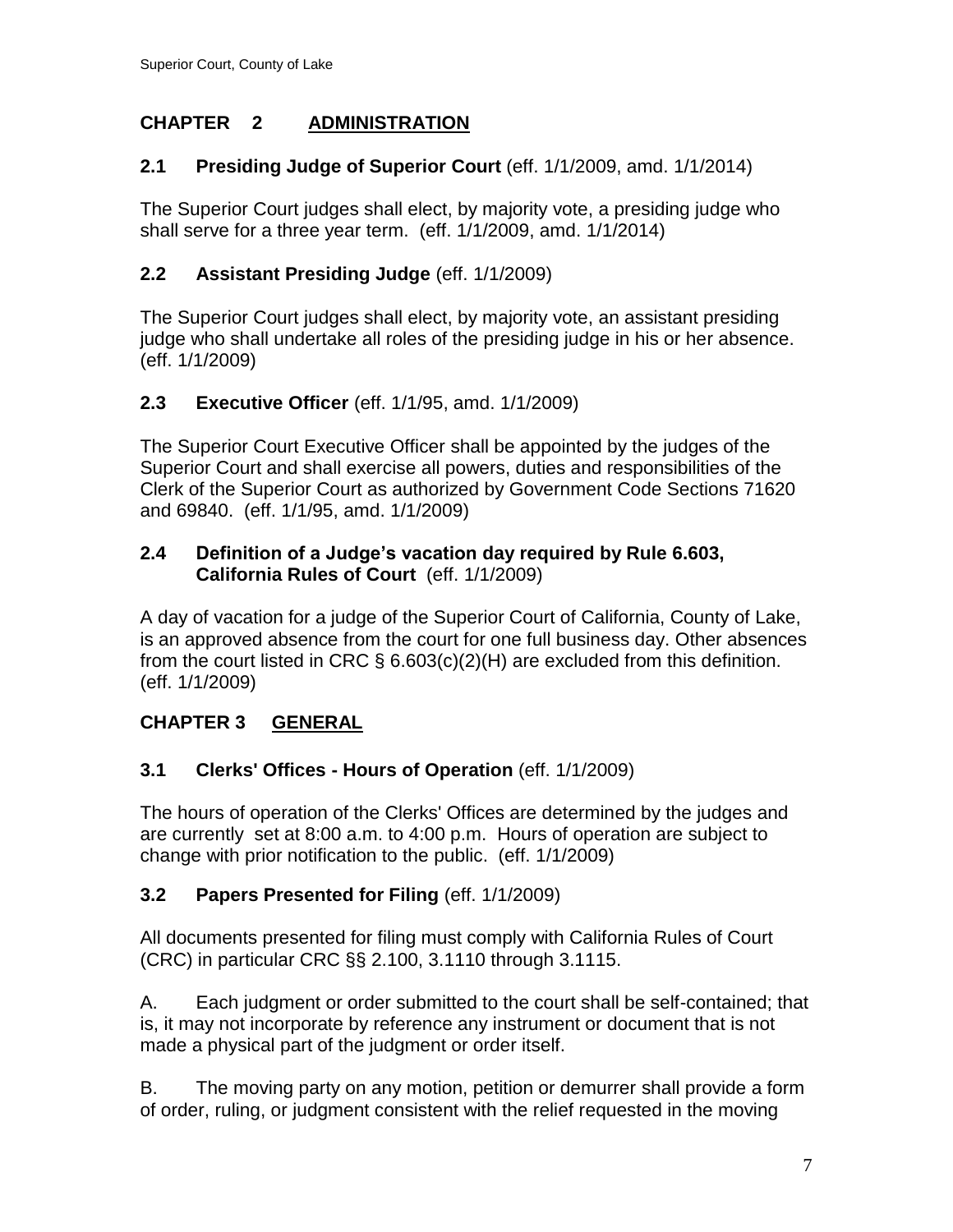papers. This form is to be provided at the same time that the motion, petition or demurrer is presented to the court. (eff. 1/1/2009)

### <span id="page-7-0"></span>**3.3 Proposed Judgments, Decrees, and Orders in Uncontested Matters**  (eff. 6/30/91 amd. 1/1/2009)

In uncontested proceedings (e.g., uncontested dissolution of marriage, default judgment, and routine probate applications), an original and one copy of the proposed judgment, decree or order sought in the proceeding shall be presented to the clerk's office no later than four (4) court days prior to the calendared hearing date. The clerk will not place the matter on calendar unless the original and copy of the proposed judgment, decree or order has been presented. The copy mentioned in this requirement is in addition to any copy which counsel desire to have endorsed and returned to counsel by the clerk. (eff. 6/30/91 amd. 1/1/2009)

# <span id="page-7-1"></span>**3.4 Filing and Service of Orders** (eff. 6/30/91 amd. 1/1/2009)

All written orders, including orders to show cause, orders for examination of judgment debtors, temporary restraining orders and injunctions, signed by a judge, shall be filed immediately with the clerk. An endorsed copy shall be served upon the parties to be notified and an endorsed copy, bearing proof of service, shall be filed not later than five calendar days prior to the hearing. (eff. 6/30/91 amd. 1/1/2009)

#### <span id="page-7-2"></span>**3.5 Presentation of Ex Parte Applications to Presiding Judge** (eff. 6/30/91, amd. 7/1/2009)

California Rules of Court § 3.1200 - 3.1207 govern ex parte applications and orders in civil cases. Unless otherwise specified, the provisions of this Local Rule shall apply to all other ex parte matters.

A. Uncontested ex parte applications, or ex parte applications supported by a showing of good cause for lack of prior notice, may be submitted to the clerk of the court at any time, for presentation to the court. The court will attempt to review all such matters expeditiously, but it is unlikely that any ex parte request submitted after 12:00 P.M. (noon) for consideration without a hearing will be reviewed by the court on the day of submission.

B. For ex parte matters that are contested that otherwise require appearances, hearings will be conducted at 3:30 p.m. daily, in the courtroom or chambers of department one as the court deems appropriate. Such matters must be scheduled for hearing by the department one judicial assistant as early as possible before the requested hearing, but not later than 9:00 a.m. of the preceding court day unless good cause is shown. The applicant is responsible for contacting the judicial assistant to schedule the hearing, and for giving notice thereof.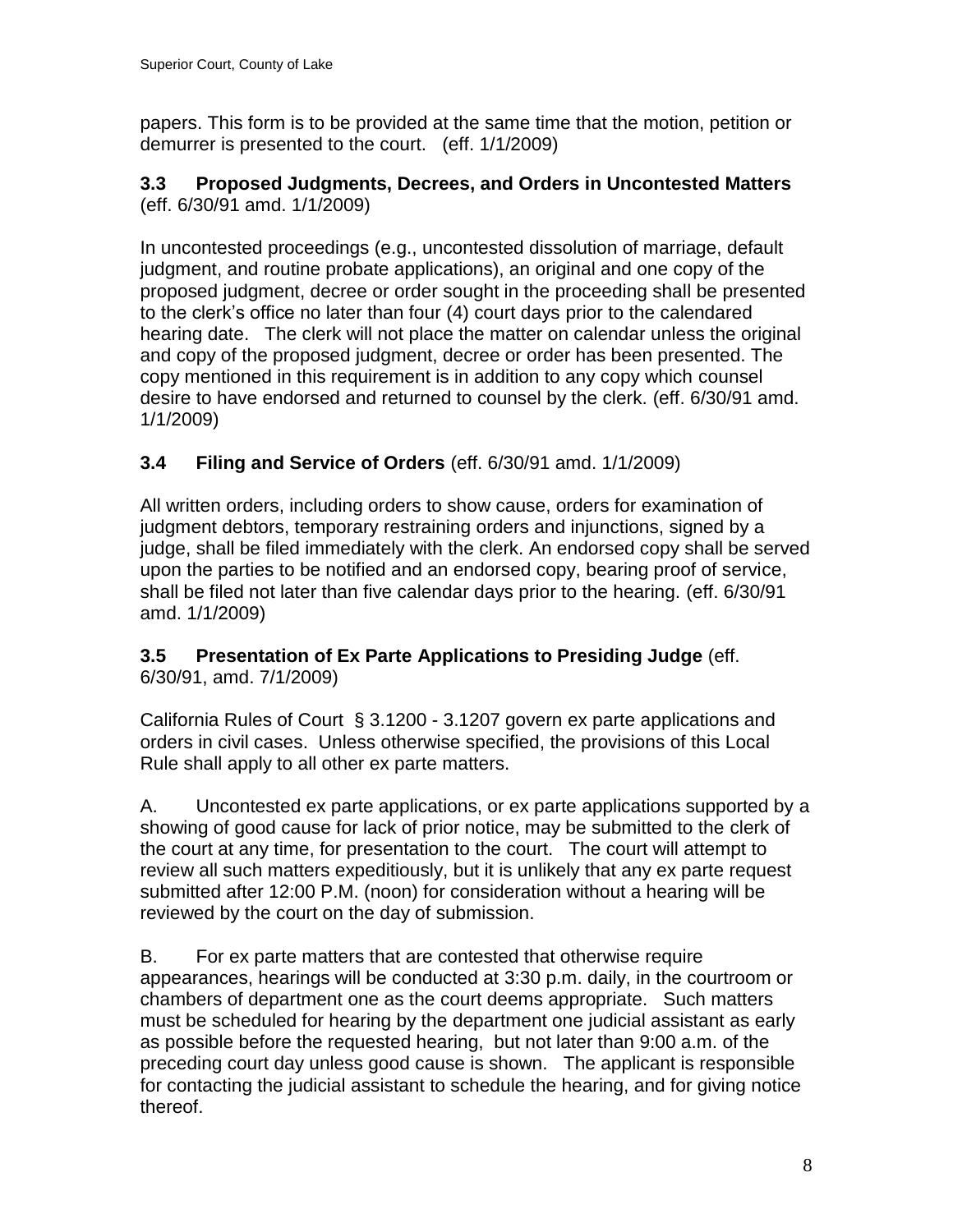C. Copies of the application or moving papers must be submitted to the court no later than two (2) hours prior to the scheduled time of the hearing; and copies of any responding papers should be submitted prior to the hearing if possible.

D. The court may conduct informal ex parte hearings as it deems appropriate.

# Ex Parte Communication with the Court

The court will not consider any ex parte communications from counsel or unrepresented parties unless made in the manner prescribe by these rules, by the California Rules of Court, or by the laws of this State.

# Ex Parte Request for Order Shortening or Continuing Time

A. A request for an order shortening time for service, hearing or a continuance of a scheduled hearing will not be granted unless supported by a declaration demonstrating good cause why the matter cannot be heard on regular notice.

B. If such an order shortening time is requested, the supporting declaration must state whether or not the responding party is represented by counsel, the name and address of the responding party's attorney, and whether or not that attorney has been contacted and has agreed to the date and time proposed for the hearing.

C. If the responding party's attorney has not been contacted or has not agreed to the proposed setting, the supporting declaration must clearly demonstrate why the hearing should be set on the proposed date without the consent of opposing counsel, and the reason the matter must be heard on shortened notice.

# Re-Application After Denial of Ex Parte Application

When an ex parte motion has been made, and has been refused in whole or in part, or has been granted conditionally or on terms, and a subsequent application is made for the same or a similar order, to the same or different judge, whether upon an alleged different state of facts or otherwise, then the applicant must show, by declaration, what motion was previously made, the nature of the previous motion, when and to what judge is was made, what order or decision was made thereon, and what new facts, if any, are claimed by the new motion.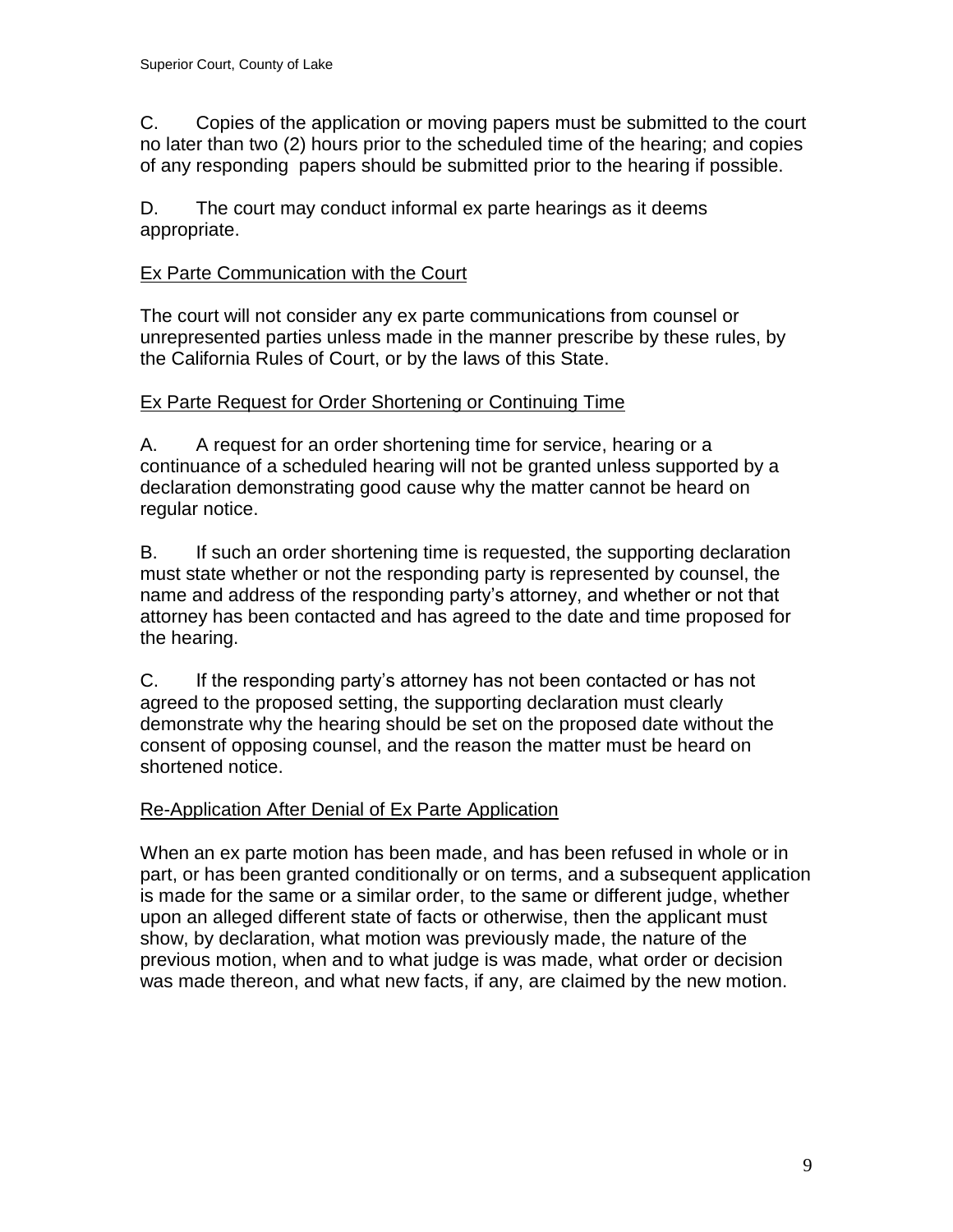# Ex Parte Application Re Stipulated Judgments

Unless a stipulation that authorizes the rendering and entry of judgment, or that authorizes the termination of a stay of execution upon failure to perform specified conditions, also includes an express or implied waiver of notice, an application to render or for entry of judgment, or to vacate or terminate a stay upon failure to perform conditions, must be made on noticed motion. Whether ex parte or on notice, the applicant must submit a declaration setting forth any payments made or other compliance by defendant; the specifics of the allege failure to perform; and the substance of the order requested. (eff. 6/30/91, amd. 7/1/2009)

# <span id="page-9-0"></span>**3.6 Court-Connected Mediation Program** (eff. 1/1/2009, amd. 7/1/2015)

A. Policy. All long cause civil cases should participate in some type of meaningful alternate dispute resolution process, including forms of arbitration and/or mediation, prior to the setting of the case for trial.

B. California Civil Mediation Act Program. The court has opted into the Civil Action Mediation Program. This program is conducted pursuant to CCP sections 1775-1775.16 and California Rules of Court, 3.890-3.898.

- 1. Ordered mediation. All cases which are eligible for the Civil Action Mediation Program shall be ordered to participate in mediation. All general civil cases, involving an amount in controversy of less than \$50,000 for each plaintiff, shall be ordered to mediation unless judicial arbitration is ordered.
- 2. Voluntary mediation. In cases which are not eligible for the Civil Action Mediation Program, by reason that the case I other than a general civil action under the rules or exceeds the limit on the amount in controversy, the court encourages the parties to participate in voluntary mediation pursuant to this program. The court shall order mediation in these cases upon the agreement of the parties to participate in mediation under the program.
- 3. Selection of Mediator. The parties shall agree on the selection of a mediator within 15 days of the date an action is ordered to mediation. The ADR Program Coordinator shall provide a list of not less than three (3) mediators from the court's panel of mediators within 10 days after the case has been assigned to mediation. The parties shall notify the ADR Program Coordinator which mediator is selected. In the event the parties do not timely agree on the selection of a mediator, the court shall appoint a mediator.
- 4. Completion of Mediation. The parties shall agree on a date for mediation acceptable to the mediator within 15 days after the selection or appointment of the mediator. In the event the parties fail to do so, the mediator shall select a date for mediation that will accommodate the completion of mediation in accordance with the requirement that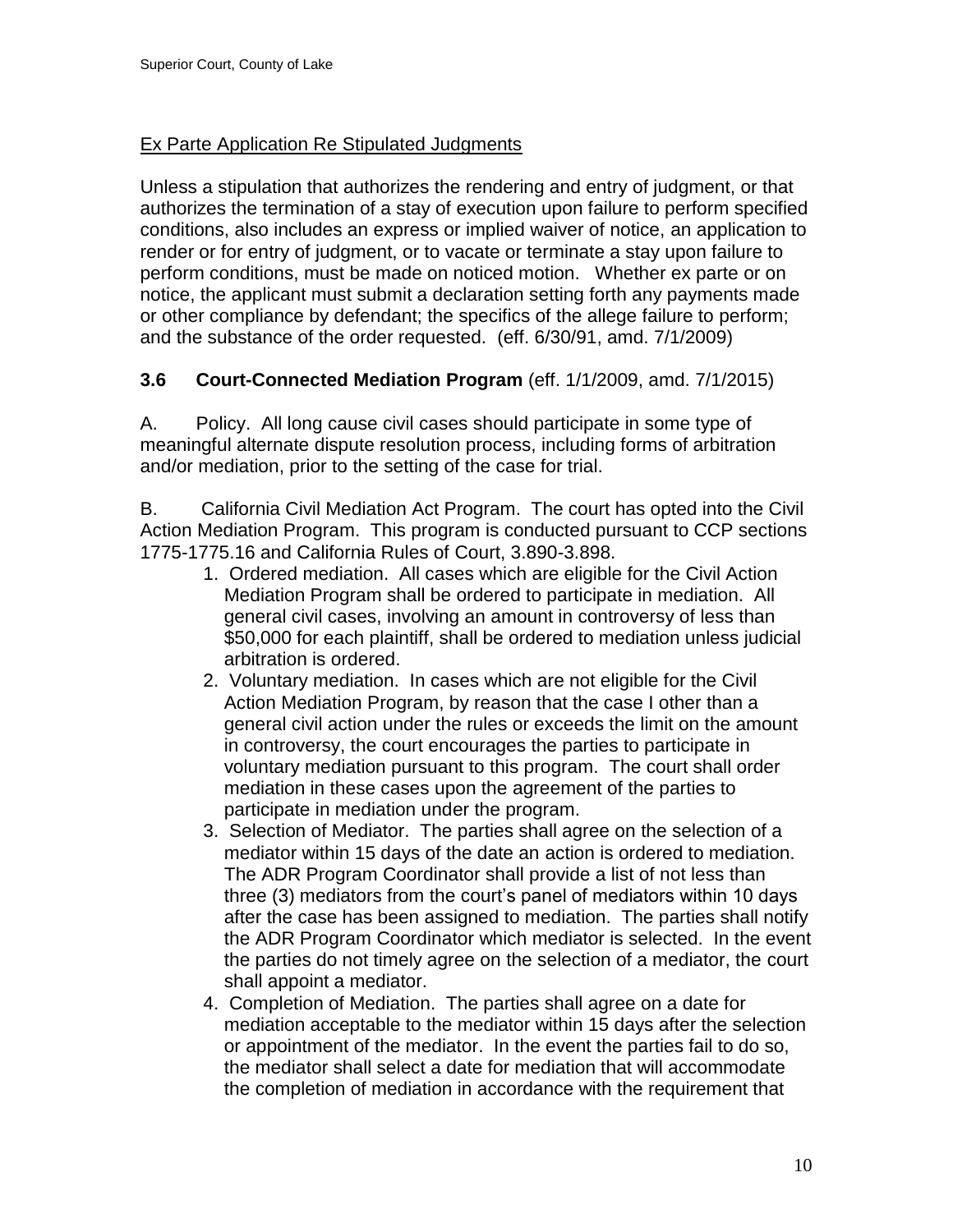mediation be completed within 60 days of the selection or appointment of the mediator unless that time period is extended for good cause.

C. Voluntary Civil Action mediation Program. In civil cases which are not assigned for judicial arbitration or the Civil Action Mediation Program, the court strongly encourages the parties to participate in voluntary mediation as the form of alternate dispute resolution prior to the time the action is set for trial.

- 1. Order. Upon the agreement of the parties, the court will order mediation to be conducted in any long cause civil action in conformity with the terms of the agreement of the parties.
- 2. Agreement. The parties shall agree on the mediation provider, individual or entity, and any terms for the conducting of the mediation to be ordered by the court to effect timely and meaningful mediation in the particular case.

D. Court Calendar Mediation Program. As to short cause civil cases set for trial or hearing before the court, the court strongly encourages the parties to participate in voluntary mediation prior to the trial or hearing. The court plans, as resources permit, to make voluntary mediation available to parties on the day of the short case trial or hearing.

E. Panel Mediators. The court shall maintain a list of persons who are eligible to be selected as mediators and to conduct mediations in the court connected mediation programs set forth above. In order to be listed as a panel member, a written application must be submitted in the form required by the court and the persons must be determined to be qualified to act as a mediator. A mediator may be qualified and appointed to the panel by the ADR Program Coordinator or the Presiding Judge of the court. The court shall set the qualifications for listing on the court panel. These requirements shall, at a minimum, include the Model Qualification Standards for Mediations In Court Connected Mediation Programs as issued by the Administrative Office of the Courts.

F. Mediators. All mediators conducting court connected mediation shall be subject to compliance with the procedures and rules of conduct for mediation of civil cases in court mediation programs. CRC 3.835-3.860. Each mediator shall execute a written agreement for providing mediation services in the form required by the court. No person shall act as a mediator that has not been appointed to the panel and executed the written agreement, except those mediators specifically selected and agreed to by the parties in conformity with these rules.

G. Mediation Fees. In cases which involve civil action program court connected mediation with a panel mediator, the parties shall receive the first two (2) hours of actual mediation at no cost to the parties. The mediator may not consider preparation time as part of the two no fee hours nor may the mediator later charge for preparation time. Prior to the commencement of mediation, the mediator must present to the partiese and the parties execute a written agreement to pay a fee, not to exceed \$200 per hour, for time incurred after the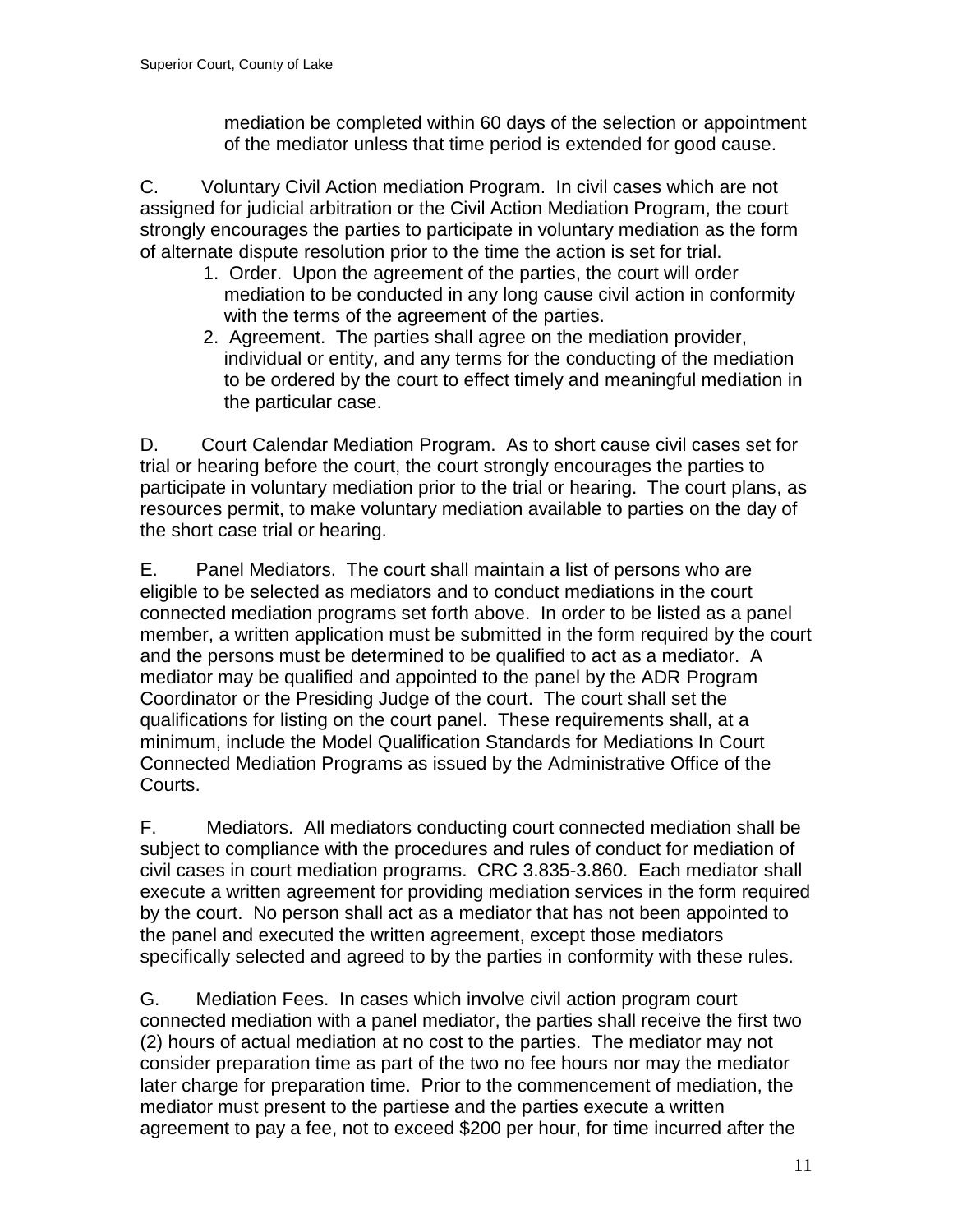end of the two no fee hours. If such a written agreement is not executed byt the parties, the parties will not be responsible for any fee charged by the mediator. The fee charged by the mediator pursuant to the written agreement of the parties shall be allocated equally, unless agreed otherwise.

H. Complaints. Any inquiry or complaint regarding court connected mediation or mediators shall be managed in accordance with the applicable rules of court. CRC 3.856-3.872. The person appointed by the court as the ADR Program Coordinator is designated as the Complaint Coordinator, whose identity and contact information may be obtained from the clerk of the court.

I. Application of Rules. These rules do not apply to mediation provided by the court, through Family Court Services, for the mandatory mediation of child custody and visitation issues pursuant to applicable provisions of the Family Code.

(eff. 1/1/2009, amd. 7/1/2015)

# <span id="page-11-0"></span>**3.7 Media Coverage** (eff. 1/1/2009)

A. The use of photographic, video or audio recording or transmission equipment in the courtroom is prohibited without advanced permission by the judge. Violators are subject to contempt of court (CRC § 1.150) and/or confiscation of the device(s).

B. Television cameras, video cameras and/or camera operators, still photographers, media reporters or any combination thereof shall not block corridors, block access to any court or hearing room, block the ingress or egress to and from the courthouse, block stairwells or block handicap ramps.

C. Any and all video, cell phone and other photography through courtroom windows or into the courtroom from the hallway is subject to the same restrictions that apply to the use of cameras in the courtroom and shall require prior approval by the judge of the affected courtroom. (See California Rules of Court § 1.150)

D. Court security personnel shall enforce this rule by moving any offending media personnel to the lobby areas of the courthouse when such move is consistent with the intent of this rule. Should any representative of the media continue to violate this rule, court security shall direct the offending media personnel to leave court property. Nothing in this rule shall affect the authority of law enforcement personnel to enforce laws under their jurisdiction. (eff. 1/1/2009)

# <span id="page-11-1"></span>**3.8 Nunc Pro Tunc Orders Correcting Errors** (eff. 1/1/2009)

A. If a minute order, judgment, or decree fails to correctly state the order actually made by the court or contains a clerical error, the court will on its own motion make a nunc pro tunc order correcting the mistake. If such a correction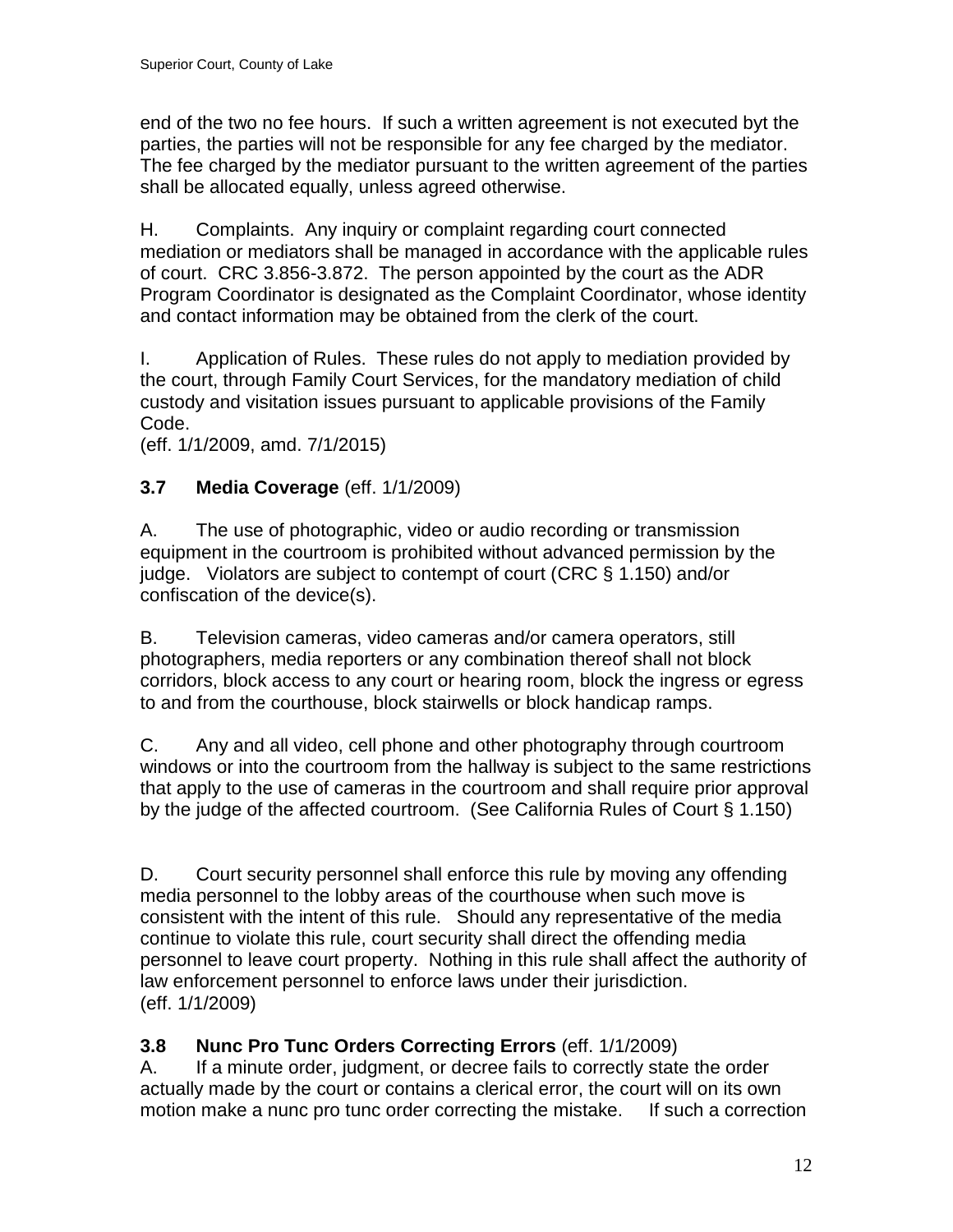is requested by a party it must be supported by an ex parte application and declaration.

B. If the nunc pro tunc order does not take the form of a completely amended order reflecting its nunc pro tunc character, it should be substantially in the following form:

"On motion to correct a clerical error, the (identify the order to be corrected, giving the title and date thereof) is corrected nunc pro tunc by striking the following: (set forth the matter to be eliminated) and by inserting in lieu thereof the following: (set forth the correct matter)."

C. To prevent further errors, nothing less than a complete clause or sentence should be stricken, even if it is intended only to correct one word or figure. (eff. 1/1/2009)

# <span id="page-12-0"></span>**3.9 Toxic and Hazardous Materials; and Firearms** (eff. 1/1/2009)

A. Toxic, hazardous or potentially hazardous materials are not permitted in the courtroom without first obtaining permission from the court. Counsel's request must address the following:

1. A list of the technical and street names of said materials.

2. The types and size of the containers to be utilized for the materials.

3. The name of the person who will transport the materials into the courtroom and the name of the person who will remove the materials.

4. Where the materials will be stored, and the conditions under which the materials will be stored, viewed or handled.

5. An explanation as to why the material is hazardous or potentially hazardous and the remedies to be followed in the event of a spill, leak or other accident.

6. An explanation as to why the introduction of the materials into evidence must be accomplished by their physical presence in the courtroom, rather than proof of their existence by any other method.

B. Controlled or toxic substances in any form must be securely sealed in containers so that odors cannot be emitted.

C. Blood or urine samples, hypodermic needles or other objects containing blood, urine or other bodily fluids shall be permitted in the courtroom only when enclosed in a container sufficient to protect court personnel and other persons in court.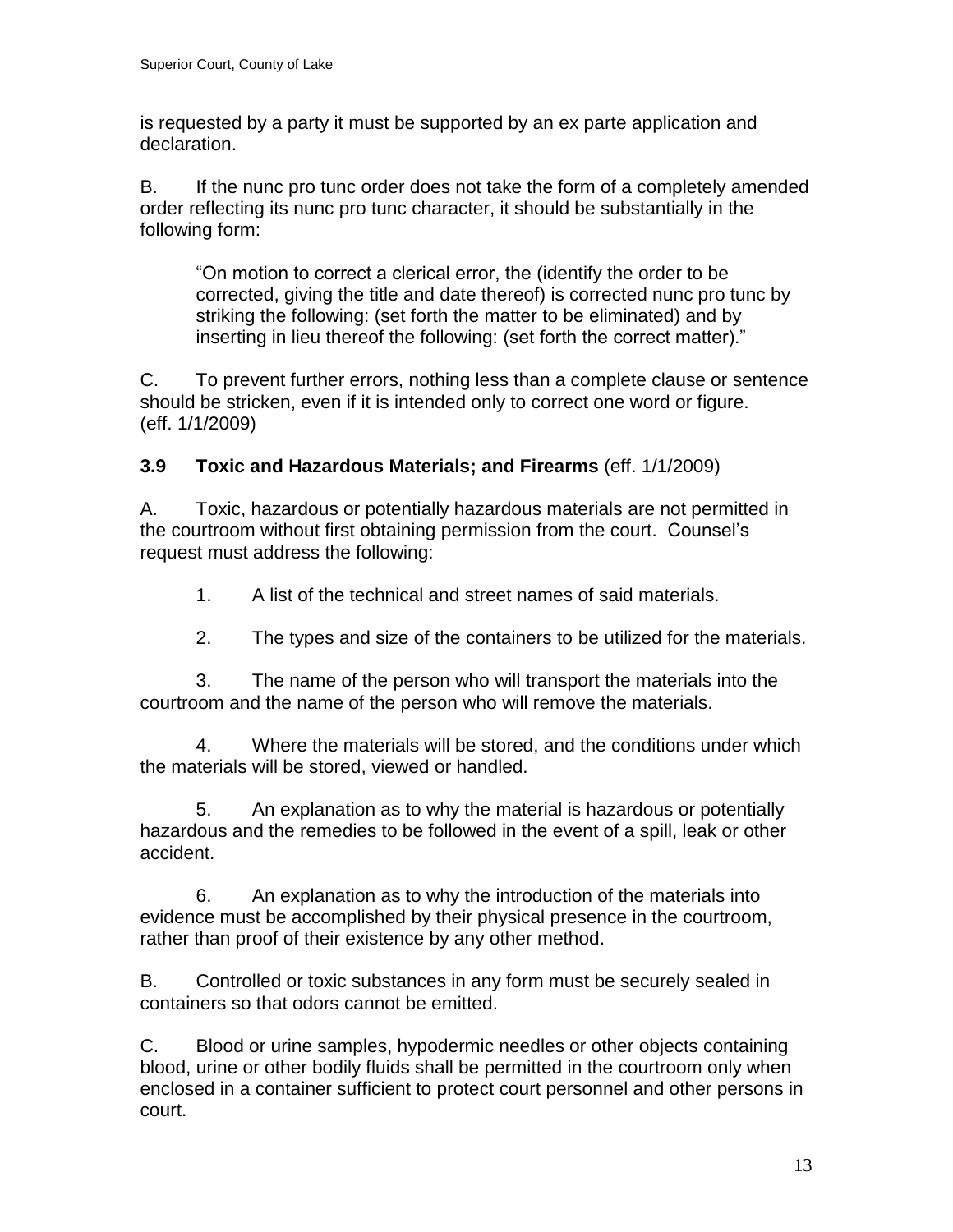D. Toxic, physiological, hazardous or potentially hazardous materials shall include, but not be limited to all controlled substances commonly seized by narcotics officers and agents, and all chemicals, pesticides, and explosives, other than ammunitions. A comprehensive list of these materials is contained in the California Administrative Code Title 22, Division 4, Chapter 30, Article 9, entitled Hazardous Waste and Hazardous Materials.

E. All evidence of this nature will remain the responsibility of the person bringing such into a courtroom. When such evidence is introduced, the person previously in possession of the evidence shall take responsibility for it and store it pending the "final determination of the action" as defined by Penal Code § 1417.1.

F. Such exhibits must be retained by the submitting party/agency until notice of final determination of the action, as defined above, or the submitting party/agency has verified that fact.

G. This rule does not, nor does it intend to, interfere with or be contrary to any existing statute or case law that governs the introduction of or the viewing of evidence.

H. This rule is made for the protection of the public and all persons involved in the processes of the justice system of Lake County.

I. No firearm shall be marked as an exhibit, introduced into evidence or otherwise handled in the courtroom, unless it has been checked by the bailiff for safety and a gun lock has been attached to the trigger. (eff. 1/1/2009)

# <span id="page-13-0"></span>**3.10 Court Reporting Services** (eff. 7/1/2009)

A. A court reporter will be available for reporting all proceedings in the court except traffic, small claims, misdemeanor, limited civil, and unlawful detainer matters.

B. In accordance with Government Code §68086 and California Rules of Court §2.956 when a party requests a court reporter and the reporter is not required by local rule §3.10(A) or by statute to report the court proceedings, such party shall provide and pay for a certified court reporter approved by the court. (eff. 7/1/2009)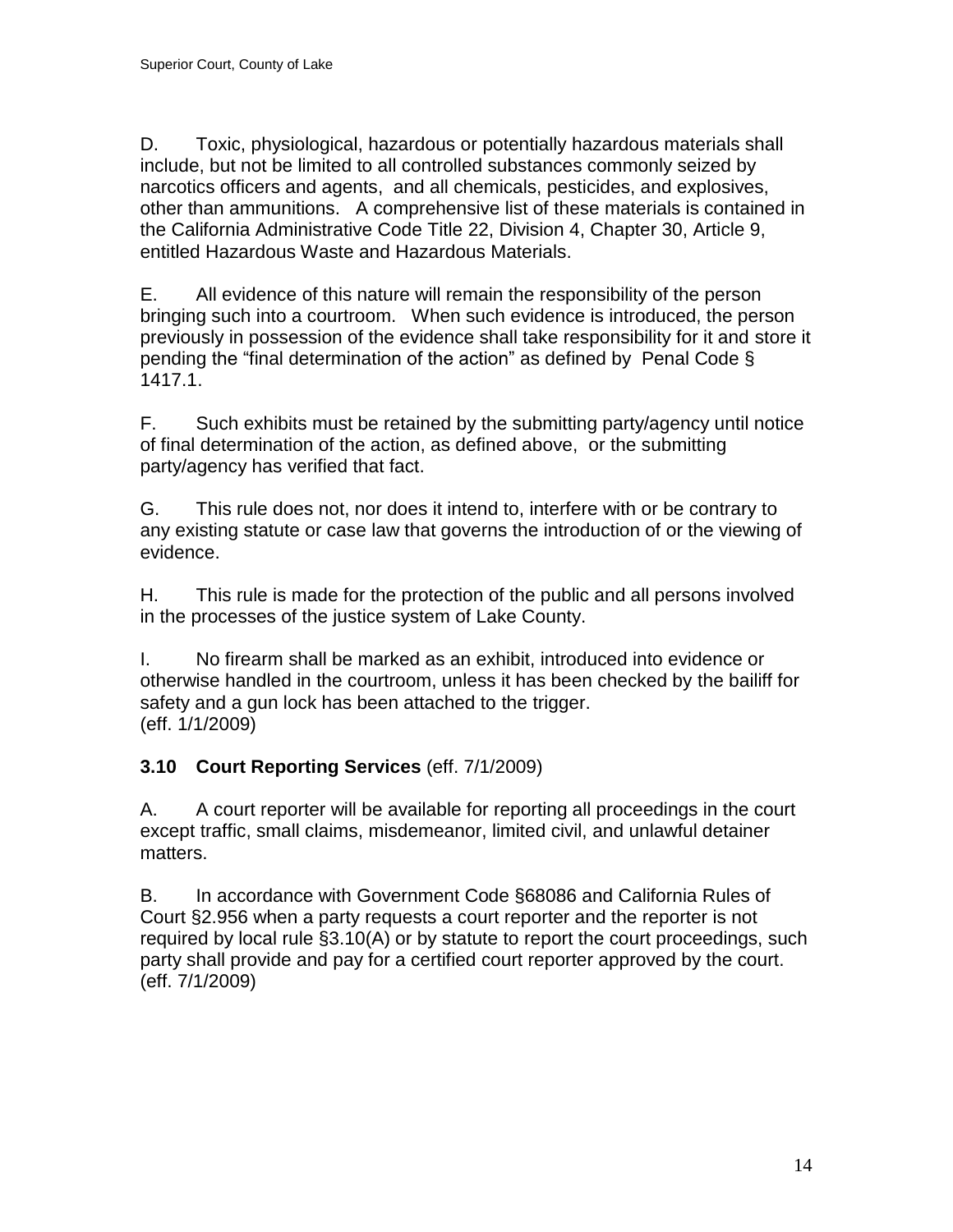# <span id="page-14-0"></span>**3.11 Interpreters** (eff. 7/1/2009, amd. 7/1/2017)

Interpreters are provided by the court in actions where the court is required to do so by law. In such cases counsel shall notify the court at least five (5) days prior to the hearing that an interpreter is required. In all other cases, parties shall notify the court at least ten (10) days prior to the hearing that an interpreter is requested. The court will make reasonable efforts to provide an interpreter. The court retains the sole discretion to provide interpreter services in non-mandatory cases. (eff. 7/1/2009, amd. 7/1/2017)

# <span id="page-14-1"></span>**CHAPTER 4 CRIMINAL PROCEEDINGS**

# **4.1 Discovery** (eff. 1/1/2010)

Motions for discovery shall be focused upon specific items which remain in dispute after presentation of informal requests. "Boilerplate" discovery motions are disfavored. Counsel shall meet and confer before the hearing of any discovery motion in a good faith effort to resolve or narrow the dispute issues. (eff. 1/1/2010)

# **4.2 Pretrial Motions** (eff. 1/1/2010, amd. 7/1/2019)

# A. Pre-Trial Motions

Unless otherwise ordered or specifically provided by law, all pretrial motions, accompanied by a memorandum, and all papers opposing the motion, and all reply papers, must be served and filed in accordance with California Rules of Court §4.111. (eff. 1/1/2010)

# **4.3 Setting of Dates** (eff. 1/1/2010, amd. 7/1/2019)

A. Unless otherwise ordered for good cause, the court in felony cases at the arraignment on the information or indictment, shall set dates approximately as follows when the defendant does not enter a general waiver of the 60-day trial requirement:

1. Mandatory settlement and trial readiness conference four weeks after arraignment on the information or indictment;

2. Trial assignment in the master calendar department on the Friday before trial; and

3. Trial six weeks after arraignment on the information or indictment.

B. Unless otherwise ordered for good cause, the court in felony cases at the arraignment on the information or indictment, shall set dates approximately as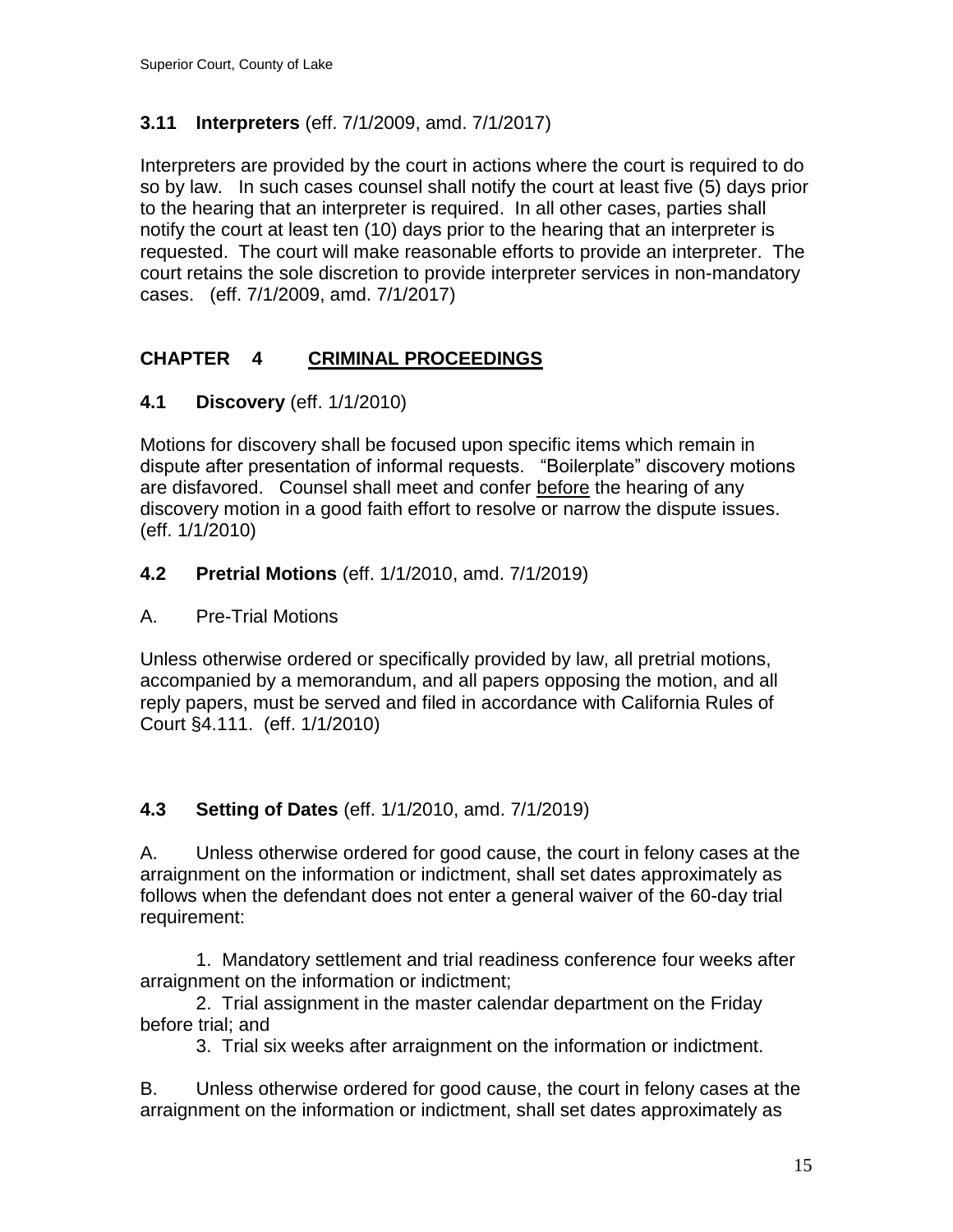follows when the defendant does enter a general waiver of 60-day trial requirement:

1. Mandatory settlement and trial readiness conference ten weeks after arraignment on the information or indictment;

2. Trial assignment in the master calendar department on Friday before trial; and

3. Trial twelve weeks after arraignment on the information or indictment.

C. Unless otherwise ordered for good cause, the court in misdemeanor cases shall set a disposition or setting hearing within three weeks of the defendant's first appearance in the calendar court with appointed or retained counsel.

D. If a disposition is not reached and unless otherwise ordered for good cause, the court in misdemeanor cases at the time for disposition or setting of trial, shall set dates approximately as follows if the defendant enters a general waiver of 30-day or 45-day trial requirement:

1. Mandatory settlement and trial readiness conference three weeks after the disposition or setting hearing;

2. Trial assignment in the master calendar department on the Friday before trial; and

3. Trial five weeks after the disposition or setting hearing. (eff. 1/1/2010, amd. 7/1/2019)

**4.4 Mandatory Settlement and Trial Readiness Conference** (eff. 1/1/2010, amd. 7/1/2019)

A. Attorneys and parties attending the settlement and trial readiness conference must have the authority to settle the case.

B. Both parties are encouraged to exchange formal authorized offers one week prior to the conference.

C. Before the conference, counsel shall confer among themselves, their clients and any alleged victims or law enforcement personnel in a good faith effort to achieve resolution of the case without trial.

D. At the conference counsel should be prepared to discuss the following:

- 1. Has all discovery been exchanged?
- 2. Will the defendant admit a charged prior?
- 3. Can any stipulations be entered concerning material facts in order to avoid bringing witnesses to trial?
- 4. Do the People intend to offer any statement of the defendant?
- 5. Are there any Aranda problems?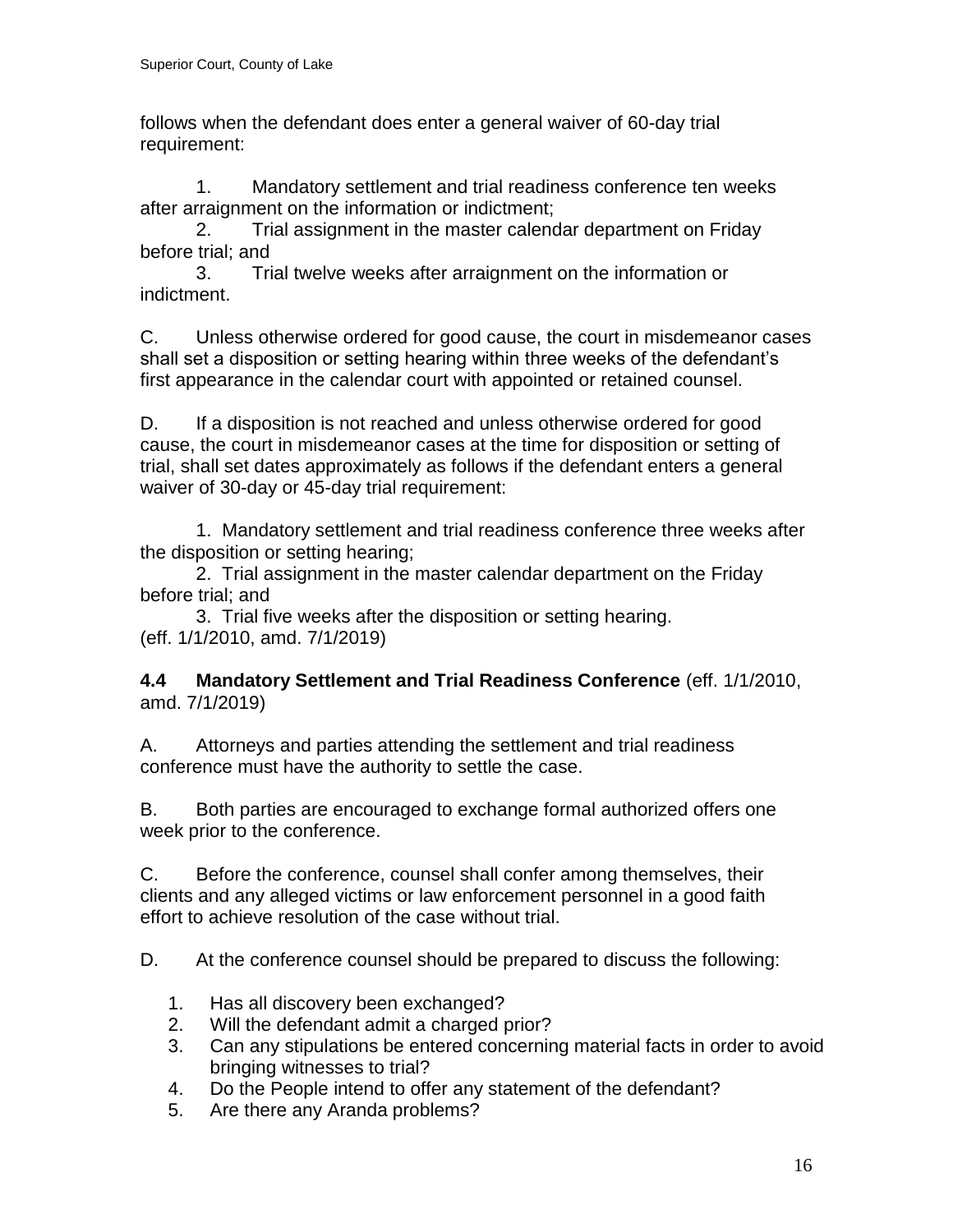- 6. If the defendant testifies, do the People intend to offer evidence of a prior conviction for purposes of impeachment?
- 7. Do the People intend to offer evidence of uncharged offenses or evidence of bad character for any purpose?
- 8. Are there any other problems involving the admissibility of evidence?
- 9. What is the number of court days estimated for completion of trial?
- 10. Are there any problems involving the scheduling of witnesses?
- 11. Does any witness require the assistance of an interpreter?
- 12. Does any witness need to have counsel appointed?
- 13. Does the defendant require anything to improve his/her appearance before the jury, such as clothing or haircut?

Those lawyers who will try the case will attend the conference. If the case does not settle, counsel shall inform the court of the time estimate for trial and any special requirements that would affect the conduct of the trial.

E. Any motions in limine must be in writing and filed and served at the earliest opportunity, but not later than the commencement of the trial assignment hearing. (eff. 1/1/2010, amd. 7/1/2019)

# **4.5 Continuances** (eff. 1/1/2010)

All criminal cases set for hearing or trial will proceed to hearing or trial on the date scheduled in the absence of good cause. No continuances will be granted unless the court is presented proof of good cause for a continuance in accordance with Penal Code §1050. A stipulation of counsel for hearing or trial continuance does not necessarily constitute good cause. (eff. 1/1/2010)

# **4.6 Felony Sentencing** (eff. 1/1/2010)

A. Letters - Written statements of defendants and letters of reference or recommendation on behalf of defendants are to be submitted to the probation officer, not to the Court. Any such items must be submitted to the probation officer no later than 14 calendar days following conviction in order to be considered by the probation officer or Court. Written communications submitted ex-parte to the Court by or on behalf of defendants or victims will be rejected. Letters of reference or recommendation presented for the first time at the sentencing hearing may, in the discretion of the Judicial Officer, be rejected.

B. Notice of Intention to Present Evidence - A party seeking consideration of circumstances in aggravation or mitigation may file and serve a statement complying with the requirements of Penal Code 1170, subd. (b) and California Rules of Court §4.437. The facts contained in the probation report's "Summary of Offense" shall be considered operative facts surrounding the offense absent any notice of intention to dispute facts. (eff. 1/1/2010)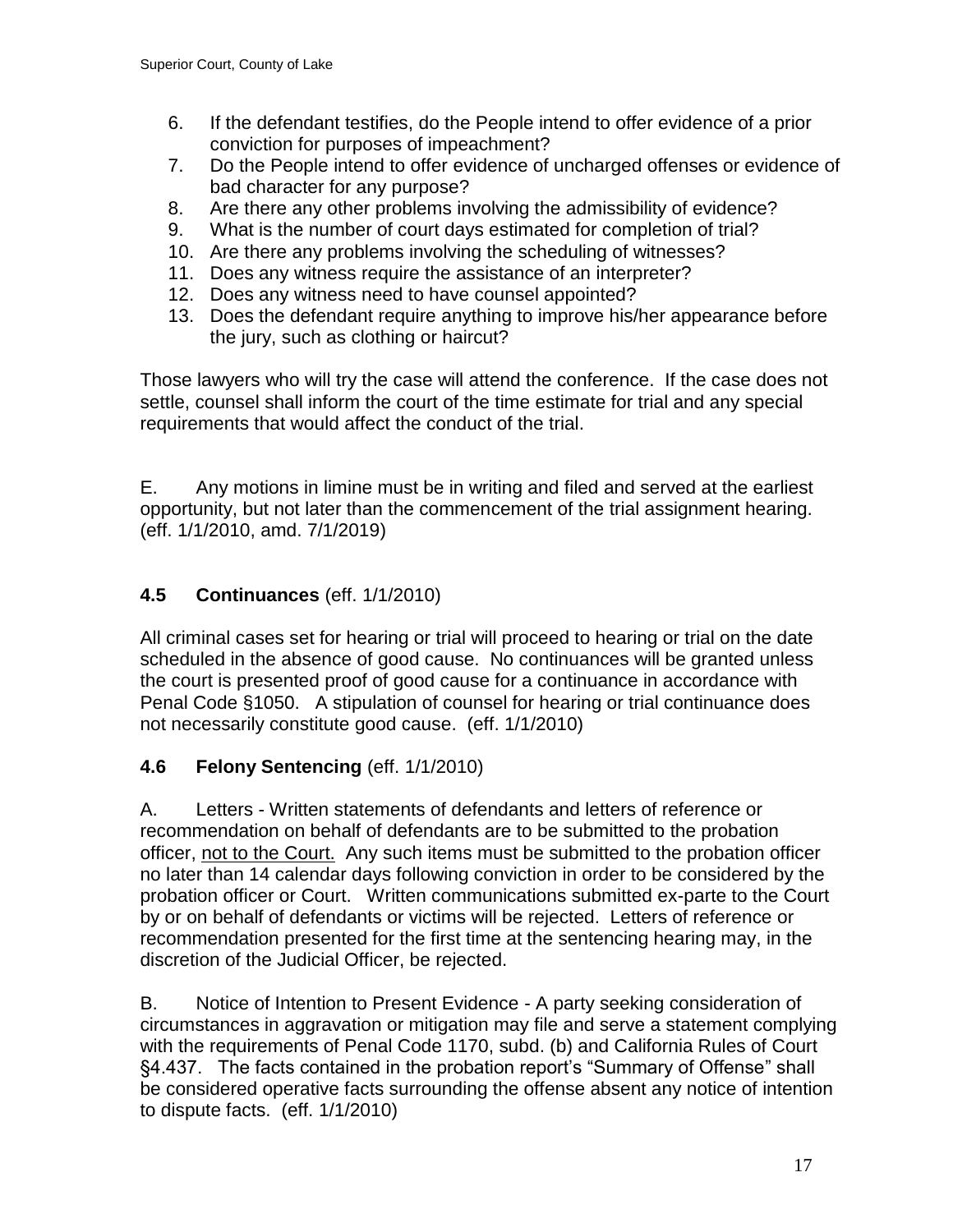# <span id="page-17-0"></span>**4.7 Electronic Recordings** (eff. 1/1/2011)

Transcripts required by California Rules of Court, Rule 2.1040, shall be lodged in the courts file and provided to opposing counsel no later than the trial assignment hearing. (eff. 1/1/2011)

### **4.8 Presence of Trial Counsel and Defendant Mandatory (new 1/1/2020)**

The presence of defendant and trial counsel is required at each mandatory appearance unless otherwise authorized by the Court. Mandatory appearance is defined as settlement conferences, preliminary hearings, violations of probation, mandatory supervision, PRCS or parole hearings, trials, any hearings where evidence will be presented and any appearance ordered to be mandatory by the court. (new 1/1/2020)

# <span id="page-17-1"></span>**CHAPTER 5 FAMILY LAW**

### <span id="page-17-2"></span>**5.1 Compliance with Civil Law and Motion Rules** (eff. 6/30/91, amd. 1/1/2009)

Unless otherwise provided by statute all proceedings brought under the Family Code shall comply with the Civil Law and Motion Rules (Title Two, Division II,CRC § 3.1100) and the provisions of those rules are integrated into these rules by this reference to them. Every reference in those rules to a law and motion proceeding shall be deemed a reference to a family law proceeding. (eff. 6/30/91, amd. 1/1/2009)

#### <span id="page-17-3"></span>**5.2 Child, Spousal and Partner Support** (eff. 6/30/91, amd. 1/1/2009)

A. Any order submitted containing provisions for child support must include a completed child support case registry FL191 form.

#### B. Pleadings

1. Declarations

Whenever possible, a computer support printout shall be attached to the pleadings or submitted to the Court at the time of the hearing by both moving and responding parties in all matters where child support and/or pendente lite spousal or partner support is at issue (but not permanent spousal or partner support.) In such matters, litigants are encouraged to attach to their pleadings and bring to the hearing a computer support printout for any possible income and time sharing findings the Court may reasonably make. If it is contended that the requested support is inappropriate, a declaration setting forth the disputed factors shall be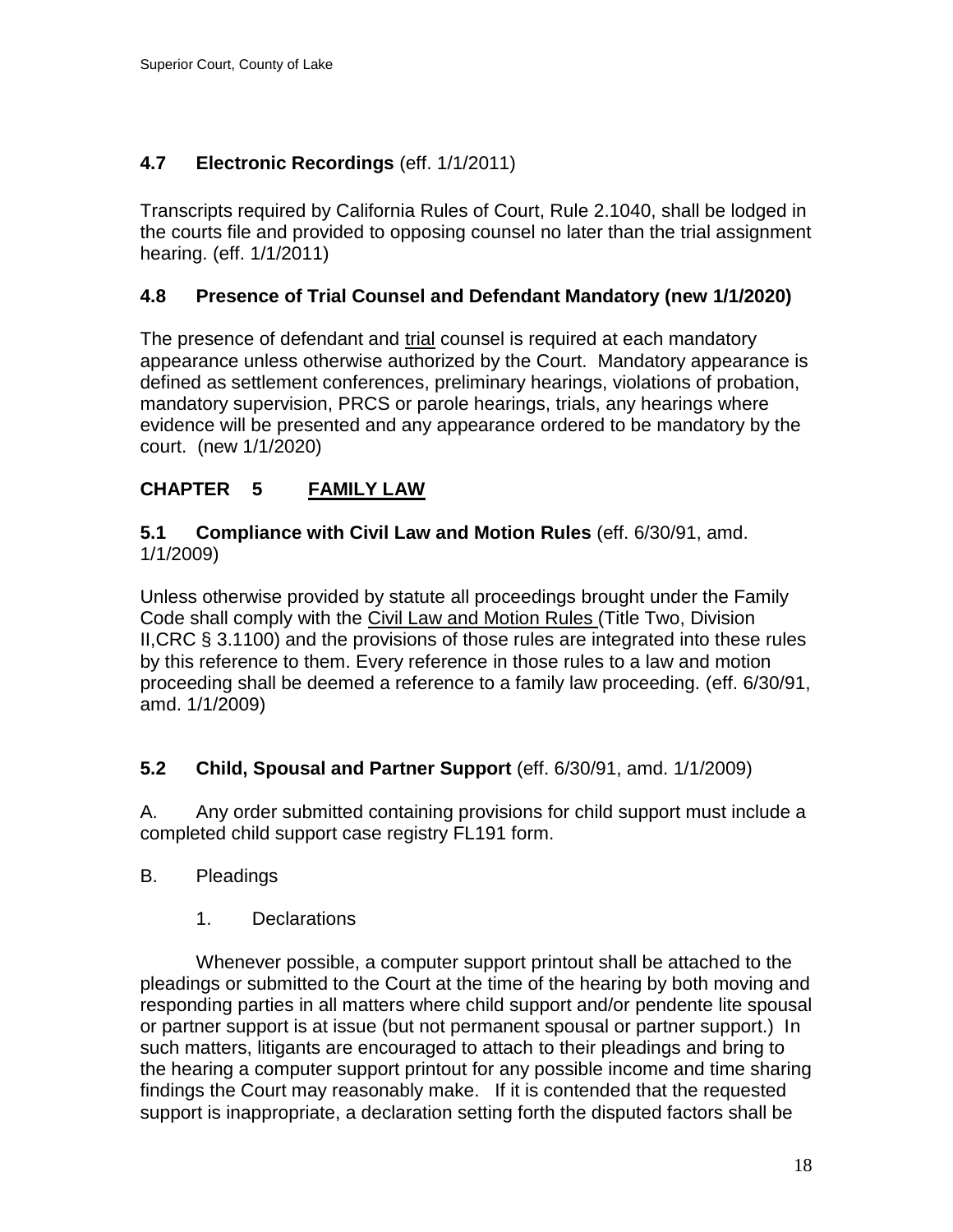attached to the responding pleadings. When required by law, declarations must address any changes of circumstances since any prior order.

2. Income and Expense Declaration/Financial Statement (simplified)

A current Income and Expense Declaration or, if applicable, Financial Statement (Simplified), shall be filed by both parties, and served on the other party in advance of the hearing, when support is at-issue. If an Income and Expense Declaration or Financial Statement (Simplified) that was filed within the last three months is alleged to be current and relied on, a copy shall be attached to the moving or responding papers. All blanks on the form must be answered. Notations such as "Unk." For Unknown, "Est." for Estimated, "N/A" for Not applicable, and "None" shall be used to avoid leaving any item blank.

3. Tax Returns

The parties shall bring legible copies of their last 3 state and federal income tax returns to the hearing, including all attachments, specifically including all schedules, w-2 forms, 1099 forms, and amendments. If the tax return for the prior year is not available, self -employed parties shall bring their most recent profit and loss statements, balance sheets, quarterly sales tax reports, the last filed tax return, or similar documentation evidencing income from all sources. If a self employed party operates as a corporation, the last corporate tax return shall also be produced. If the tax return for the prior year is not available for an employee, that person shall bring paystub(s) for the prior year-end showing all income for the prior year.

C. Temporary Spousal or Partner Support Formula

Temporary spousal or partner support is generally computed by taking 40% of the net income of the payor, minus 50% of the net income of the payee, adjusted for the tax consequences. The temporary spousal/partner support calculations apply these assumptions. In performing electronic calculations of temporary spousal/partner support the parties should therefore use the Santa Clara guideline formula.

No case on the family law calendar will be heard unless and until counsel and the parties have conferred in an effort to resolve all issues. All documentary evidence that is to be relied on for proof of any material fact shall be exchanged by counsel while conferring. Failure to meet and confer or exchange documents may result in the matter being dropped from calendar, continued, or the court may order other appropriate sanctions.

The meet and confer requirement is to be initiated by the moving party and/or the moving party's attorney. Unless impossible to do so, the meet and confer may be by telephone and shall occur prior to the day of the hearing, unless the matter is served or the attorney is retained, the day prior to the hearing.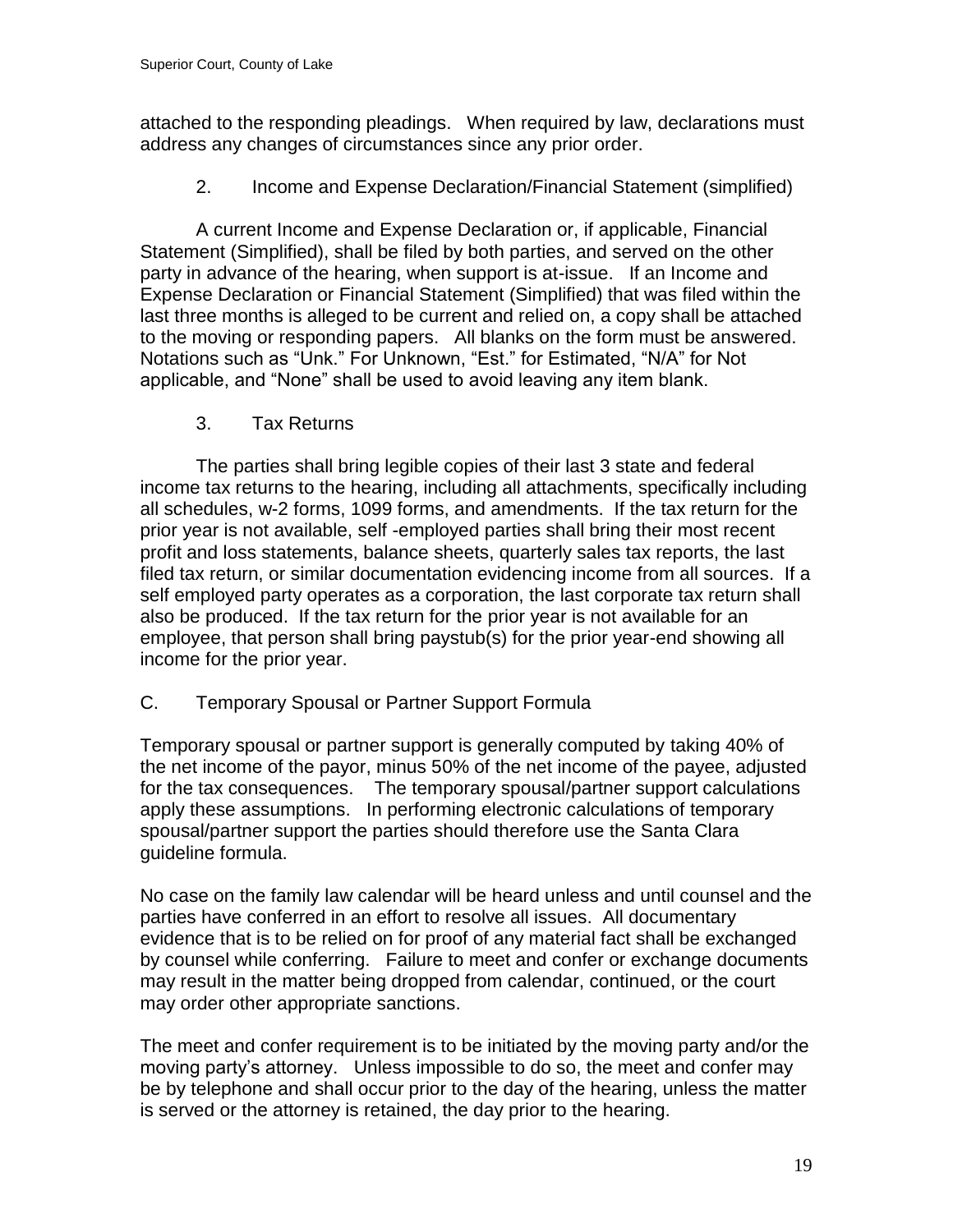(eff. 6/30/91, amd. 1/1/2009)

# <span id="page-19-0"></span>**5.3 Family Law Facilitator** (eff. 1/1/2009)

The Family Law Facilitator is authorized to perform all duties set forth in Family Code § 10005 and other such duties as the court may prescribe. (eff. 1/1/2009)

# <span id="page-19-1"></span>**5.4 Mediation** (eff. 1/1/2009, amd. 1/1/2012)

A. All contested child custody and visitation matters must be scheduled for mediation. Lake County is a confidential county and mediation shall be confidential. Confidentiality is not protected where the mediator has to fulfill her/his responsibilities as a mandated reporter of suspected child abuse or is required to warn of threatened violent behavior against a reasonably identifiable victim or victims. The mediator does not provide recommendations to the court regarding custody and visitation if agreement is not reached in mediation. The mediator will notify the court if an agreement is reached or not.

B. Prior to mediation each parent must attend a parent orientation workshop. The petitioner should sign up to attend the workshop in conjunction with the filing of his or her initial papers. The respondent should sign up to attend the workshop as soon as practicable after being served with papers. It is not necessary that the parents attend the same workshop. Alternatively, parents may sign up for and/or attend the workshop on the day of their first court appearance. Classes are approximately 2 hours in length and are generally held every Monday morning that is not a court holiday. Class schedules can be obtained at the clerk's office. Children must not be brought to parent orientation.

C. Attorneys are not allowed in child custody mediation sessions. (eff. 1/1/2009, amd. 1/1/2012)

# <span id="page-19-2"></span>**5.5 Evaluations Pursuant to Family Code § 3110** (eff. 1/1/2009)

A. Any case in which custody or visitation remains in dispute after completion of mediation, the court, in its discretion, may appoint an evaluator pursuant to Family Code § 3110. The case shall not be referred to the person who conducted the original mediation unless parties stipulate to the referral. In the interest of saving time and expense to the parties, the evaluation may be limited in scope to the questions that the court requires answered. The court will identify in a written order the scope and specific questions to be addressed in the evaluation. The evaluation report and recommendations are governed by Family Code § 3111. The evaluator will interview the parents and the children and may conduct collateral interviews with friends, teachers, counselors and medical professionals in order to verify information provided by the parties. The evaluator will provide the court with a written report and recommendations on the issues of custody, visitation and/or a proposed parenting plan. The evaluation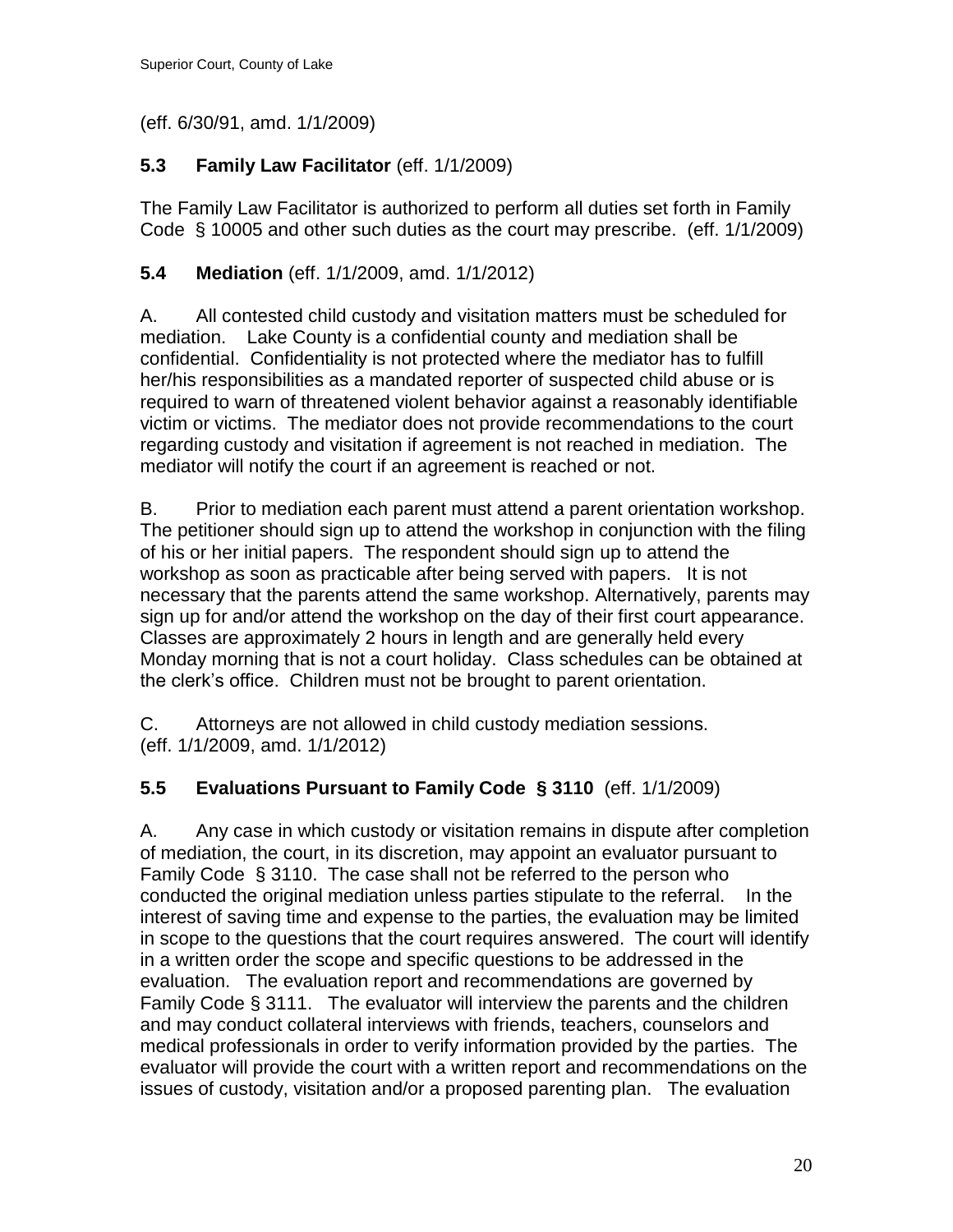report and recommendation will be reviewed and considered by the court. The court may order the parties to reimburse the court for the costs of the evaluation.

B. When the court refers the matter for an evaluation, it is considered a court appointment pursuant to Evidence Code § 730. The evaluation report will be read and considered by the court at motion hearing or at trial.

C. The party who wishes to have the evaluator present at the evidentiary hearing/trial must notify the evaluator at least 20 days prior to the evidentiary hearing/trial date and subpoena that person at least five days prior to the evidentiary hearing/trial date. The party who subpoenas the evaluator to testify is responsible for paying the evaluator's fee for his or her appearance and testimony at the evidentiary hearing/trial. (eff. 1/1/2009)

# <span id="page-20-0"></span>**5.6 Mediator Selection and Complaint Procedure** (eff. 1/1/2009)

A. In light of the small pool of mediators/evaluators the court will not permit a peremptory challenge. However, a challenge for cause may be presented to the court within five days of the appointment. The challenge for cause may be made on an ex parte basis giving the opposing side at least 24 hours notice.

B. The court is committed to the delivery of quality mediation and evaluation services. If parties have concerns about their mediation or evaluation, they should first address concerns directly to their mediator or evaluator. If parties are not satisfied with the mediator or evaluator's response, they may submit a written complaint to the Court Executive Officer at 255 N. Forbes, Lakeport, CA 95453. (eff. 1/1/2009)

# <span id="page-20-1"></span>**5.7 Mediation Other Than Child Custody Matters** (eff. 1/1/2009)

Although the court does not mandate mediation of family issues other than those related to the child(ren), it is preferred that parties and counsel obtain the services of a private sector mediator for negotiation of all non-child custody and visitation issues which they are unable to otherwise resolve. (eff. 1/1/2009)

# <span id="page-20-2"></span>**5.8 Family Centered Case Review Program** (eff. 1/1/2012)

The Court is implementing a Family Centered Case Review Program in order to promote the prompt disposition of family law actions, to expedite the processing of the case, and to reduce the stress and cost of family law litigation, pursuant to Family Code § 2450. The program components are as follows:

# A. Case Flow Standards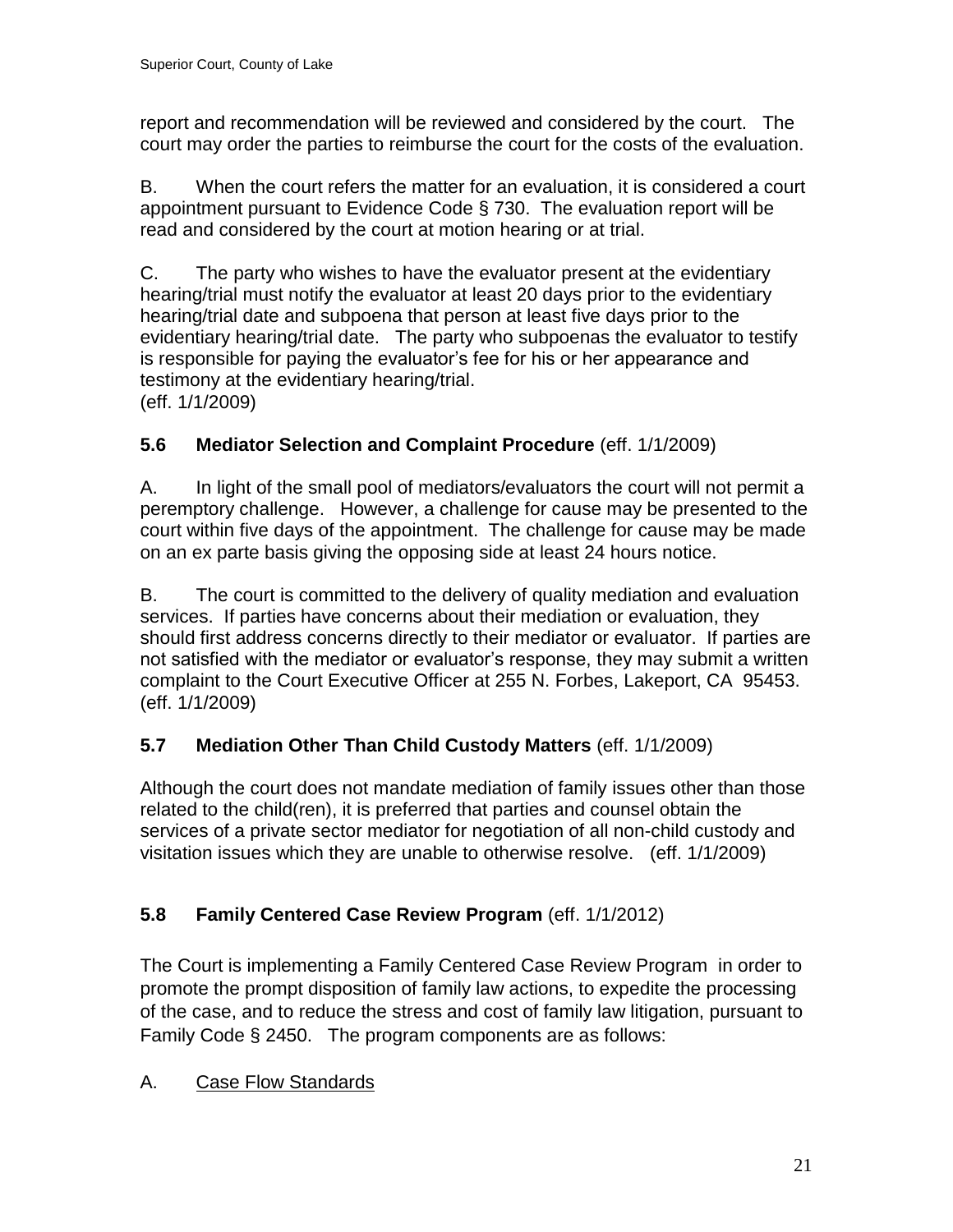1. Case Review Conference - Each case is scheduled for case review conferences. Attendance at calendared case review conferences is required either in person or by telephone unless otherwise specified by the court. The court may set further case review conferences for any stage of the proceedings, set other hearings as appropriate or refer self-represented litigants to the Family Law Facilitator's Office.

2. Proof of Service - Unless the initial pleadings are served within 60 days of filing and a proof of service filed with the court, attendance is mandatory, and petitioner is required to file Family Law Status Report (LK100) with only items 1 and 2 completed.

3. Declaration Regarding Service of the Preliminary Declarations of Disclosure (FL141) - Parties must file the Declaration Regarding Service of Preliminary Declaration of Disclosure (FL-141) before the second calendared case review conference. See chart below "Case Plan Disposition Time Standards and Court Events."

4. Income and Expense Declaration (FL150) or Financial Statement Simplified (FL-155) - Parties who request support, fees or costs, must serve and file the Income and Expense Declaration (FL-150) or Financial Statement Simplified (FL-155) before the second calendared case resolution conference. See the following chart "Case Plan Disposition Time Standards and Court Events."

5. Mandatory Settlement Conference Statement (LK 101) - This form must be filed with the court prior to the Mandatory Settlement Conference. Before filing this form, the parties must meet and confer in person or by telephone regarding the case unless a protective order, as defined by Family Code § 6218, is in place. Each party must complete this form.

| <b>From Filing Date</b> | Court Event and Documents to be Filed by Parties Prior to Court Event                                                                                                                    |
|-------------------------|------------------------------------------------------------------------------------------------------------------------------------------------------------------------------------------|
| Approximately 60 days   | Case Review Conference regarding the filing of the Proof of Service. No<br>appearance will be necessary if the following documents have been filed prior to the<br>scheduled court date: |
|                         | Valid proof of service of summons;<br>a.                                                                                                                                                 |
|                         | Family Law Status Report (LK-100) (Items 1 & 2 only).<br>b.                                                                                                                              |

# B. Case Plan Disposition Time Standards and Court Events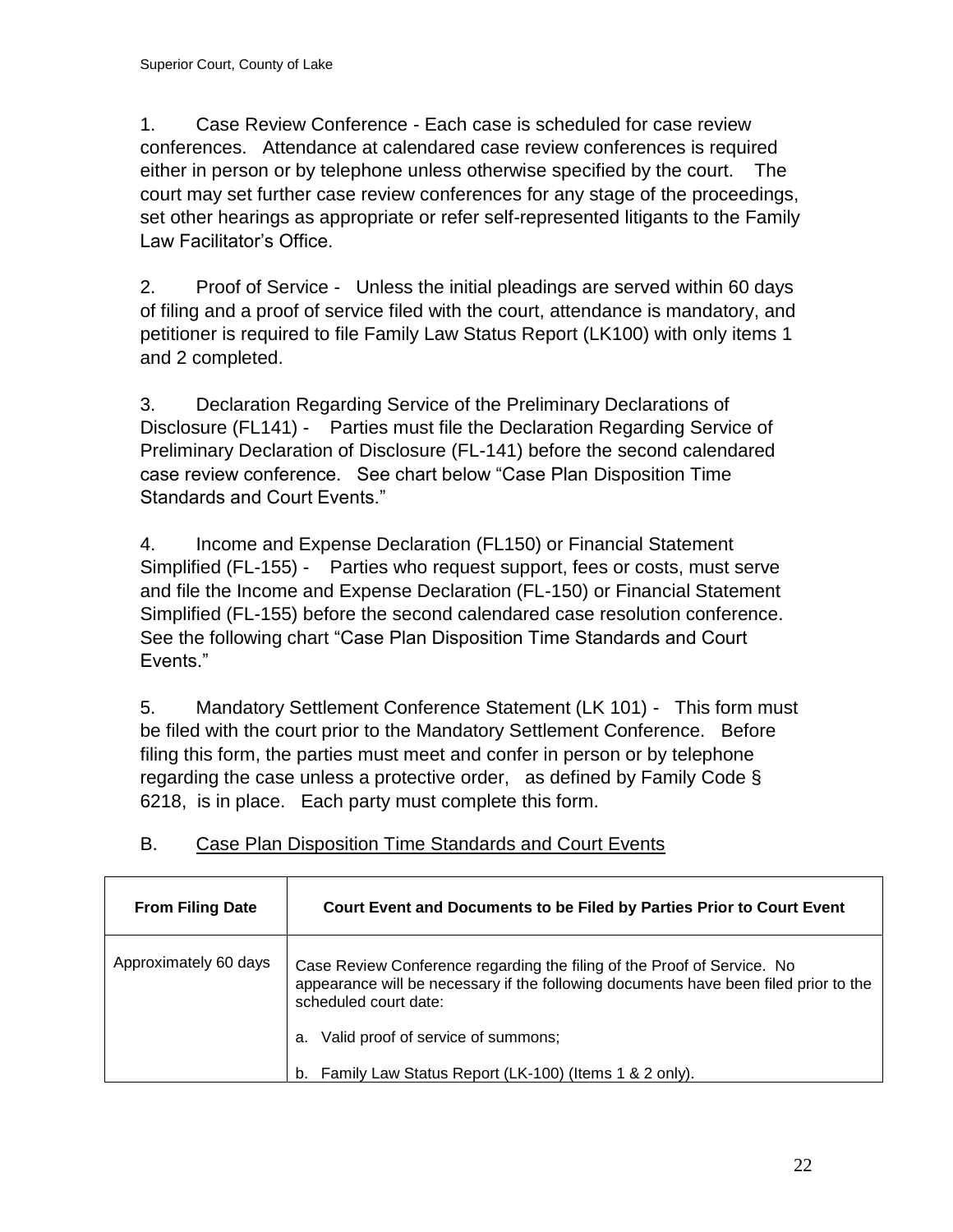| Approximately 180<br>days                                                       | Case Review Conference regarding status.<br>No appearance is necessary if the<br>following documents are filed prior to the scheduled court date:                                    |
|---------------------------------------------------------------------------------|--------------------------------------------------------------------------------------------------------------------------------------------------------------------------------------|
|                                                                                 | Request to Enter Default (FL-165) and judgment forms; or<br>a.                                                                                                                       |
|                                                                                 | b. Response (FL-120) or (FL-220); Declarations re Preliminary Declaration of<br>Disclosure (FL-141); and Family Law Status Report (LK-100)<br>(Dissolution/Legal Separation Only)    |
|                                                                                 | If compelling circumstances exist and a default or response cannot be filed, you<br>may file a Family Law Status Report with an attached declaration detailing the<br>circumstances. |
|                                                                                 | A mandatory settlement conference and trial date will be set by the court as<br>necessary after filing requirements set forth above are completed.                                   |
| Approximately 15 days<br>Prior to the Mandatory<br><b>Settlement Conference</b> | The following must be filed fifteen (15) days prior to the Mandatory Settlement<br>Conference:                                                                                       |
|                                                                                 | a. Mandatory Settlement Conference Statements (LK-101); and                                                                                                                          |
|                                                                                 | b. Current Income and Expense Declarations (FL-150), or Financial Statement<br>Simplified (FL-155) if support, fees or costs are requested; and                                      |
|                                                                                 | Property Declarations (FL-160); and<br>c.                                                                                                                                            |
|                                                                                 | d. Witness Lists (LK-102).                                                                                                                                                           |
| Approximately 200 to<br>300 Days                                                | <b>Mandatory Settlement Conference</b>                                                                                                                                               |
| Approximately 260 to<br>360 Days                                                | Trial if needed                                                                                                                                                                      |
| Approximately 260 to<br>360 Days                                                | Case Review Conference regarding filing the judgment                                                                                                                                 |

# C. Results of Failure to Comply with Case Flow Rules

All family law cases will be reviewed for compliance with these rules, and orders to show cause may be issued for failure to comply. Failure of party or parties to comply with these family law rules, including failing to appear at a mandatory court event or failing to file required forms, may result in the sanctions referenced in Section 1.6 "Sanctions for Non-Compliance" of these local rules.

# D. Mandatory Settlement Conferences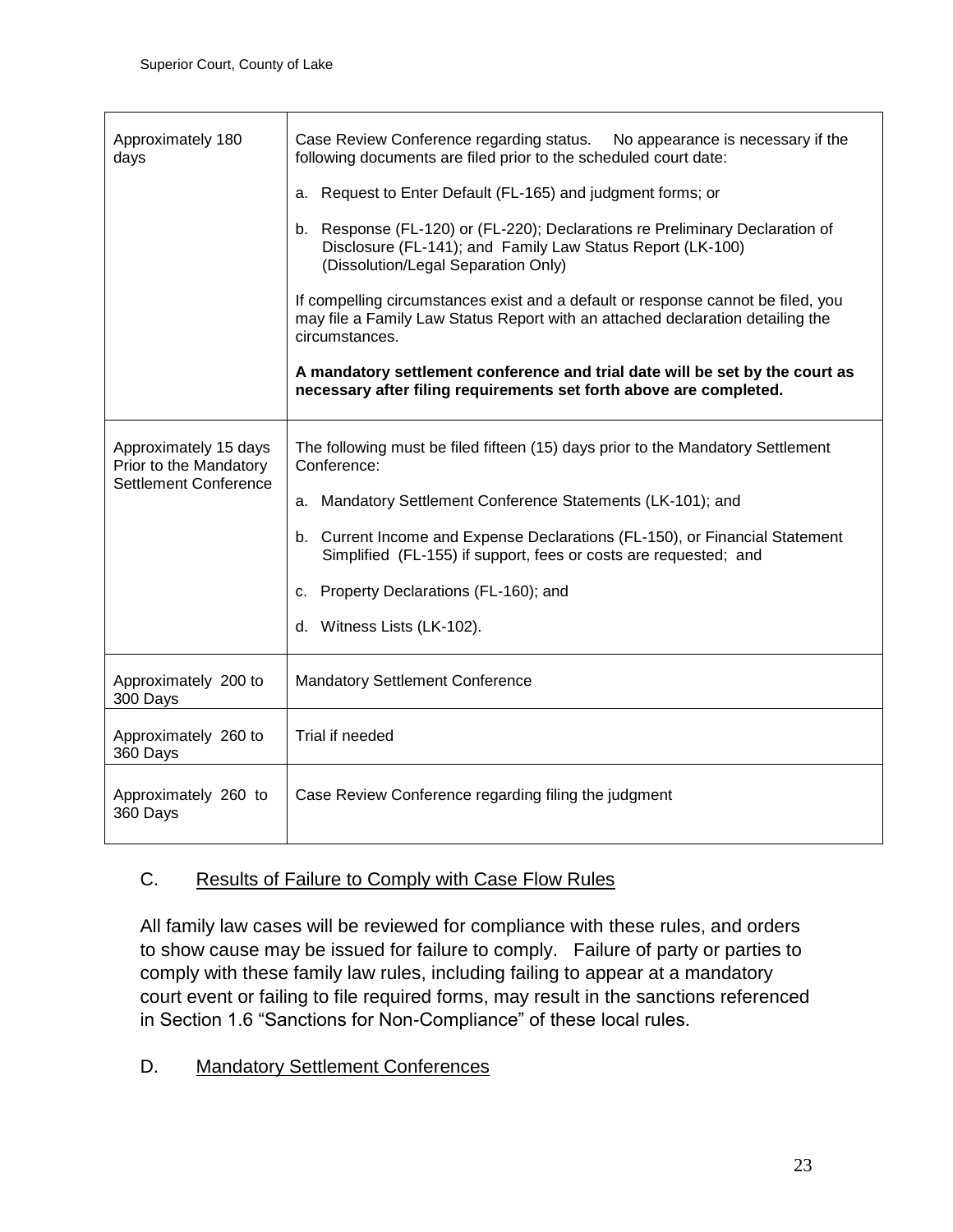A mandatory settlement conference and trial date will be calendared by the court according to the case disposition time standards and court events outlined in section 5.8B of these rules. However, a party may request an earlier date for the mandatory settlement conference and trial. A counter request may be filed within ten (10) days after service. The mandatory settlement conference and trial will then be set no earlier than the later date requested in either the request or counter request.

All contested cases shall be set for mandatory settlement conference.

Each party must complete and file the following fifteen (15) days before the mandatory settlement conference:

1. Current Income and Expense Declarations (FL-150) or Financial Statement Simplified (FL-155), if support, fees, or costs are requested;

- 2. Mandatory Settlement Conference Statement (LK-101);
- 3. Property Declaration (FL-160);

4. Witness List (LK-102 optional form) The parties must exchange and file their witness lists that identify all witnesses to be called in their case in chief. The list should include a brief statement of what the witness will testify to and a time estimate of the direct examination of that witness.

# E. File Document Review

All cases will be reviewed prior to the mandatory settlement conference to determine if the parties have complied with the filing deadlines contained in this section. If a party has not met the requirements of this section, the mandatory settlement conference may be continued and an order to show cause for sanctions of the non-complying party may be set by the court.

# F. Reinstatement of Dismissed Cases

A party to a case dismissed under these rules may apply within 6 months to have their case reinstated under CCP 473(b). The court may reinstate the case upon such terms and conditions as the court deems just.

# G. Reconciliation

Parties who indicate to the court that they are attempting reconciliation will be relieved of the case plan disposition standards. If, however a dismissal or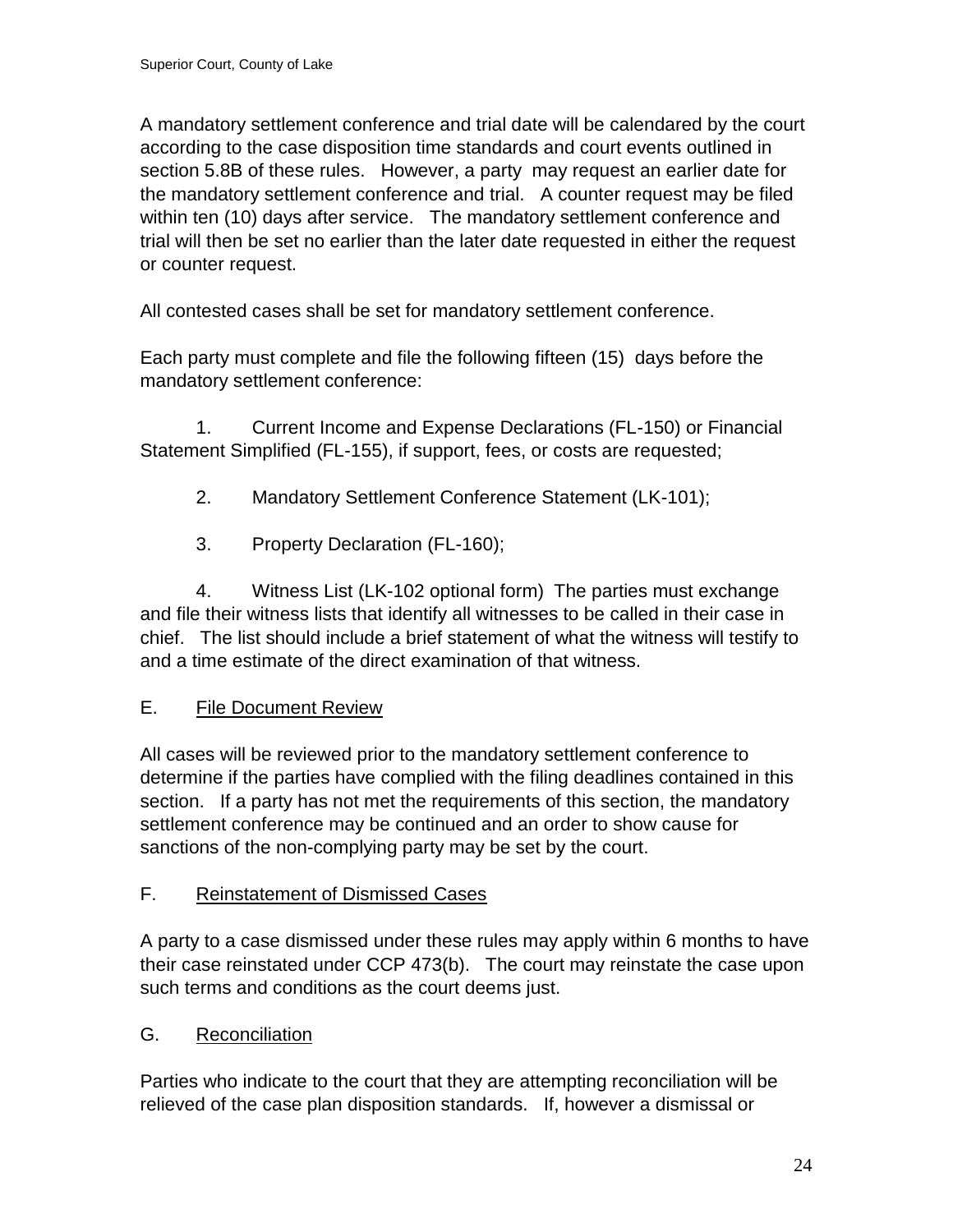judgment is not filed within 12 months of filing the Petition, the court will set the case for a case review conference. (eff*.* 1/1/2012)

# <span id="page-24-0"></span>**5.9 Request for Emergency Family Law Orders (Ex Parte Orders)** (new 7/1/2014)

# A. Compliance

A Request for Order (FL-300); which requests the issuance of a Temporary Emergency Court Order (FL-305), shall comply with the procedures set forth in rules 5.151 to 5.170, California Rules of Court. The court will not consider any ex parte communication from counsel or a party unless made in the manner prescribed by these rules, the California Rules of Court, or by the laws of the State. This rule applies to all requests for temporary emergency court orders (ex parte orders) issued pursuant to the Family Code, except this rule does not apply to ex parte applications for domestic violence restraining orders issued pursuant to the Domestic Violence Prevention Act or orders on procedural matters for which notice is not required.

# **B.** Required Papers

A request for a temporary emergency order shall include all of the required forms for the relief requested in the Request For Order (FL-300) fully completed to provide all relevant information required by each form, must identify the specific order(s) requested by the party and include the form of Temporary Emergency Court Orders (FL-305). The request shall also include a separate declaration regarding notice of the request in the form and containing the information required by Rule 5.151(e), California Rules of Court, and as provided herein.

# C. Separate Declaration Regarding Notice Of Request

The court will not act to review the request for issuance of a temporary emergency court order unless a separate declaration regarding notice is presented to the court which demonstrates that the other party has either been given proper notice of the request or demonstrates an affirmative factual showing of good cause for the court to waive notice. In the event a declaration regarding notice is not submitted, the request for the emergency order shall be denied. The court will not act to review or consider the other papers of the request unless the court finds that proper notice of the request has been given or finds good cause for a waiver of notice based solely on the contents of the separate declaration regarding notice. The denial of the request for the temporary emergency order for the reason that a separate declaration regarding notice was not submitted shall be without prejudice to a new request being made in compliance with this rule. Upon such denial of the request for an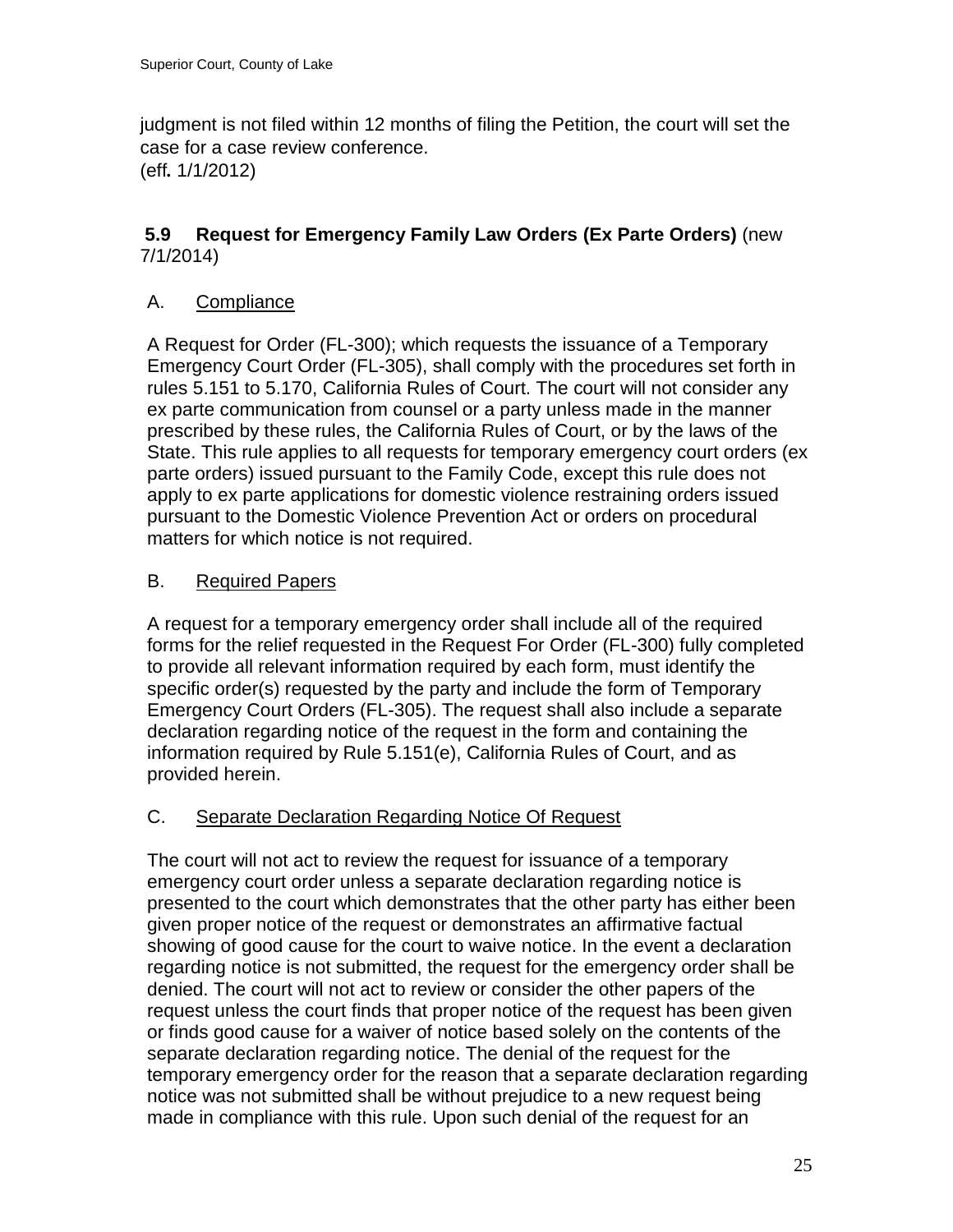emergency order, the request shall be set by the court for a noticed hearing. A party may use Local Form LK-150, Declaration Regarding Notice of Ex Parte Request for Temporary Emergency Court Order for the required declaration regarding notice.

# D. Request Based on Waiver of Notice

In the event the party presenting the request seeks the issuance of the order without notice to the other party, the separate declaration regarding notice shall state such request and must demonstrate, without reference to or incorporation by reference of other papers, other than exhibits attached to the declaration, good cause based on an affirmative factual showing that:

- 1. Giving notice would frustrate the purpose of the requested orders; or
- 2. Giving notice would likely result in immediate and irreparable harm to the applicant or the children; or
- 3. Giving notice would result in immediate or irreparable damage or loss of property; or
- 4. The applicant has made reasonable and good faith efforts to give notice to the other party and further attempts to give notice would likely be futile and burdensome.

# E. Submission of Request Based on Waiver of Notice

A request for a temporary emergency court order, which is based on an application for waiver of notice and supported by a separate declaration regarding notice, may be submitted to the clerk of the court at any time. The court shall act to review and consider the separate declaration regarding notice only to determine whether good cause exists for a waiver of notice. If good cause is not shown, the request for the issuance of the temporary emergency court order shall be denied for that reason. Upon the denial of the application for a waiver of notice, the court shall set the request for a noticed hearing. In the event the court finds good cause and the requirement of notice is waived, the court shall consider and act on the request for issuance of the temporary emergency order on the merits solely on the papers submitted and, upon granting or denying such an order, shall set a noticed hearing on the request.

# F. Submission of Request Based on Notice

A request for a temporary emergency court order, which is based on notice of the making of the request, may be submitted to the clerk of the court at any time for presentation to the court. The request shall be deemed submitted to the court at 10:00 a.m. the next court day where notice of the application for the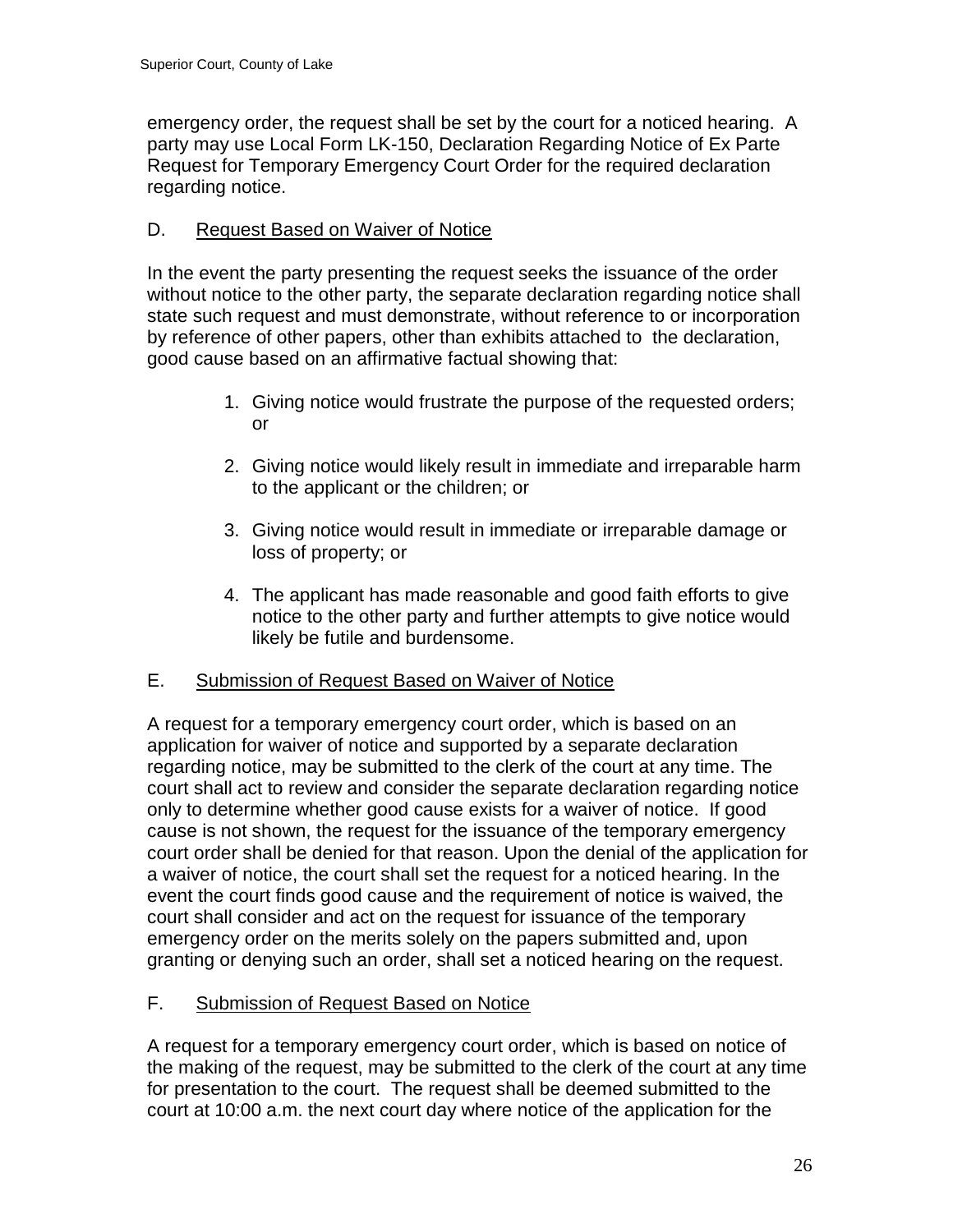request is given before 10:00 a.m. on the prior court day, except as may be otherwise specifically ordered. In the event the notice of the request is made after 10:00 a.m. on a court day, the request will be deemed submitted as of 10:00 a.m. on the second court day following the notice for review and action by the court, except as may be otherwise ordered. The party making the request is responsible for giving notice and service of the request to all parties, or counsel, as set forth hereinafter.

# G. Notice and Service of Request

The required notice shall consist of notice given in the time and manner required by the Rules of Court and the service of all papers of the request upon each self-represented party and all counsel of record. Notice shall be deemed given as of the date and time, set forth in the separate declaration regarding notice, when the moving papers are served. Service of papers requires personal service or, upon written consent, by facsimile transmission, with either a printed electronic confirmation of receipt or the sender's declaration that the recipient has acknowledged receipt, or, service by mail, in which case notice shall not be complete until five (5) calendar days after deposit except where service is by next day delivery whereby case notice shall not be complete until two (2) calendar days after the carrier receives the papers served. The party making the request shall provide the required proof of service as part of the declaration regarding notice.

# H. Contents of Request

The Request for Order (FL-300) must contain therein, or have attached thereto, the declaration of applicant and such other declarations, based on personal knowledge of the person signing the declaration, to provide the information, pursuant to Rule 5.151, as follows:

- 1. In all applications, an affirmative factual showing of irreparable harm, immediate danger or other statutory basis for the court to grant the ex parte temporary court order.
- 2. An application for emergency temporary court orders granting or modifying child custody or visitation must:
	- a. Provide a full, detailed description of the most recent incidents showing:
		- i. Immediate harm to the child as defined in Family Code section 3064(b); or
		- ii. Immediate risk that the child will be removed from the State of California.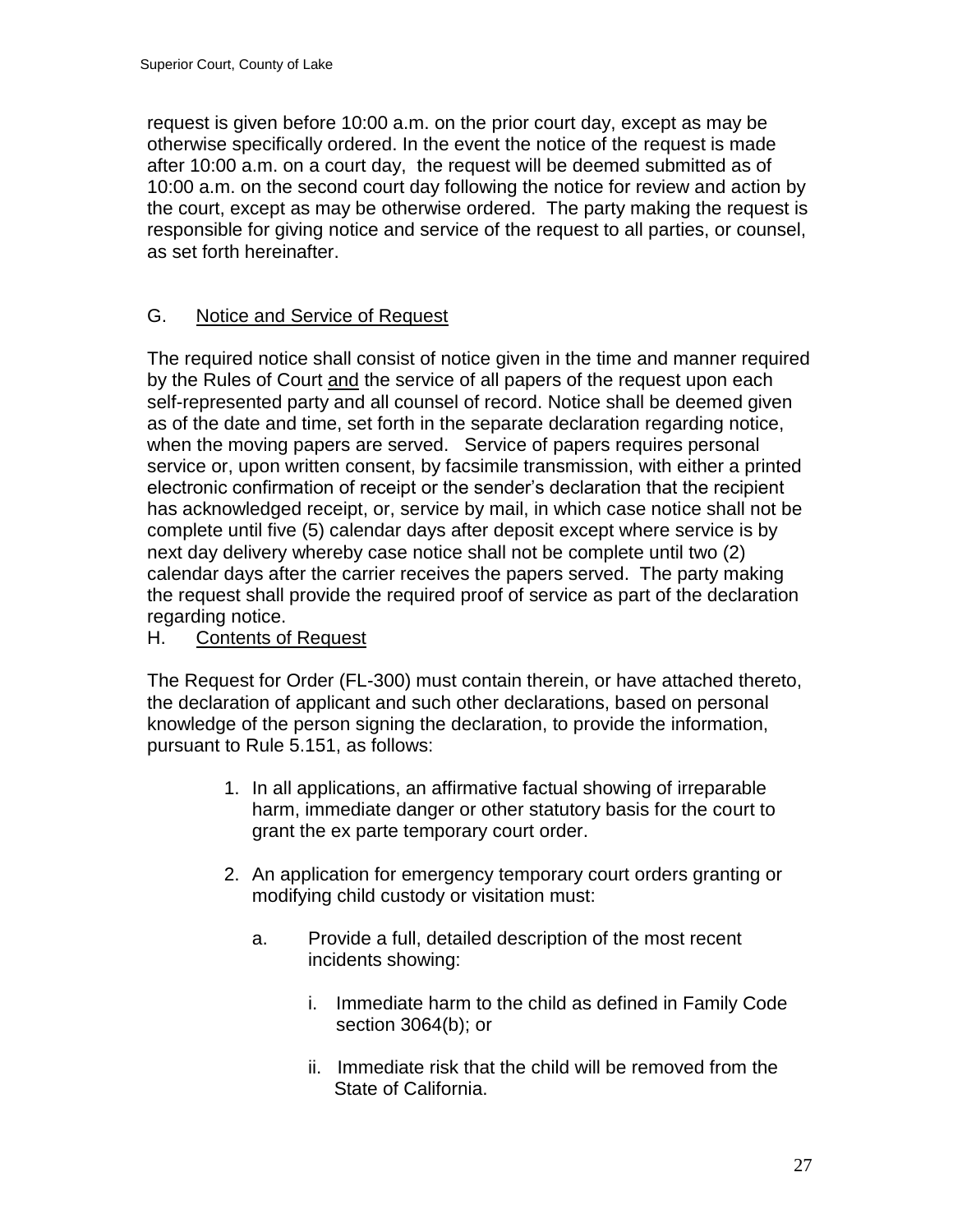- b. Specify the date of each incident described in (A);
- c. Advise the court of the existing custody and visitation (parenting time) arrangements and how they would be changed by the request for emergency orders;
- e. Include a copy of the current custody orders, if they are available. If no orders exist, explain where and with whom the child is currently living; and
- f. Include a completed *Declaration Under Uniform Child Custody Jurisdiction and Enforcement Act (UCCJEA)* (FL-105) if the form was not already filed by a party or if the information has changed since it was filed.
	- i. The manner in which the emergency temporary order/restraining order will result in a change to the current situation or status quo of the parties.
	- ii. The disclosure of all prior applications for orders made regarding the same issue, even if made upon a different set of facts and whether any orders have been previously made.
	- iii. The name, address and telephone number as known to the applicant, of any attorney for any party or for the other party to the case if the party is not known to have an attorney.

# I. Action on Request

All requests for temporary emergency court orders shall be acted on by the court on the papers submitted. No hearings shall be set for further evidence and/or arguments unless ordered by the court upon the court's review of the request and any written opposition to the request.

#### J. Opposition to Request

Except as may be otherwise ordered by the court, any party seeking to oppose the request shall serve and file a written opposition to the application by 10:00 a.m. on the day the request is deemed submitted to the court for review and action by operation of this rule. The written opposition shall include a Responsive Declaration (FL- 320) and any other declarations and documents opposing the request.

K. Request to Set Aside Temporary Emergency Order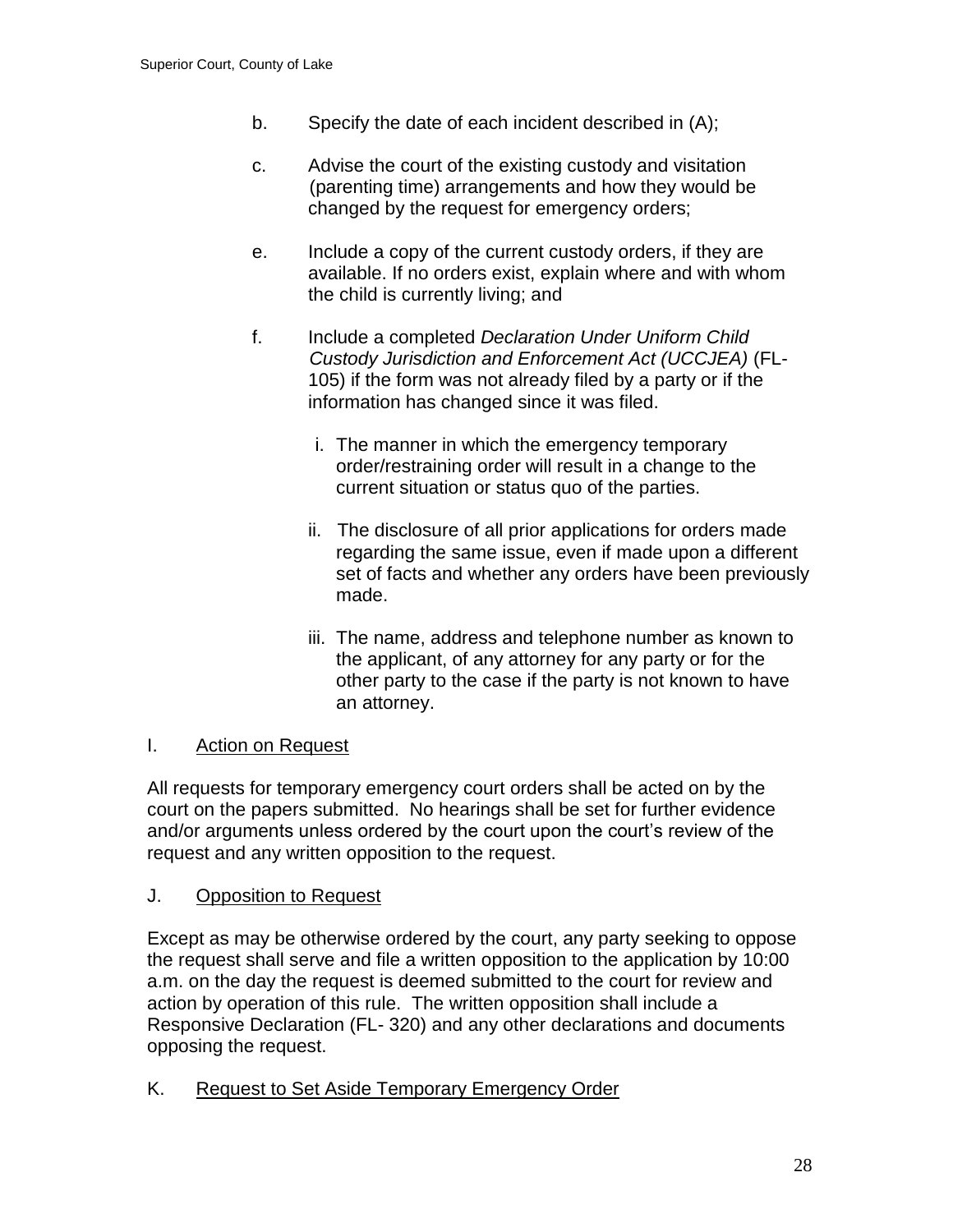A request to set aside a temporary emergency court order issued by the court, either based on a waiver of notice or notice being given, made prior to the date set for hearing, shall be made in the same manner as described in this rule. Upon such a request, the court may act to order an earlier hearing date or modify the order(s) in lieu of termination of the order(s) or may terminate the order(s), on a proper showing, pending the hearing.

# L. Order Shortening Time

A request for an order shortening time shall be submitted as an ex parte request on a Request For Order (FL-300) and shall comply with Rule 5.151, California Rules of Court, including the submission of a separate declaration regarding notice, as described by the rule, and the contents of the request, as described by this rule, demonstrating an affirmative factual showing upon which the court may issue an order shortening time for hearing and/or service. A request for an order shortening time will be processed and acted upon in the manner set forth in this rule. In acting upon a request for an emergency temporary court order the court may in granting or denying, in whole or in part, the requested temporary emergency order, make an order shortening time for service and/or hearing on the request for orders. (eff. 7/1/2014)

# **5.10 Appointment of Counsel to Represent Child and Complaint Procedure** (eff. 7/1/2017)

- A. Upon the Court's own motion, or upon written motion, the court may appoint counsel to represent the child, when in the best interests of the child, pursuant to Family Code section 3150.
- B. Unless otherwise ordered, full payment of the reasonable costs of counsel appointed pursuant to Family Code section 3150 as determined by the court shall be shared by the parties in equal amounts.
- <span id="page-28-0"></span>C. Complaints regarding the conduct of counsel appointed for a child shall be in writing and will be handled by the judicial officer to whom the case is assigned. The complaint shall be served on all counsel and selfrepresented parties. The Court will determine what action, if any, to take including whether the complaint should be referred to the appropriate professional licensing board, and if counsel should be barred from future court appointments. Written notice to the complainant that appropriate action has been taken will be provided within 90 days of the complaint. (new 7/1/2017)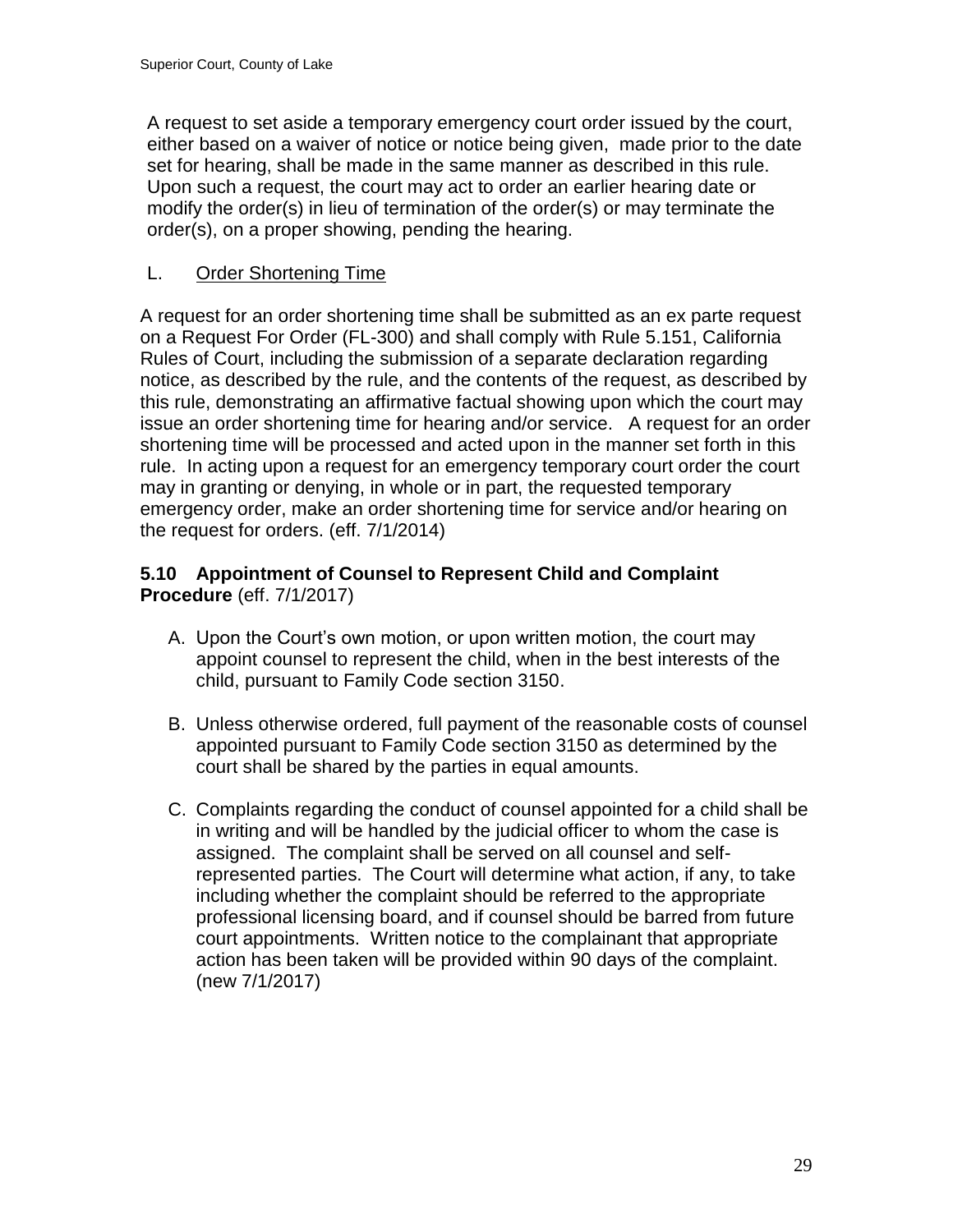# **CHAPTER 6 PROBATE**

# <span id="page-29-0"></span>**6.1 Applicability of Rules** (eff. 6/30/91, amd. 1/1/2009)

The rules stated in this chapter shall govern all proceedings brought pursuant to the Probate Code. (eff. 6/30/91, amd. 1/1/2009)

#### <span id="page-29-1"></span>**6.2 Submission of Matter Without Appearance by Counsel or Witnesses** (eff. 6/30/91, amd. 1/1/2009)

A matter that by law may be determined upon declaration, affidavit or verified pleading and without testimony, may ordinarily be submitted for appropriate action by the court without appearance by counsel or witnesses provided that all necessary papers, including declarations and proposed orders, must be delivered to the clerk within the time limit prescribed by rule 3.3. (eff. 6/30/91, amd. 1/1/2009)

#### <span id="page-29-2"></span>**6.3 Non-resident Personal Representative to Furnish Bond Notwithstanding waiver** (eff. 6/30/91, amd. 1/1/2009)

Notwithstanding a waiver of bond arising by operation of law or contained in any will by which a personal representative is nominated, every non-resident of the state of California shall furnish the required statutory bond as a condition of appointment as personal representative unless a waiver of bond is filed by all of the heirs of the decedent's estate and approved by the court. (eff. 6/30/91, amd. 1/1/2009)

# <span id="page-29-3"></span>**6.4 Required Form of Accounts** (eff. 6/30/91, amd. 1/1/2009)

All accounts filed in probate proceedings, which shall include estates, guardianship, conservatorship and testamentary trust accounts, shall conform to California Probate Code § 1061 through 1064 as they may be amended, and to the extent possible shall be set forth on forms approved by the Judicial Council. (eff. 6/30/91, amd. 1/1/2009)

# <span id="page-29-4"></span>**6.5 Appointment of Expert to Analyze Complex Accounts and Surcharge of Cost Against Representative** (eff. 6/30/91)

When, because of the volume or complexity of an account, an analysis thereof by the court would appear to be unusually time consuming or difficult, the court will, on its on motion, appoint an expert - usually a certified public accountant - to analyze the account and report findings to the court. The compensation for such expert shall be fixed by the court and ordered paid from the assets of the estate as a cost of administration. If the court finds that the account was unnecessarily voluminous or complex, the representative shall be surcharged the amount of such compensation. (eff. 6/30/91)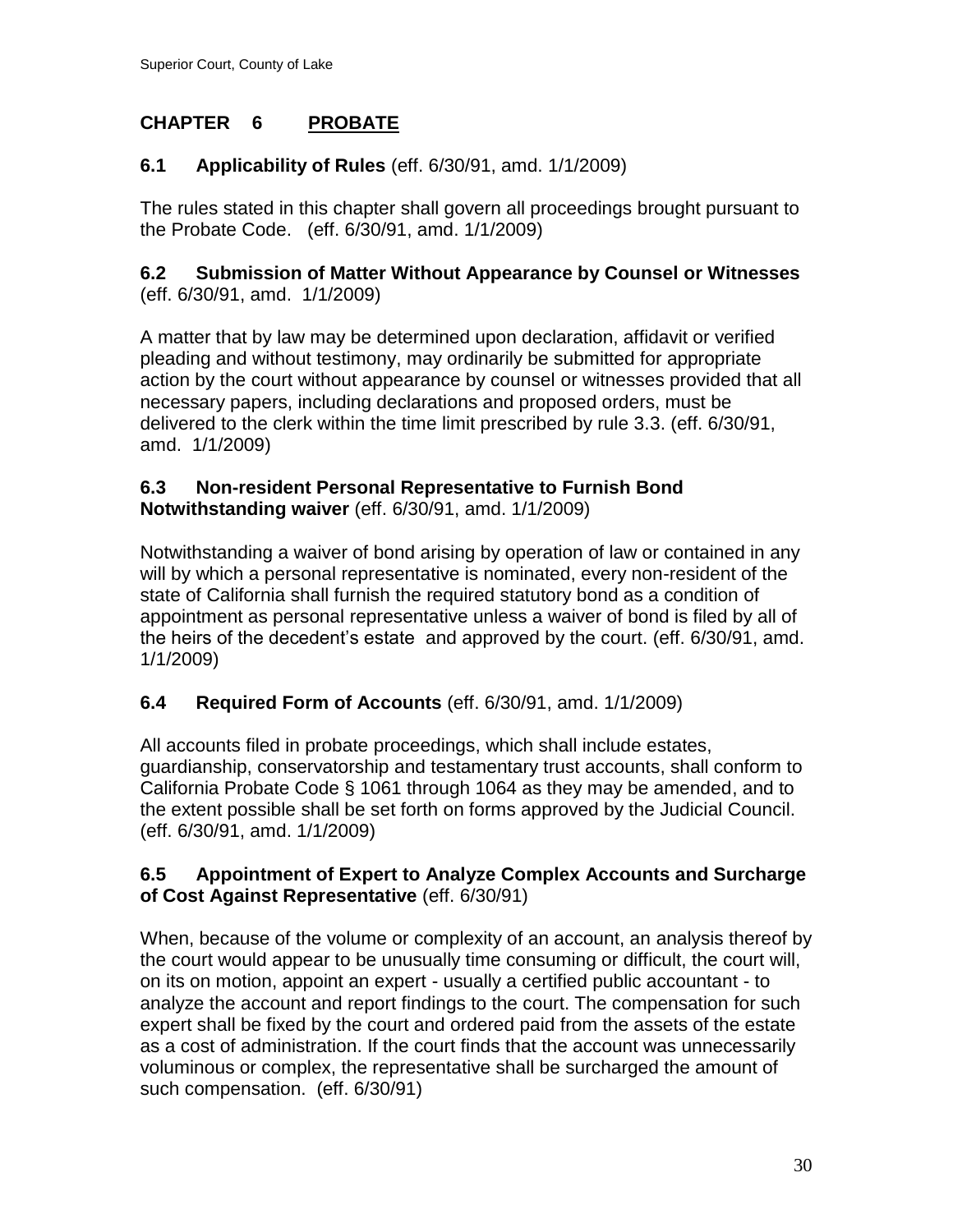# <span id="page-30-0"></span>**6.6 Allowance of Claims of Personal Representatives** (eff. 6/30/91)

Claims of personal representatives will be allowed pursuant to Probate Code §9252 only upon a written petition for the allowance thereof, after every person interested in the estate shall have been given notice of hearing of said petition in the manner provided by Probate Code §1220. (eff. 6/30/91)

# <span id="page-30-1"></span>**6.7 Statement Regarding Bond On Inventory and Appraisal** (eff. 6/30/91)

Counsel for the personal representative or the personal representative, if acting without counsel, will complete all appropriate statements regarding the representative's bond which are called for upon the inventory and appraisal form in current use with the approval of the Judicial Council of California. (eff. 6/30/91)

### <span id="page-30-2"></span>**6.8 Amount of Personal Representative's Bond Where Independent Administration is Authorized** (eff. 6/30/91, amd. 1/1/2009)

In proceedings in which authority is sought pursuant to the Independent Administration of Estates Act (Probate Code §10400, et seq.) which would authorize the personal representative to sell real property without court supervision, the petition for probate will disclose the estimated net value of the decedent's real property and the order for probate will fix the amount of the bond required of the personal representative at not less than the aggregate of the estimated value of the decedent's personal property, the estimated net value of the real property, and the estimated value of the probable annual gross income of all of the property belonging to the estate, or, if the bond is to be given by personal sureties, at not less than twice that amount. (See Probate Code §10453) (eff. 6/30/91, amd. 1/1/2009)

# **6.9 Accountings** (new 7/1/2018)

The conservator or guardian may either arrange to pick up the original lodged confidential supporting documents or provide a self-addressed stamped envelope for their return upon final determination and approval of the conservator's account by the Court. If the conservator or guardian is picking up lodged documents in person, they must sign a receipt pursuant to CCP § 1952.2. Any documents so lodged, which are not accompanied by a self-addressed stamped envelope or in the alternative not picked up and a receipt signed, may be destroyed by the clerk 45 days after the hearing. (See Probate Code §2620) (eff. 7/1/2018)

# **6.10 Court Investigator Fees** (new 7/1/2018)

Unless investigator fees are waived due to hardship per Probate Code sections 1851.5 or 1513.1, the petitioner is responsible for payment of the cost of the investigation.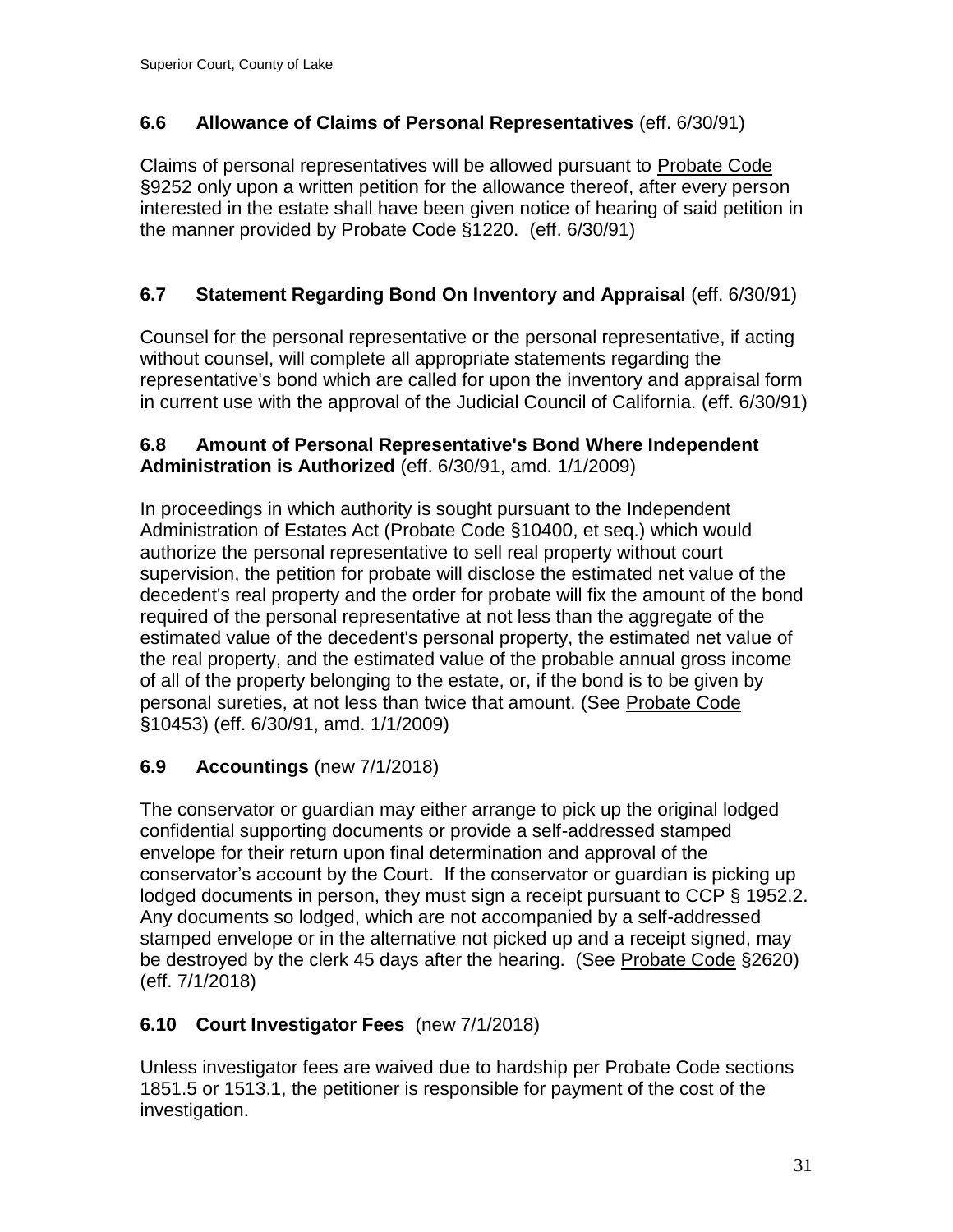Any time a court appointed investigator is subpoenaed to testify, the subpoenaing party shall be responsible for payment of the court investigator's fees of \$220 half day or \$440 full day. Fees shall be paid directly to the court investigator prior to the date of testimony. (eff. 7/1/2018)

# <span id="page-31-0"></span>**CHAPTER 7 LAW AND MOTION**

### <span id="page-31-1"></span>**7.1 Applicability of Rules** (eff. 6/30/91)

The rules stated in this chapter, as well as those stated in Chapter 3, shall govern all law and motion proceedings. (eff. 6/30/91)

#### <span id="page-31-2"></span>**7.2 Compliance with Civil Law and Motion Rules** (eff. 6/30/91, amd. 1/1/2009)

Compliance is required with the Civil Law and Motion Rules (Title Two, Division II, California Rules of Court, commencing with rule 3.1100) and the provisions of those rules are integrated into these rules by this reference to them. (eff. 6/30/91, amd. 1/1/2009)

# <span id="page-31-3"></span>**CHAPTER 8 CASE MANAGEMENT**

### <span id="page-31-4"></span>**8.1 Authority** (eff. 1/1/92 amd. 1/1/2009)

The rules in this chapter are adopted pursuant to the authority of Government Code sections § 68070 and 68612 in implementation of the Trial Court Delay Reduction Act (Gov't. C. § 68600-68619). Rules relating to differential case Management are also authorized by CRC § 3.710. (eff. 1/1/92 amd. 1/1/2009)

# <span id="page-31-5"></span>**8.2 Scope** (eff. 6/30/91 amd. 1/1/2009)

The rules in this chapter apply to all general civil cases filed before or after the effective date of the rules. "General civil case" means all limited and unlimited civil cases but exclude probate, guardianship, conservatorship, juvenile court proceedings, small claims appeals, and "other civil petitions" as defined in the Regulations on Superior Court Reports to the Judicial Council, including petitions for writ of mandate or prohibition, temporary restraining order, harassment restraining order, domestic violence restraining order, writ of possession, appointment of a receiver, release of property from lien, and change of name. (eff. 6/30/91 amd. 1/1/2009)

#### <span id="page-31-6"></span>**8.3 Procedural Time Standards** (eff. 6/30/91, amd. 1/1/2009)

Procedural events in the progression of a case will occur in accordance with the following time standards: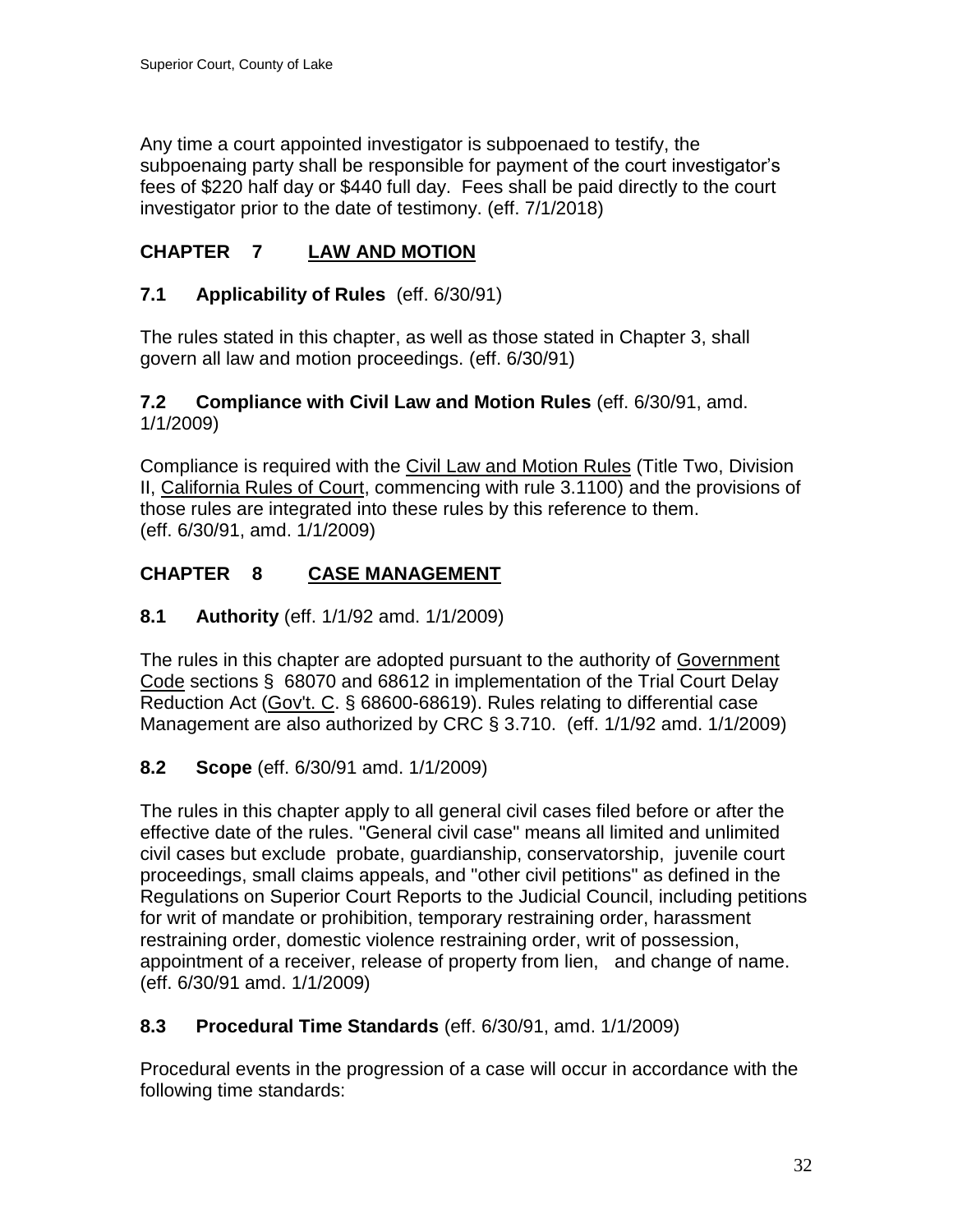Service of Summons and Complaint. Summons and complaint will be served no later than 60 days after the filing of the complaint, unless an extension is procured by an ex parte application to the presiding judge.

Filing Proof of Service: Proof of service of the summons and complaint will be filed with the clerk no later than 10 days after the event of service.

Responsive Pleadings to Complaint or Cross-complaint. Responsive pleadings (answer, demurrer, defendant's or cross-defendant's initial motion, cross-complaint) will be served upon each party entitled to service no later than 30 days after service of the complaint or cross-complaint upon such party, unless an extension not exceeding 15 days is stipulated to by the parties or an extension is procured by an ex parte application to the presiding judge.

Default: Counsel for each plaintiff or cross-complainant to whose complaint or cross-complaint there has not been filed a responsive pleading will apply for the entry of the default of each non-responding party no later than 10 days following the expiration of the time limit set by this rule for such response. (eff. 6/30/91, amd. 1/1/2009)

#### <span id="page-32-0"></span>**8.4 Case Management Conference** (eff. 6/30/91, amd. 1/1/2009)

After the expiration of a period of 135 days following the filing of the complaint, every case which has not been placed upon the civil active list, will be set for a case management conference. Counsel for each party in the action and each party, when not represented by counsel, will attend the conference and will be prepared to respond on the subjects specified in the notice of the conference and, in addition, on the following items:

- A. Service of process on parties not yet served;
- B. Jurisdiction and venue;
- C. Proposed joinder of other parties;
- D. Proposed discovery and unresolved discovery controversies;

E. The substance of the parties' claims and defenses and the definition of genuinely controverted issues;

F. Anticipated motions;

G. The assignment of a differential case management plan for the case and the need for adopting special procedures for managing potentially difficult or protracted actions that may involve complex issues, multiple parties, difficult legal questions, or unusual proof problems;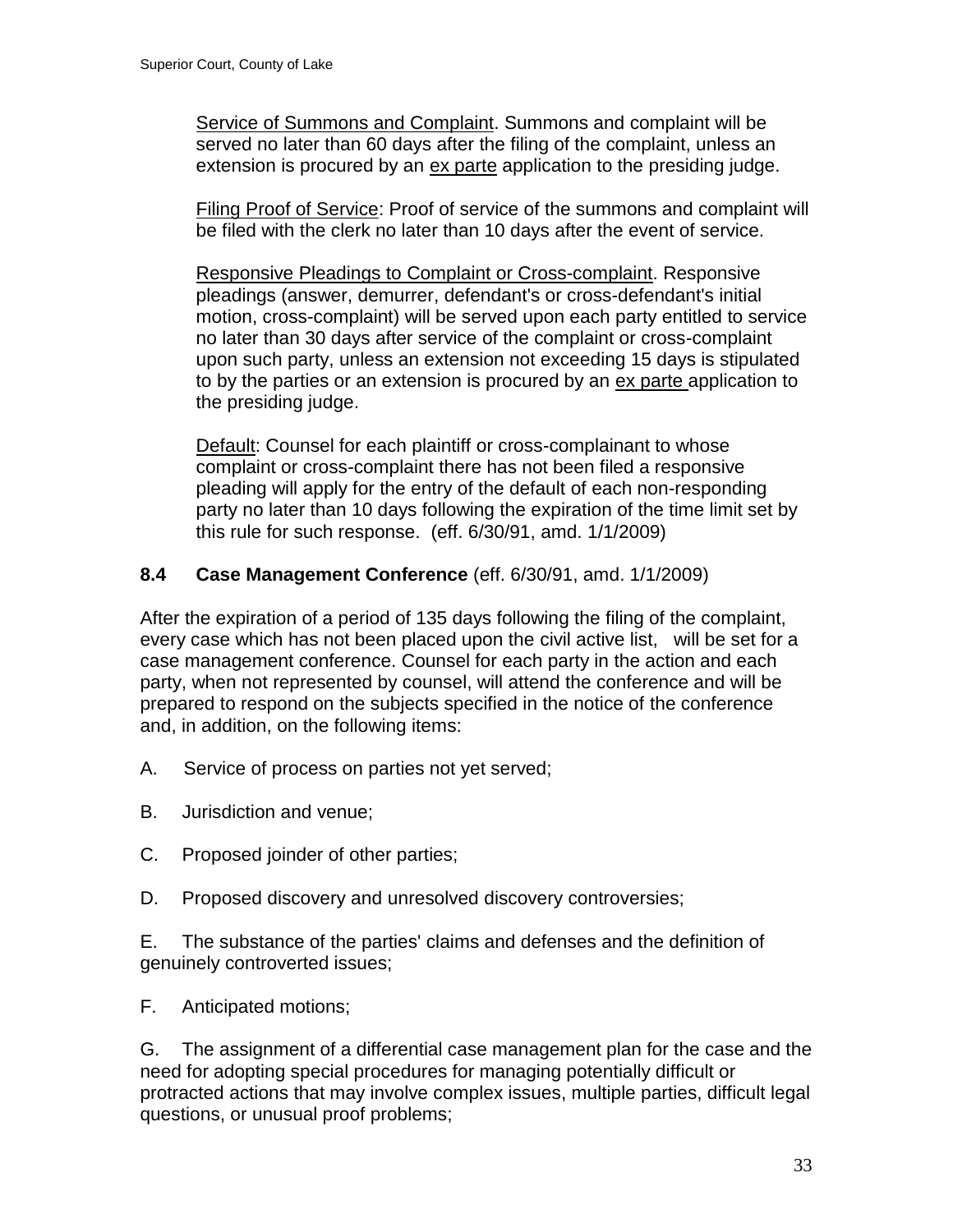H. The advisability of referring the matter to a referee;

I. The advisability of adopting special procedures such as the bifurcation or severance of issues for trial;

J. The advisability of scheduling an early settlement conference;

K. Referral to early mediation or other ADR process, and

L. Any other matters which may be conducive to the just, efficient and economical determination of the case.

A noticed conference may be continued only on the order of the presiding judge of the civil department. A request for a continuance shall be supported by a stipulation and a declaration stating the reason for the request.

(eff. 6/30/91, amd. 1/1/2009)

# <span id="page-33-0"></span>**8.5 Case Management Conference Statement** (eff. 1/1/2009)

No later than 15 days prior to the first case management conference all parties are required to file a case management conference statement on a form approved by the Judicial Council. Further case management conference statements are not required unless ordered by the court. (eff. 1/1/2009)

#### <span id="page-33-1"></span>**8.6 Differential Case Management** (eff. 1/1/92, amd. 1/1/2009)

A. Pursuant to CRC § 3.714 each case shall be evaluated and assigned to one of the following plans:

- Plan 1 Disposition with 12 months from the filing.
- Plan 2 Disposition within 18 months from the date of filing.
- Plan 3 Disposition within 24 months from the date of filing.

Cases will be presumed to be subject to the case-management disposition goals under Plan 1. All cases will be assigned to this category until disposition or the entry of an order changing its designation.

B. At the first case management conference, consideration will be given to:

1. Assignment of the case to case management Plan 2 or case management Plan 3; or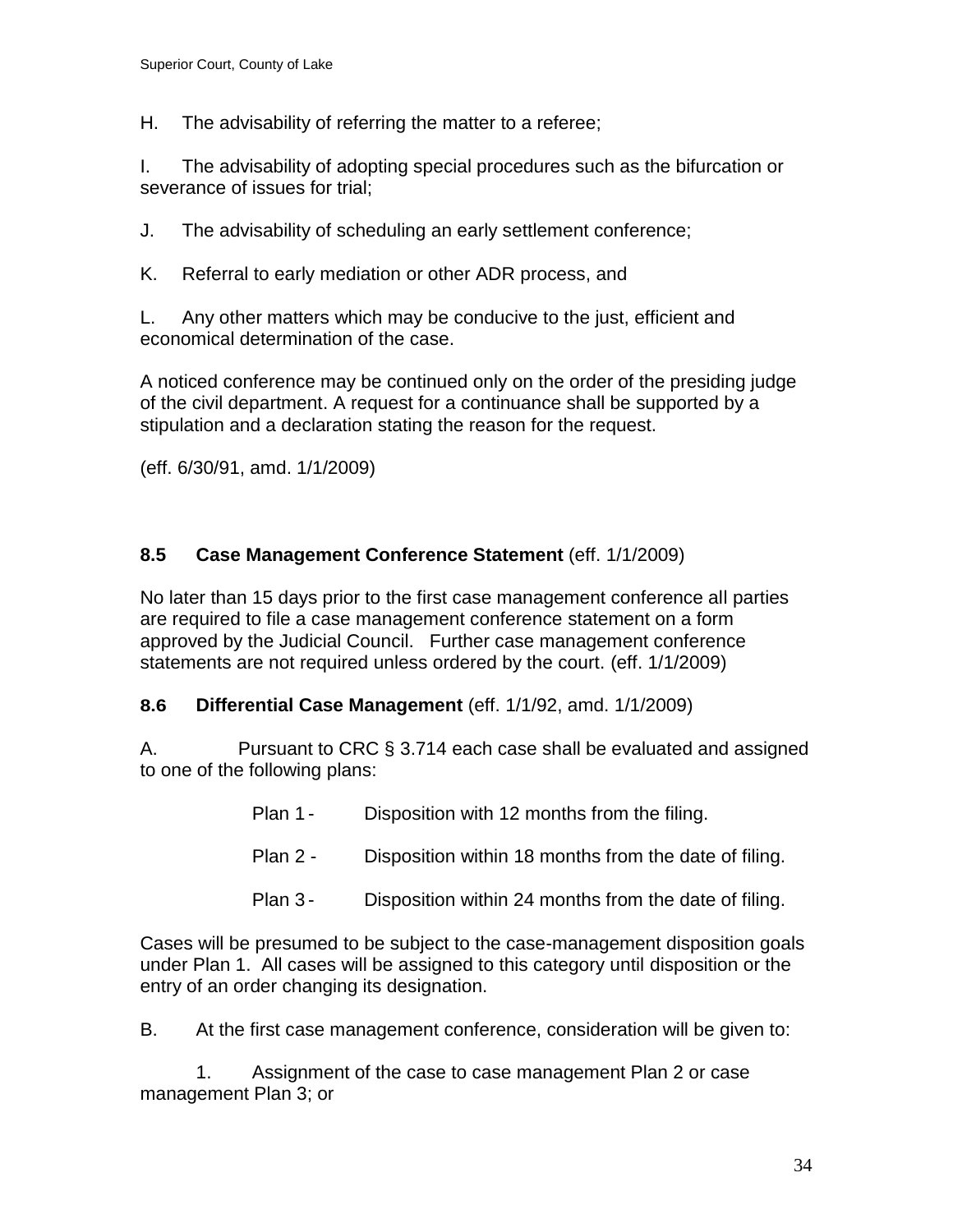2. Designation of the case as "uninsured motorist," pursuant to CRC § 371.12(b); or,

3 Designation of the case as exempt from differential case management by reason of exceptional circumstances, pursuant to CRC § 3.714(c), in which case there will be established a case-progression plan and a procedure to monitor case progression in order to assure disposition with 3 years; or,

4. At the time the case is set for trial it will also be set for an arbitration conference, mandatory settlement, and trial assignment conference.

(eff. 1/1/92, amd. 1/1/2009)

# <span id="page-34-0"></span>**8.7 Case Management Conference Order** (eff. 6/30/91 amd. 1/1/2009)

Following any case management conference conducted pursuant to rule 8.4, the judge conducting the conference will enter an order 1) continuing the conference, or 2) addressing the items specified in rule 8.4, or 3) deem the case at-issue and direct that the it be set for trial. Such order, until modified, shall govern all further proceedings. Copies of the order shall be served on all parties who have appeared in the action. (eff. 6/30/91 amd. 1/1/2009)

# <span id="page-34-1"></span>**8.8 Dismissal Calendar** (eff. 6/30/91, amd. 1/1/2012)

As frequently as needed there will be a dismissal calendar, on which the clerk will place all unresolved cases in which the complaint was filed more than 5 years before the date of the dismissal calendar. Notice will be given to the parties, by the clerk, 50 days in advance of the date of the dismissal calendar. A party desiring to oppose the dismissal of the case for lack of prosecution pursuant to Code of Civil Procedure § 583.310-583.360 must file with the clerk, within 15 days after the date of the clerk's notice, a written opposition to the dismissal and, thereafter, shall promptly file declarations containing whatever evidentiary showing is desired to be given in support of the opposition. At the dismissal calendar, the case will be dismissed unless opposition to the dismissal has been filed in accordance with this rule and the case may be dismissed, notwithstanding such opposition. (eff. 6/30/91, amd. 1/1/2012)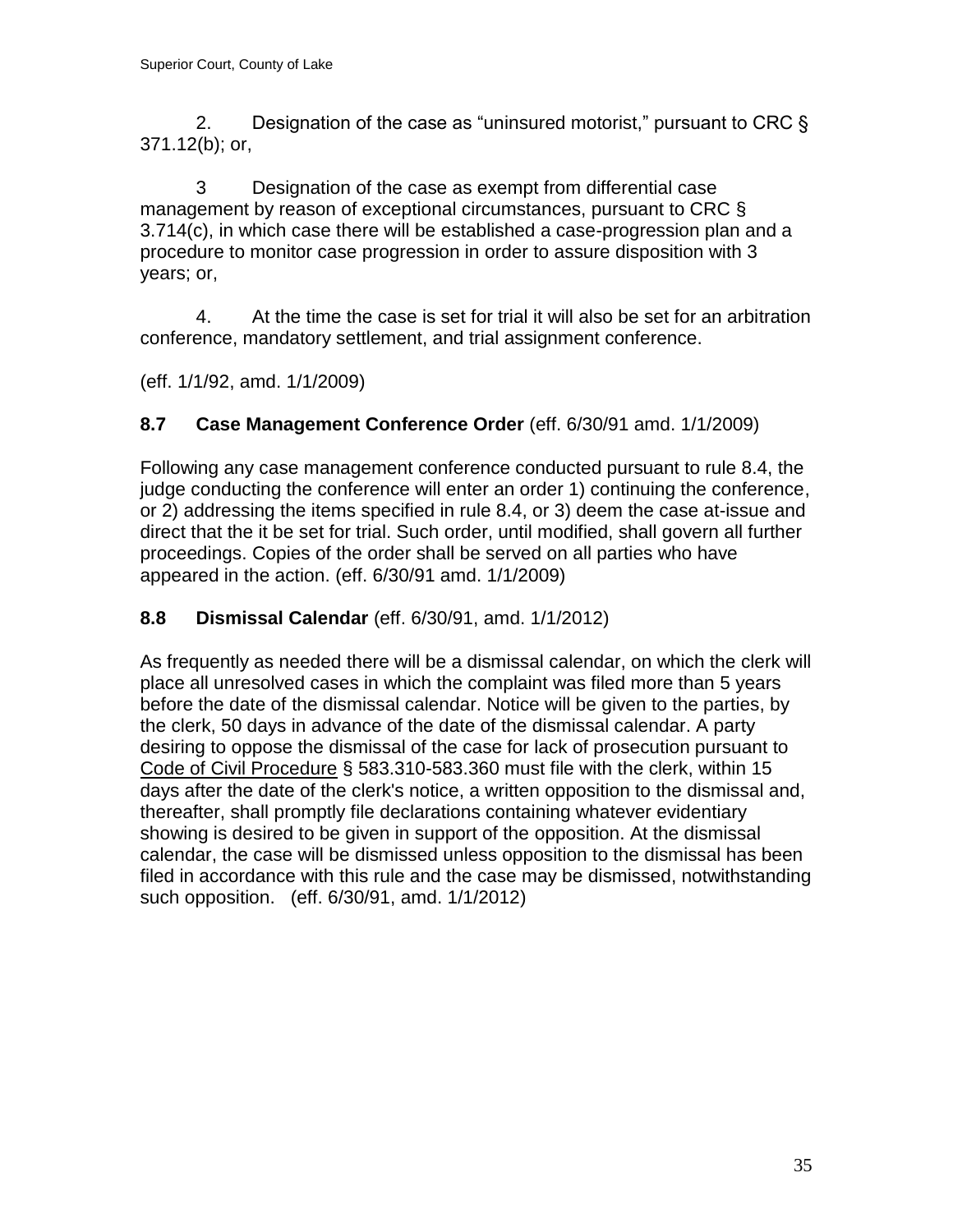### <span id="page-35-0"></span>**CHAPTER 9 SETTING CIVIL CASES FOR TRIAL AND FOR PRE-TRIAL AND MANDATORY SETTLEMENT CONFERENCES**

# <span id="page-35-1"></span>**9.1 Authority of Calendar Coordinator Regarding Settings** (eff. 6/30/91, amd. 1/1/2009)

The setting of cases for trial, trial assignment, and mandatory settlement conferences is done by the presiding judge of the superior court, who has delegated partial authority in these matters to the calendar coordinator who is also responsible for the setting of the arbitration conference. The clerk of the court does not perform any function with respect to settings. (eff. 6/30/91, amd. 1/1/2009)

# <span id="page-35-2"></span>**9.2 Civil Active List** (eff. 6/30/91 amd. 1/1/2009)

When the presiding judge of the civil department or the calendar coordinator deems a case to be at issue, the case will be placed on the civil active list and set for trial by the calendar coordinator. (eff. 6/30/91 amd. 1/1/2009)

# <span id="page-35-3"></span>**9.3 Setting Cases for Trial** (eff. 6/30/91 amd. 1/1/2009)

Trial dates will be selected by the presiding judge of the civil department or the calendar coordinator who will consider the nature of the case, the information provided by the case management conference statement, and the condition of the court's calendar. Actual setting of case for trial will be by written notice issued by the calendar coordinator. (eff. 6/30/91 amd. 1/1/2009)

# <span id="page-35-4"></span>**9.4 Requests for Changes in Trial Dates** (eff. 6/30/91 amd. 1/1/2009)

# A. Dates For Trial Are Firm

All dates for trial are firm and no trial date will be changed without court approval. Motions to advance a trial date, to reset or specially-set a case for trial, or to continue a trial date must made on written notice to all parties who have appeared, and must be set for hearing.

B. Motions and Stipulations for Continuance Of Trial

1. A motion for continuance of a trial date must be noticed for hearing as soon as possible after the need for continuance has been determined. No continuance will be granted except upon an affirmative showing of good cause (CRC § 3.1332).

2. A stipulation to continue a trial, or to vacate a trial date and calendar the matter for re-setting, may be accepted in lieu of a motion as long as 1) all parties agree in writing; 2) the terms of the written stipulation set forth good cause pursuant to § 9 of the Standards of Judicial Administration and CRC §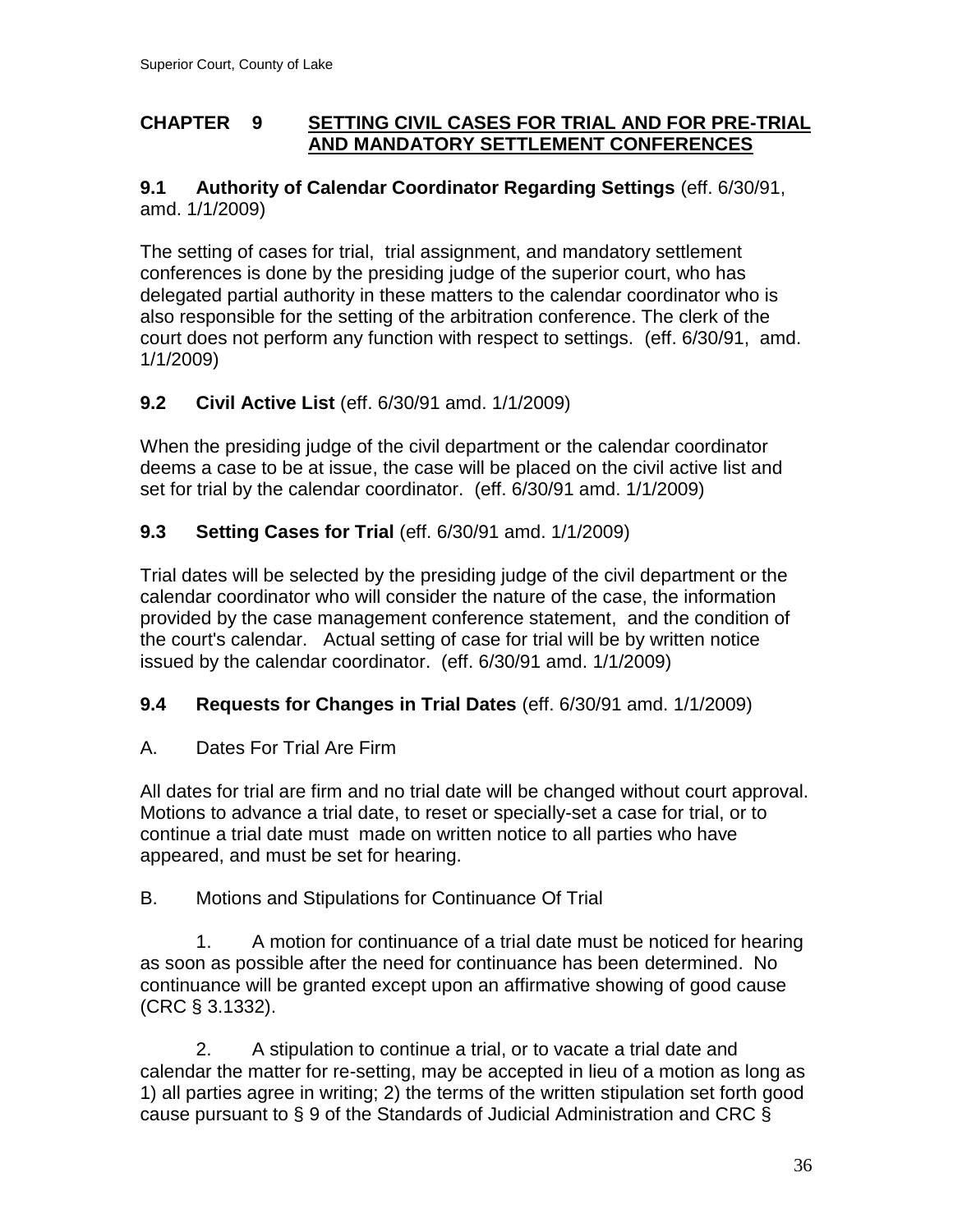3.1332(a), and further state that the stipulation is subject to approval by the court; and 3) the stipulation is accompanied by a proposed order.

3. The court may refuse to grant a requested trial continuance if it is not timely, or if it fails to meet the requirements specified in this section.

C. Effect of Continuance.

If a trial date is vacated and not reset it will be set for further proceedings on the regular case management calendar, and at least five (5) days before that date each party must file a current and complete casement management statement (JC Form CM 110). The time limits specified in CRC 3.725 do not apply to case management statements filed after a trial date has been vacated.

(eff. 6/30/91 amd. 1/1/2009)

# <span id="page-36-0"></span>**CHAPTER 10 MANDATORY SETTLEMENT CONFERENCE**

# <span id="page-36-1"></span>**10.1 Authority for Rules** (eff. 6/30/91)

The rules contained in this chapter are adopted pursuant to CRC § 3.1380. (eff. 6/30/91)

<span id="page-36-2"></span>**10.2 Time and Purpose of Conference** (eff. 6/30/91 amd. 1/1/2010, 1/1/2011)

A**.** Every civil proceeding in which the trial is estimated to be one day or more shall be set for a mandatory settlement conference at a time to be fixed by order of the court. The purpose of the conference is to produce a settlement of the case or to narrow the issues and evidence to be presented at trial.

B. Any application to the court to excuse attendance of any person whose attendance is required by CRC § 3.1380(b) shall be made to the regularly assigned judicial officer not less than five (5) days before the date set for the settlement conference with copies of the request delivered concurrently to all other parties or their counsel.

C. Any person whose presence at a settlement conference is required by CRC § 3.1380(b) may be excused by order of the court for good cause shown but, if so excused, shall be and remain immediately available for telephone communication with counsel and the court at the time set for and throughout the settlement conference.

(eff. 6/30/91 amd. 1/1/2010, 1/1/2011)

**10.3 Presence or Accessibility of Attorneys, Parties and Others** (eff. 6/30/91 amd. 1/1/2009, 1/1/2011)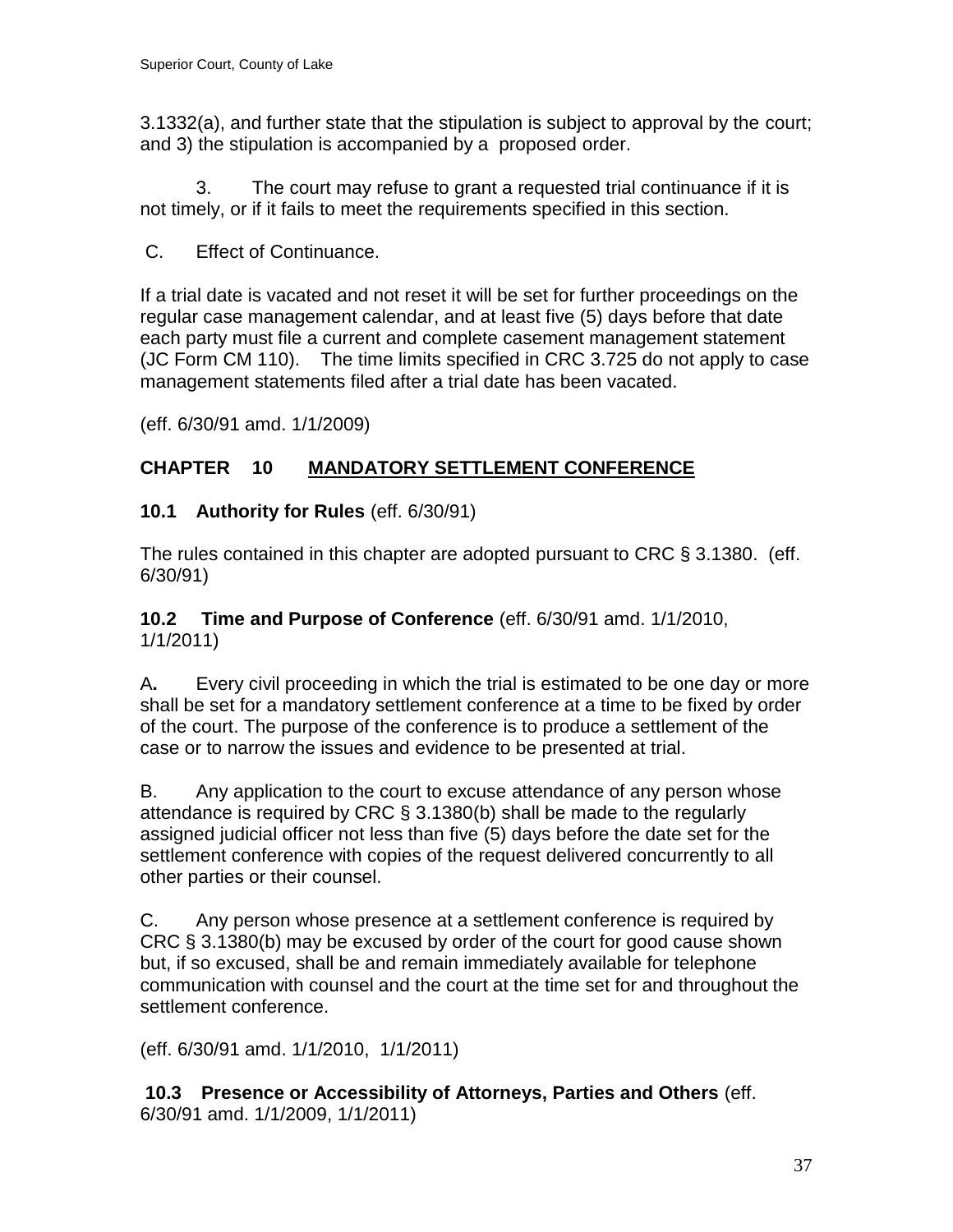At the mandatory settlement conference, each party appearing in an action must be personally present unless excused by the judicial officer. Corporate parties must be represented by a responsible officer - other than counsel for such parties - authorized to make all decisions regarding the case subject only to approval of any governing board having the ultimate power to make such decisions. By way of illustrating the character of the representative of a governmental party, it is expected that the responsible officer, in the case of a city, would be the city manager or mayor and, in the case of a county, would be the county administrator or the chairperson of the board of supervisors. For every party appearing in the action, counsel who will actually try the case must attend the conference. In any tort case wherein a party who might be liable for damages has insurance coverage, the insurance company shall have present, throughout the entire duration of the conference, a representative who shall be authorized to make all decisions regarding the case unless excused by a judicial officer.

(eff. 6/30/91 amd. 1/1/2009, 1/1/2011)

<span id="page-37-0"></span>**10.4 Vacating Conference** (eff. 6/30/91 amd. 1/1/2010, 1/1/2011)

### <span id="page-37-1"></span>**10.5 Duties of Counsel and Parties Prior to Conference** (eff. 6/30/91 amd. 1/1/2009)

A. At least ten days before the conference, each party shall lodge with the clerk and serve upon all parties or their counsel, a detailed settlement conference statement composed in accordance with CRC § 3.1380(c). The statement will not form a part of the clerk's file but will be retained separately and temporarily by the clerk following the conference.

The settlement conference statement shall be in writing and shall describe the case and all relevant legal issues, factual issues, and conditions. The statement and supporting material must be sufficiently detailed to enable the settlement conference judge or pro tem judge to conduct a meaningful settlement conference.

B. The attorney(s) for each party or each party representing themselves claiming damages shall include in the settlement conference statement a list of all special damages claimed, and shall supply corroborating evidence, to be available for examination by the settlement conference judge. In a personal injury action, the special damages for each plaintiff should be up-to-date listed separately, totaled, and categorized as health care (including medical, hospital, ambulance, and drugs) and loss of earnings, if any. In family law cases, all financial documents and information shall be informally exchanged at least 21 days prior to the conference.

Opposing parties shall bring with them copies of all reports and records of all examining doctors or other experts employed by them or their insurance carriers(s), if any, who examined plaintiff's claims, to be available for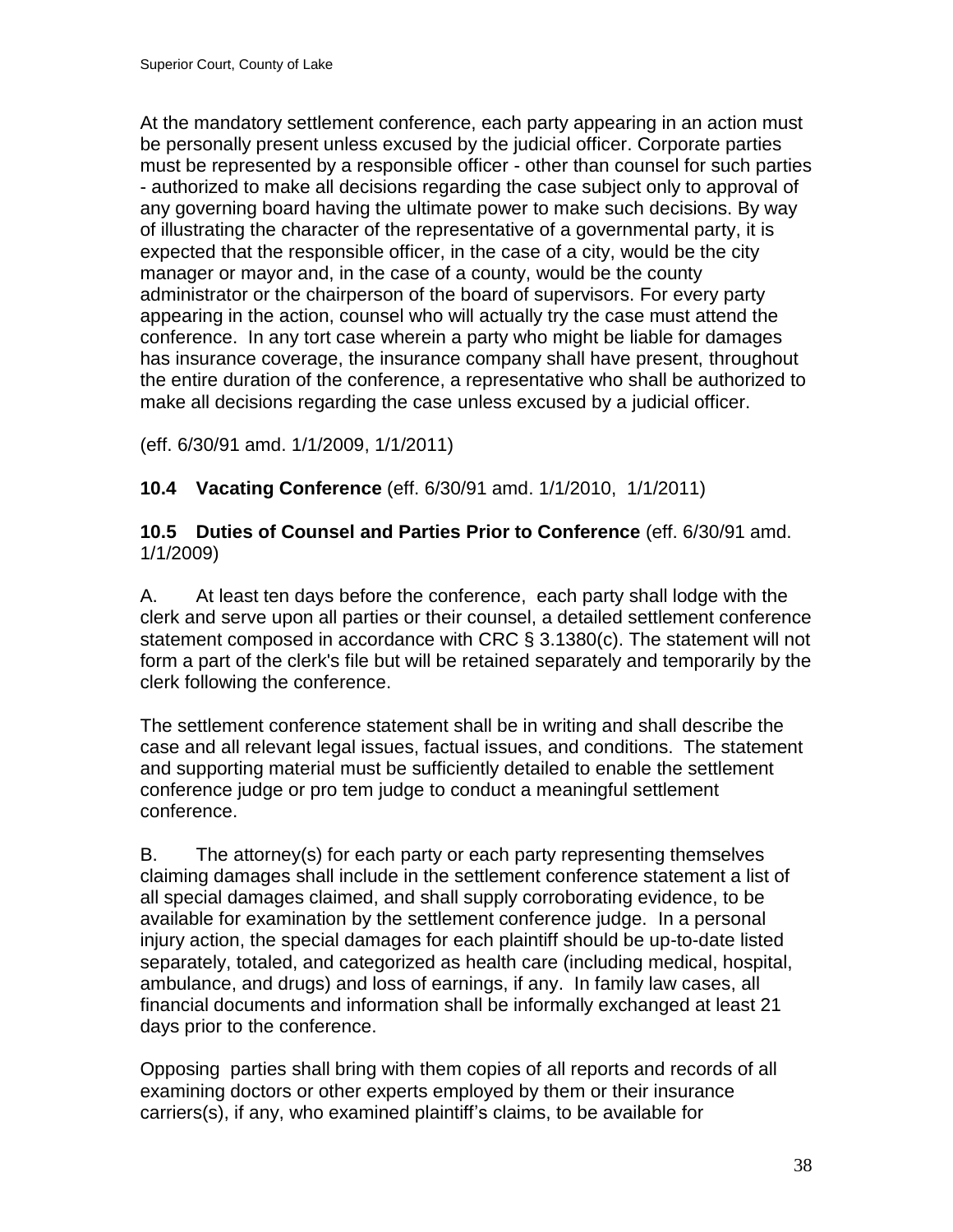consideration by the settlement conference judge.

C. All parties and their counsel shall organize in advance and bring to the conference such medical reports and records and any deposition (with relevant pages premarked), photographs, books, records, diagrams, maps, bills, contracts, memoranda, and all other documents pertinent to settlement of the case for examination by the settlement conference judge. (eff. 6/30/91 amd. 1/1/2009)

# <span id="page-38-0"></span>**10.6 Sanctions** (eff. 6/30/91)

The failure of any person to appear at, prepare for, or participate in good faith in a mandatory settlement conference, in conformity with the requirements of this chapter, unless good cause is shown for such failure, is an unlawful interference with the proceedings of the court and, in addition to any other sanction available, for such failure the court may order the person at fault to pay the opposing party's reasonable expenses and counsel fees, and may order an appropriate change in the calendar status of the action. (eff. 6/30/91)

# <span id="page-38-1"></span>**CHAPTER 11 FEES OF ATTORNEYS AND FIDUCIARIES**

# <span id="page-38-2"></span>**11.1 Attorneys' Fees in Guardianship and Conservatorship Proceedings** (eff. 6/30/91)

Attorneys for guardians and conservators are compensated according to the work actually performed. The size of the estate corpus and the responsibility assumed by the attorney are only two of the factors considered in arriving at the value of the services. Application for attorney's fees must be accompanied by a complete statement of the facts upon which the application is based, including a detailed statement of the amount of time devoted to each component of the services, and must specify the amount requested for each item of service, not merely reasonable fees. (eff. 6/30/91)

# <span id="page-38-3"></span>**11.2 Attorneys' Fees and Representatives' Fees for Extraordinary Services in Probate Cases** (eff. 6/30/91)

A. In evaluating the justification for an award of fees for extraordinary services of an attorney or representative, the court will take into consideration the statutory fee and the extent to which it constitutes adequate compensation for all of the services rendered by the attorney or representative.

B. Subject to the principle stated in the foregoing paragraph A, compensation for extraordinary services will be considered in the following situations:

- 1. Litigation on behalf of the estate.
- 2. Operating or selling a business.
- 3. Sales of estate property.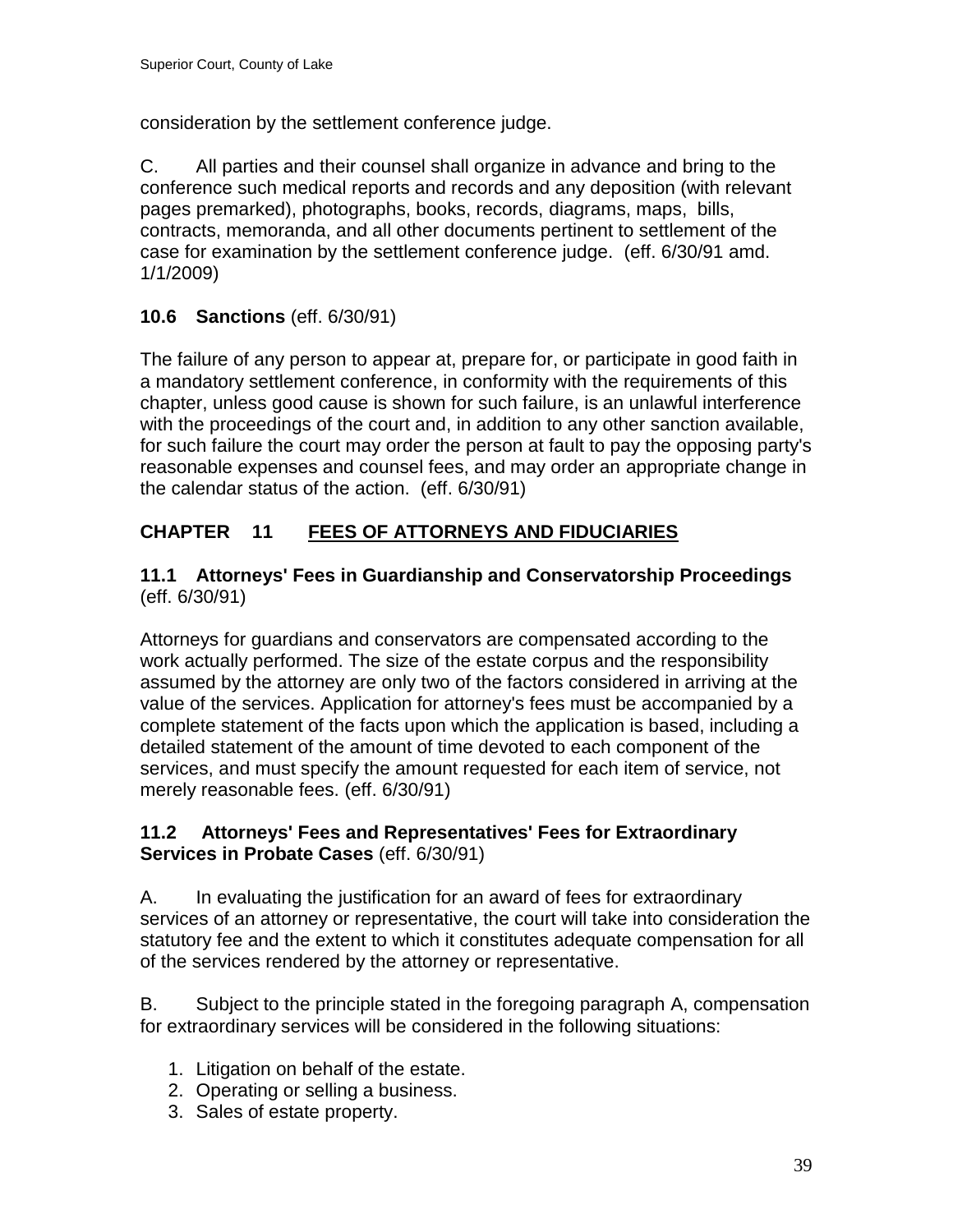4. Performance of any act resulting in extraordinary benefit to the estate or requiring an extraordinary expenditure of time or display of competence.

C. Application for fees for extraordinary services will not be considered unless the title of the petition and the notice of hearing include a reference to the request. The prayer shall set forth the amount of the request.

D. An application for compensation for extraordinary services shall specify, with respect to such services:

- 1. The date rendered.
- 2. Nature of services rendered, in detail.
- 3. Hours spent on ordinary services.
- 4. Hours spent on extraordinary services.
- 5. Hourly rate.
- 6. Total amount requested.

E. Ordinarily compensation for extraordinary services will not be allowed or paid before the final accounting has been approved by the court. (eff. 6/30/91)

# <span id="page-39-0"></span>**11.3 Fees of Guardians and Conservators** (eff. 6/30/91)

Among factors to be considered in determining the compensation allowable to guardians and conservators are:

- A. The gross value and income of the estate;
- B. The success or failure of administration of the guardian or conservator;
- C. Any unusual skill or experience which the guardian or conservator in question may have brought to his work;
- D. The fidelity or disloyalty displayed by the guardian or conservator;
- E. The amount of risk and responsibility assumed by the guardian or conservator in carrying out the duties;
- F. The time consumed by the guardian or conservator in carrying out the duties;
- G. The custom in the community as to charges exacted by trust companies and banks;
- H. The character of the work done in the course of administration, whether routine or involving skill and judgment; and
- I. The value to the ward or conservatee of the services of the guardian or conservator. (See Estate of Nazro (1971) 15 Cal.App.3d 218).

<span id="page-39-1"></span>(eff. 6/30/91)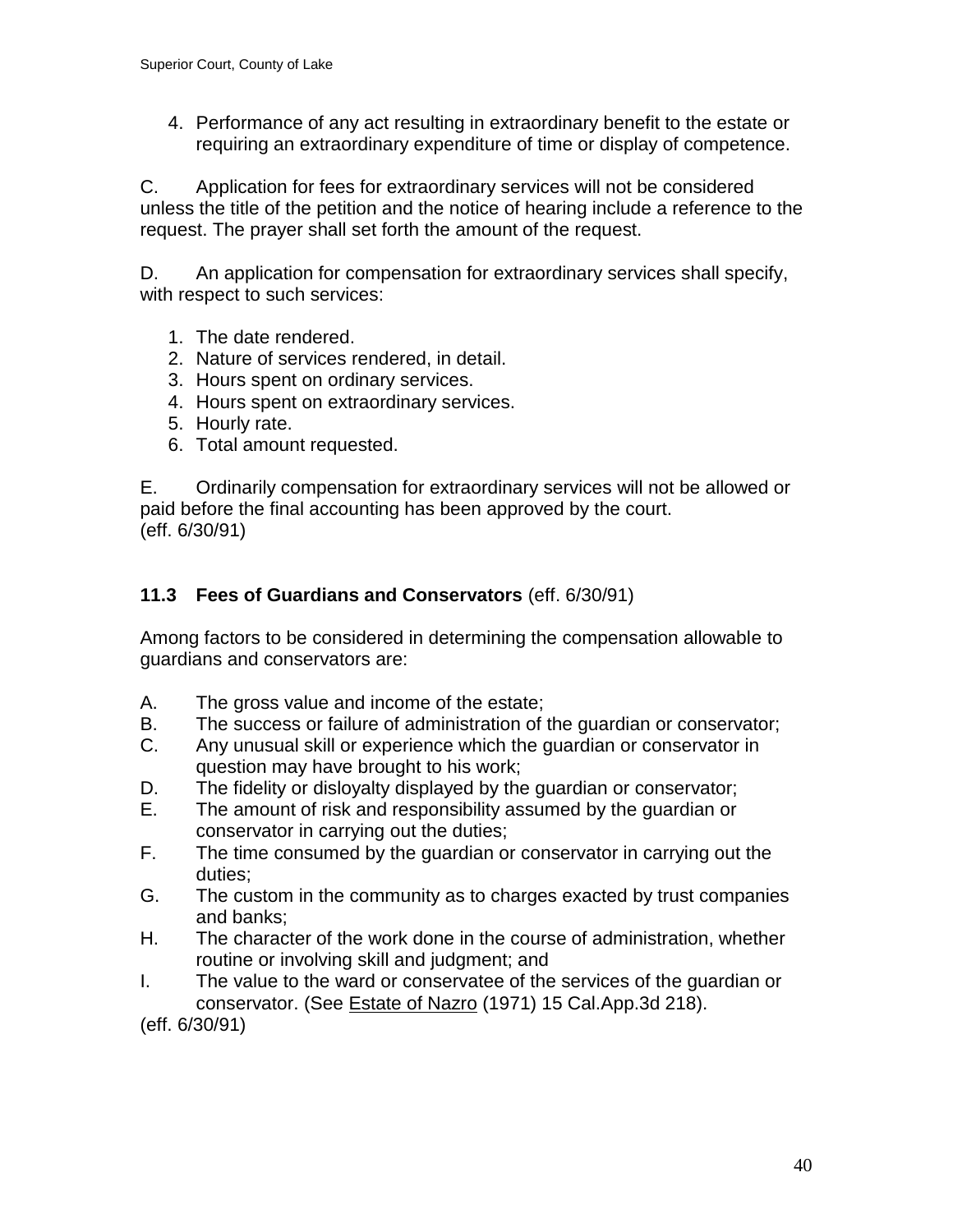### **11.4 Fees and Commissions Must be Fixed by Court Prior to Payment** (eff. 6/30/91)

There is no authority for the payment of any fees or commissions in decedent's estates, guardianships or conservatorships in advance of a court order authorizing the same. The recipient of any unauthorized payment will be surcharged interest to the date of an order authorizing such payment, unless in the case of decedent's estates, the written consent of the residuary beneficiaries is filed with the court and the amounts paid are reasonable and proper. (eff. 6/30/91)

# <span id="page-40-0"></span>**11.5 Default Cases** (Effective 7/1/1993 revised 1/1/2009)

The court adopts the following as its general fee schedule for default matters. Counsel may request a greater amount by setting forth in affidavit form the amount requested along with justification for the increase. (Effective 7/1/1993 revised 1/1/2009)

| 25% of the first              | 1,000     | (\$300 minimum) |
|-------------------------------|-----------|-----------------|
| 20% of the next               | 4,000     |                 |
| 15% of the next               | 4,000     |                 |
| 10% of the next               | 10,000    |                 |
| 5% of the next                | \$30,000  |                 |
| 2% of the next                | \$50,000  |                 |
| 2% of the next                | \$100,000 |                 |
| vo 7/1/1003 roviend 1/1/2000) |           |                 |

(Effective 7/1/1993 revised 1/1/2009)

# <span id="page-40-1"></span>**11.6 Unlawful Detainer Cases** (eff. 7/1/93, amd. 1/1/2009)

The presumed reasonable fee for a default unlawful detainer case is \$350. If an answer has been filed, but is uncontested at trial the fee will be \$400. If an answer has been filed and the case is contested at trial the fee will be \$500. Counsel may, by affidavit, request additional attorney fees. (eff. 7/1/93, amd. 1/1/2009)

# <span id="page-40-2"></span>**CHAPTER 12 SMALL CLAIMS**

# <span id="page-40-3"></span>**12.1 Disposition Goal** (eff. 1/1/2009)

<span id="page-40-4"></span>The goal of the court is to process small claims cases in the most expedient manner that is fair to all concerned. The court intends to achieve disposition of 100 percent (100%) of small claims cases within 95 days after filing. (eff. 1/1/2009)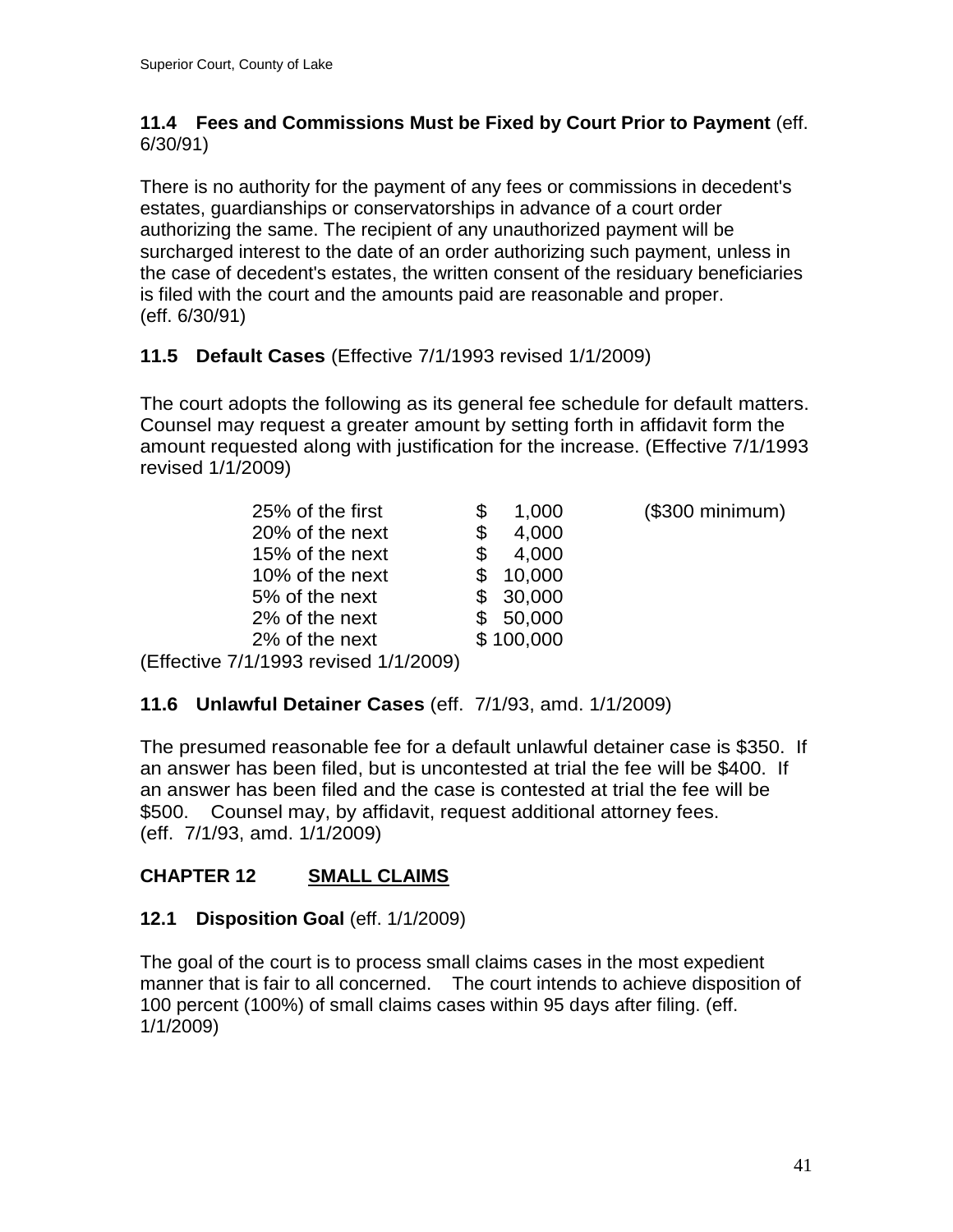# **12.2 Calendaring** (eff. 7/1/93, amd. 1/1/2009)

Cases will be calendared for trial no sooner than 20 days and no later than 70 days from the date the Plaintiff's Claim and Order is issued. If it is necessary to reschedule the trial date in order to properly serve the opposing party, the court will grant a continuance pursuant to Civil Code of Procedure § 116.570. (eff. 7/1/93, amd. 1/1/2009)

# <span id="page-41-0"></span>**12.3 Continuances** (eff. 7/1/93, amd. 1/1/2009)

If a continuance is requested after parties have been served, the request must be made in writing at least ten days prior to the scheduled court date. A fee of \$10.00 must accompany the Request for Postponement and notice must be given to the opposing party. (eff. 7/1/93, amd. 1/1/2009)

# <span id="page-41-1"></span>**12.4 Dismissals** (eff. 7/1/93, amd. 1/1/2009)

The court will dismiss, without prejudice, any small claims action for which there is no appearance by the plaintiff at the scheduled hearing, unless the plaintiff contacts the court in writing prior to the hearing date to request a continuance. (eff. 7/1/93, amd. 1/1/2009)

# <span id="page-41-2"></span>**CHAPTER 13 UNLAWFUL DETAINERS**

# <span id="page-41-3"></span>**13.1 Disposition Goals** (eff. 1/1/2009)

The court's disposition goal for unlawful detainer cases is to have 90% of these cases disposed of within sixty (60) days of filing the complaint, and one hundred percent (100%) of these cases disposed of within ninety (90 days) after filing of the complaint. This local rule establishes target dates intended to assist the parties and the court in achieving that goal.

# <span id="page-41-4"></span>**13.2 Status Conference** (eff. 7/1/93, amd. 1/1/2009)

All cases still pending and not set for trial 25 days after the filing of the unlawful detainer will be set for a status conference. If the plaintiff or the plaintiff's attorney does not appear at this status conference, the court on it's own motion may dismiss any remaining actions. (eff. 7/1/93, amd. 1/1/2009)

# <span id="page-41-5"></span>**13.3 Motions** (eff. 1/1/2009)

A motion to quash service of summons on the ground of lack of jurisdiction pursuant to CCP § 418.10(a), must be made not more than 5 days after the filing of the proof of service. The hearing on the motion shall be automatically set on the next available unlawful detainer calendar that is not less than three days after the filing of the motion. When a demurrer, a motion pursuant to CCP  $\S$ 1170.5(b) and (c) or any other motion or pleading is filed other than an answer it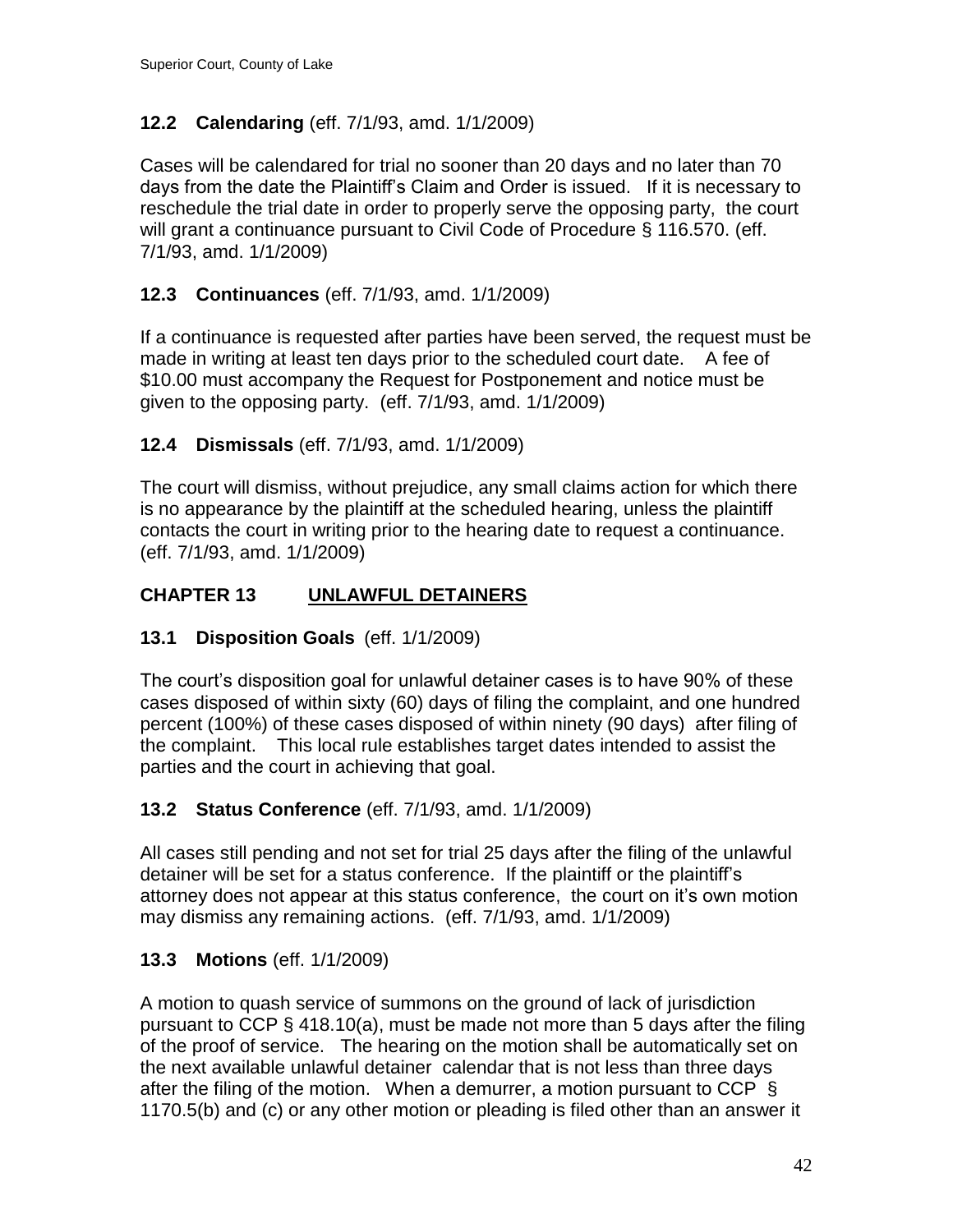shall be automatically set on the next available unlawful detainer calendar that is not less than five days after the filing of the motion. (eff. 1/1/2009)

# <span id="page-42-0"></span>**13.4 Setting for Trial** (eff. 1/1/2009)

# A. Court Trials

After the trial setting memorandum is filed and if the proof of service complies with these local rules in all respects, and if no jury trial is demanded, then the clerk will set the case for court trial at the earliest date that is no sooner than five (5) days and no later than twenty (20) days. The clerk will promptly notify all parties in writing of the trial date.

# B. Jury Trials

1. If a jury trial is demanded, then the clerk will assign the earliest available date for settlement conference to be held within the next ten (10) days, and will assign the earliest jury trial date within the next twenty (20) days, and will promptly notify all parties in writing of both dates.

2. Jury fees in the amount of \$150 pursuant to Civil Code of Procedure § 631 must be deposited with the clerk's office at least 5 calendar days prior to the date of trial.

(eff. 1/1/2009)

# <span id="page-42-1"></span>**CHAPTER 14 TRAFFIC**

# **RESERVED (eff. 1/1/93, amd. 1/1/2014)**

# <span id="page-42-3"></span><span id="page-42-2"></span>**CHAPTER 15 JUDICIAL ARBITRATION**

# <span id="page-42-4"></span>**15.1 Scope, Purpose and Authority** (eff. 7/1/2009)

The provisions of the rules contained within this chapter apply to all civil actions except those exempt from arbitration by California Rules of Court §3.811(b). They are adopted pursuant to the authority contained in Government Code §68070 and Civil Code of Procedures §1141.11(b) and are aimed implementing provisions provided by Code of Civil Procedure §§1141.10-1141.31 and California Rules of Court §§3.810-3.830. (eff. 7/1/2009)

# <span id="page-42-5"></span>**15.2 Mandatory Submission to Arbitration** (eff. 7/1/2009)

Pursuant to the Code of Civil Code of Procedure §1141.11(b) all civil actions in which the amount in controversy will not exceed \$50,000, for each plaintiff, shall be referred to arbitration unless parties agree to mediation in the alternative. (eff. 7/1/2009)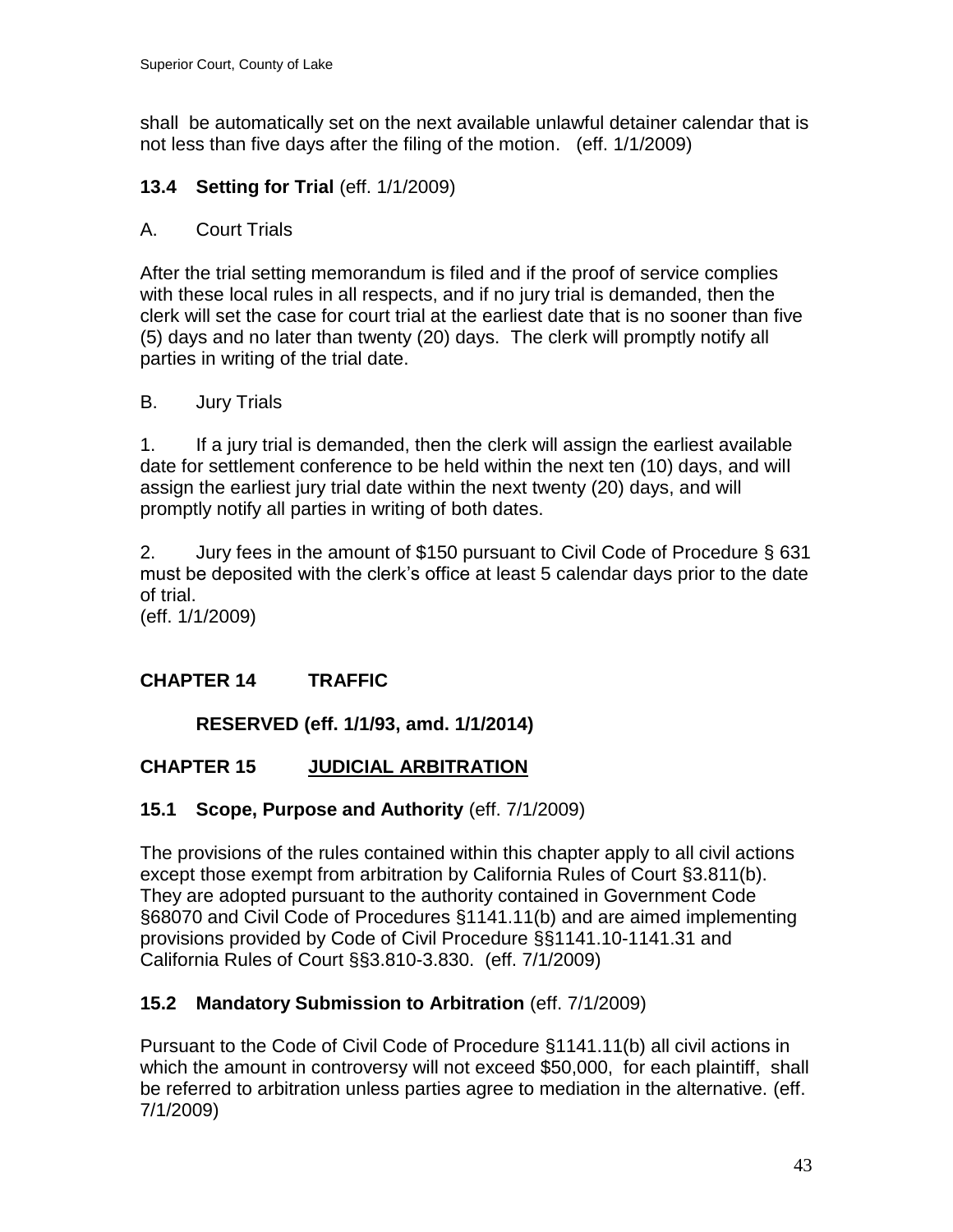# <span id="page-43-0"></span>**15.3 Arbitration Administrator and Administrative Committee** (eff. 7/1/2009)

The arbitration administrator shall be that member of the court staff designated by the presiding judge, from time to time, to perform the functions of arbitration administrator. The function of an arbitration committee shall be performed by, and the powers of such committee shall be exercised by, the presiding judge. (eff. 7/1/2009)

# <span id="page-43-1"></span>**15.4 Arbitration Conference** (eff. 7/1/2009)

When a case has been placed on the civil active list, unless the pleadings disclose that the only relief sought by every party is equitable relief, the arbitration administrator will calendar the case for a conference, pursuant to Code of Civil Procedure §1141.16, to determine the amount in controversy and to consider submission of the case to arbitration and placement of the case on the arbitration hearing list. If the pleadings disclose that the only relief sought by every party is equitable relief, no conference will be conducted.

Not later than ten (10) days prior to the date set for the conference, each party will serve on each other party, and file with the clerk, an arbitration conference statement containing information relevant to:

1. The nature of the case; and

2. The amount in controversy, including an itemized statement of the amount of any damages claimed; and

3. The insubstantiality or frivolousness of any prayer for equitable relief; and

4. Any information bearing on the question whether arbitration would not reduce the probable time and expense necessary to resolve the litigation. (eff. 7/1/2009)

# <span id="page-43-2"></span>**15.5 Arbitration Hearing List** (eff. 7/1/2009)

The arbitration administrator will maintain an arbitration hearing list which will include all actions ordered placed thereon pursuant to Code of Civil Procedure §1141.16(a), and California Rule of Court §3.811(a).

Each action placed on the arbitration hearing list will be removed for the following:

- 1. A dismissal of the action; or
- 2. The filing of an arbitration award; or
- 3. The restoration of the case to the civil active list; or
- 4. The entry of an order directing its removal.

(eff. 7/1/2009)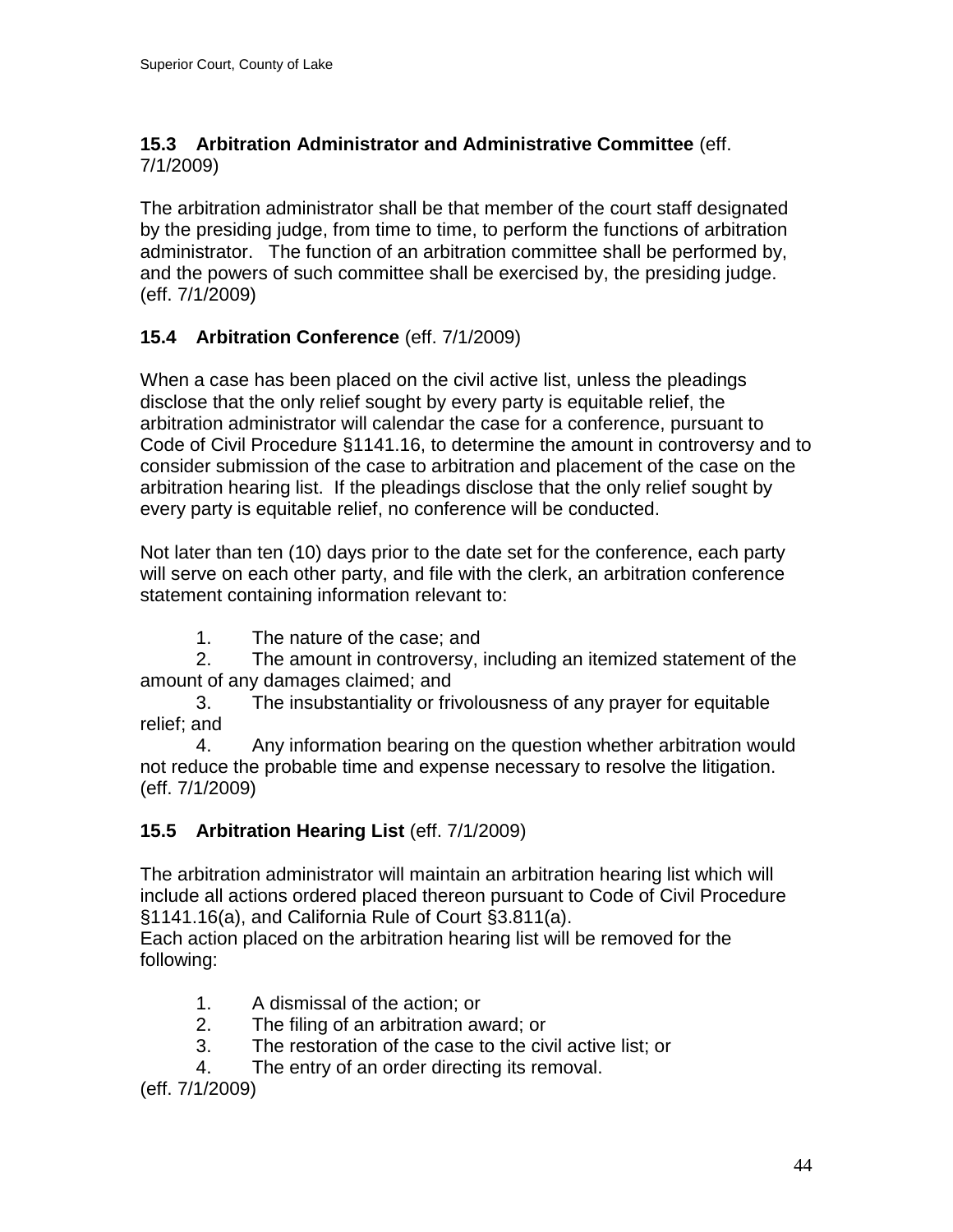# <span id="page-44-0"></span>**15.6 Conduct of Arbitration Hearing** (eff. 7/1/2009)

Arbitration hearings will be conducted in accordance with California Rules of Court §3.823 and §3.824. Not less than 5 days prior to the date first set for the hearing, counsel for each party will deliver copies of that party's pleadings (complaint, cross-complaint and answer) to the arbitrator and will deliver to the arbitrator and counsel for each other party an arbitration brief containing a concise statement of the facts and the legal and factual contentions of the parties, which, in the case of a plaintiff or cross-complainant, will include a statement of damages or other relief sought in the arbitration and, where appropriate, a detailed statement of the amount and elements of any claimed financial harm or loss which is the basis for the claim. (eff. 7/1/2009)

# <span id="page-44-2"></span><span id="page-44-1"></span>**CHAPTER 16 TELECONFERENCING HEARINGS AND CONFERENCES**

**RESERVED** (eff. 7/1/2009, amd. 1/1/2014)

# <span id="page-44-3"></span>**CHAPTER 17 CIVIL TRIALS**

# <span id="page-44-4"></span>**17.1 Request for Jury Trial in Equity Cases** (eff. 7/1/2009)

In civil cases in which all causes of action are equitable in nature, a trial by jury on any specific factual issue is available only upon compliance with CCP §631. In such cases the demand for jury shall be in writing and shall specify the factual issues to be determined by the jury. (eff. 7/1/2009)

# <span id="page-44-5"></span>**17.2 Attorney Testifying May Not Argue the Case** (eff. 7/1/2009)

An attorney testifying on the merits of the case as a witness on behalf of that attorney's client shall not argue the case to the jury, unless by permission of court. (eff. 7/1/2009)

#### **17.3 Civil Pre-Trial Rule** (eff. 7/1/2018)

- **(a) Pre-Trial Conference Statement.** No later than seven (7) court days prior to trail, the attorneys shall file and serve their respective Pre-Trial Conference Statements. Such statements shall include:
	- (1) A list of witnesses expected to be called by the party and the estimated length of direct examination of each witness;
	- (2) A statement of the case that counsel proposes to be read to the jury;
	- (3) If desired by the attorney, a list of voir dire questions to be asked by the judge, including specific references to questions in the Standards of Judicial Administration section 3.25;
	- (4) If desired by the attorney or ordered by the judge, a glossary of technical or unusual terms expected to be used during the trial;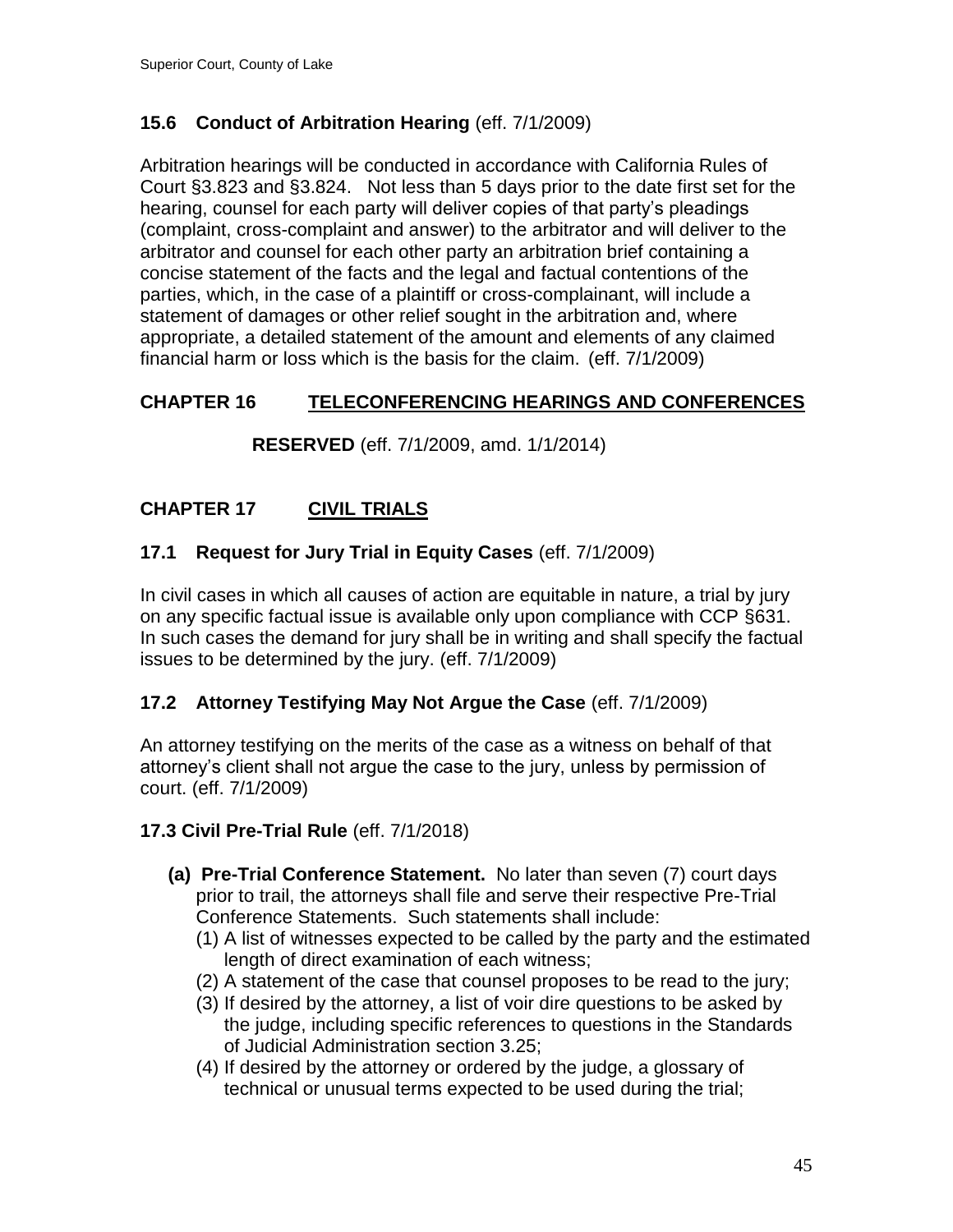- (5) Requests for judicial notice, identified by number in the body of the statement and with the items that are the subject of the requests appended as attachments;
- (6) Proposed jury instructions, identified by number in the body of the statement and appended as attachments in proposed final form.
- (7) Proposed verdict forms, identified by number in the body of the statement and appended as attachments in the proposed final form.
- (8) A list of exhibits, with a short description of the exhibit, expected to be used by the party. The number of expected exhibits should be provided to the Court so that proper exhibit number series may be made available by the Court.
- **(b) Trial Memorandum.** Each party may submit a trial memorandum, not to exceed seven (7) pages, setting forth a statement of the nature of the case, the general contentions of the party submitting the statement and a memorandum of points and authorities (not to exceed fifteen (15) pages) upon any unusual questions of law anticipated to be presented. The original of this document shall be filed, and a copy served on all parties, no later than seven (7) court days prior to the scheduled date of trial. Parties in unlawful detainer trials may submit a trial memorandum.
- **(c) Jury Trial Conference.** On the first day of a jury trial unless otherwise ordered, all attorneys shall attend a conference beginning thirty (30) minutes before trial, for the purpose of determining the trial procedures.
- **(d) In Limine Motions.** Unless otherwise agreed to by the court or stipulated by the parties, counsel must file and serve motions in limine and opposition thereto no later than fourteen (14) court days and seven (7) court days, respectively, prior to the scheduled date of trial. Motions in limine shall include any evidentiary questions to be decided prior to, or during, trial, together with points and authorities where appropriate. Unless otherwise requested by counsel and approved byt the court, the following motions in limine will be deemed granted at the time of trial, even when not made by counsel:
	- (1) Motion excluding evidence of collateral source;
	- (2) Motion excluding evidence of or mention of insurance coverage;
	- (3) Motion excluding experts not designated pursuant to Code of Civil Procedure section 2034.300;
	- (4) Motion excluding offers to settle and/or settlement discussions; and
	- (5) Motion to exclude testifying witnesses prior to the time of testimony.

Written motions need not be submitted on the above issues unless the counsel is requesting otherwise.

If a motion in limine is granted, it is the duty of counsel to instruct associates, clients, witnesses, and other persons under their control that no mention or display be made in the presence of a jury of any matter that is the subject of the motion in limine. Without prior leave of court, counsel must not ask a question that: (1) suggests or reveals evidence excluded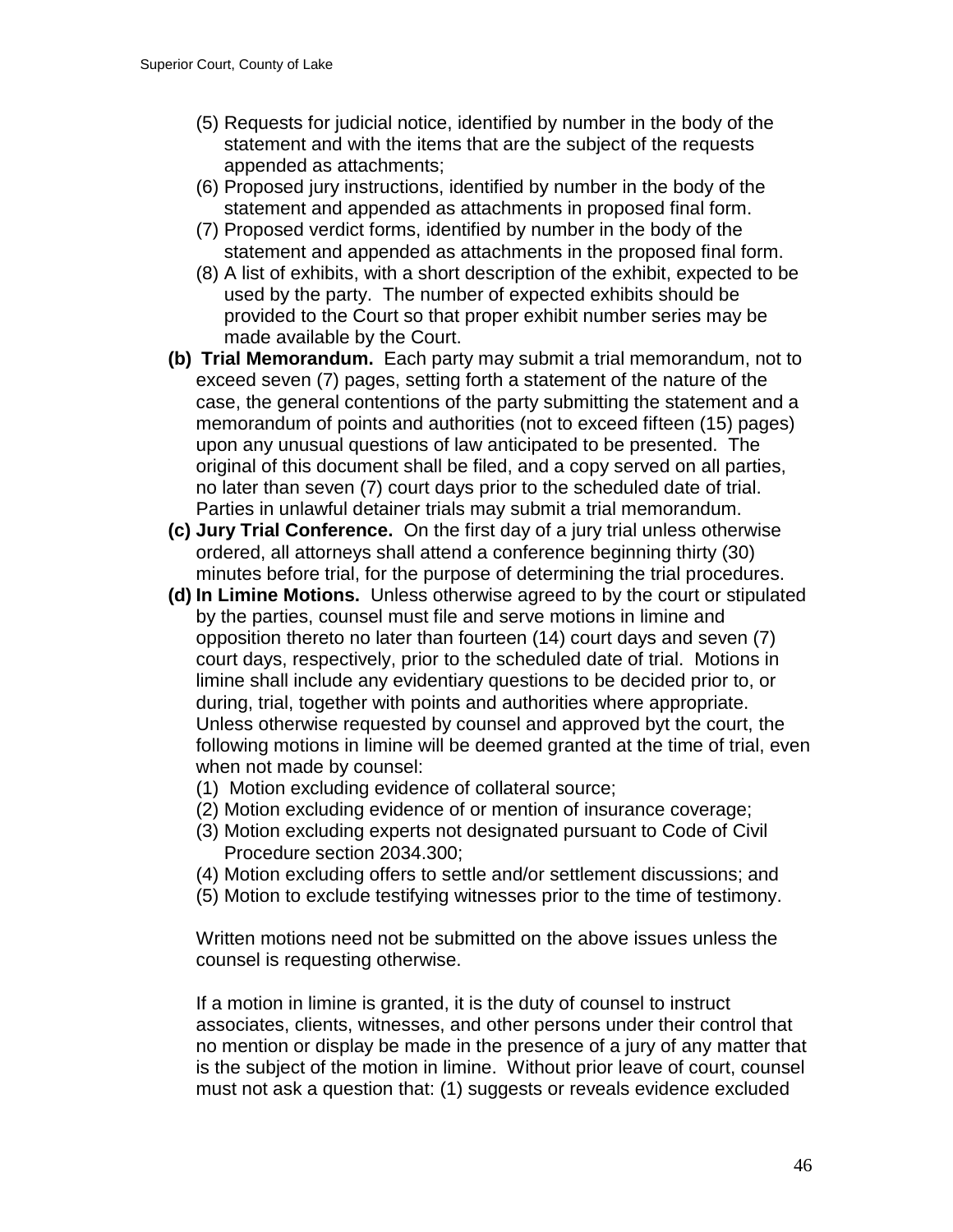pursuant to a motion in limine; or (2) reasonably may be anticipated to elicit testimony that was excluded pursuant to a motion in limine.

**Examination of Witness or Jurors.** Unless other wise permitted by the Court, only one attorney for each party shall examine or cross-examine a witness or prospective juror.

# <span id="page-46-0"></span>**CHAPTER 18 COURT APPOINTED SPECIAL ADVOCATE**

<span id="page-46-1"></span>**18.1 Guidelines for Court Appointed Special Advocate Programs** (eff. 1/1/2011)

The Superior Court hereby adopts the guidelines for a the Court Appointed Special Advocate Program, as more particularly set forth under the caption, "Program Guidelines for Court Appointed Special Advocate Programs" established by section 100 of the Welfare and Institutions Code of the State of California, as a Rule of Court applicable to the Court Appointed Special Advocate Program for Mendocino/Lake County. The guidelines are incorporated herein by reference. (eff. 1/1/2011)

# <span id="page-46-2"></span>**18.2 Court Appointed Special Advocate Program** (eff. 1/1/2011)

The Superior Court may appoint child advocates to represent and report to the court on the interests of dependent and/or delinquent children. In order to qualify for appointment the special advocate must be trained by and function under the auspices of a Court Appointed Special Advocate Program, formed and operating under the guidelines of the National Court Appointed Special Advocate Association. (W&I 356.5) The advocate program shall report regularly to the Presiding Judge and Judges of the Juvenile Dependency and Juvenile Delinquency Courts with evidence that it is operating under the guidelines established by the National Court Appointed Special Advocates Association and the California State Guidelines for child advocates. (eff. 1/1/2011)

#### <span id="page-46-3"></span>**18.3 Special Advocates**(eff. 1/1/2011)

Special advocates serve at the pleasure of the court having jurisdiction over the proceeding in which the advocate has been appointed. (eff. 1/1/2011)

# <span id="page-46-4"></span>**18.4 Functions**(eff. 1/1/2011)

In general, an advocate's functions are as follows:

1. To support the child throughout the court proceedings;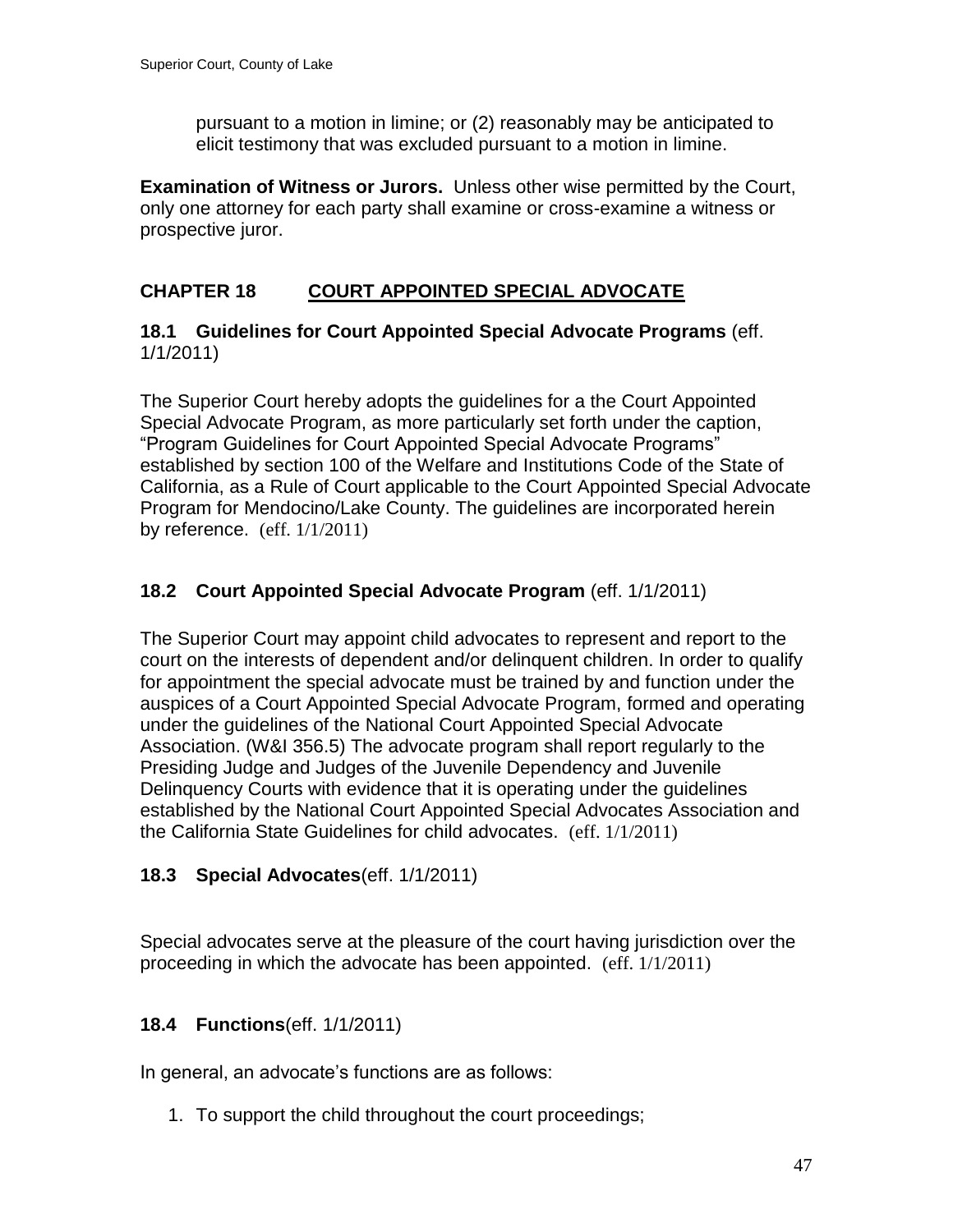- 2. To establish a relationship with the child to better understand his or her particular needs and desires;
- 3. To communicate the child's needs and desires to the court in written reports and recommendations;
- 4. To identify and explore potential resources which will facilitate early family reunification or alternative permanency planning;
- 5. To provide continuous attention to the child's situation to ensure that the court's plan for the child are being implemented;
- 6. To the fullest extent possible, to communicate and coordinate efforts with the case manager (social worker or probation officer);
- 7. To the fullest extent possible, to communicate and coordinate efforts with the child's attorney;
- 8. To represent the interest of the child in other judicial or administrative proceedings; and

9. To be present in court for all hearings when the case is before the court. (eff. 1/1/2011)

# <span id="page-47-0"></span>**18.5 Sworn Officer of the Court** (eff. 1/1/2011)

A special advocate is an officer of the court and is bound by these rules. Each advocate shall be sworn in by a Judge or Court Commissioner before beginning his or her duties, and shall subscribe to a written oath. (eff. 1/1/2011)

# <span id="page-47-1"></span>**18.6 Specific Duties**(eff. 1/1/2011)

In its initial order of appointment, and thereafter in subsequent orders as appropriate, the court may specifically delineate the advocate's duties in each case, including interviewing and observing the child and other appropriate individuals, reviewing appropriate records and reports, consideration of visitation rights for the child's grandparents and other relatives, and reporting back directly to the court as indicated. If no specific duties are outlined by the court order, the advocate shall discharge his or her obligation to the child and the court in accordance with the functions set forth in Local Rule. (eff. 1/1/2011)

# <span id="page-47-2"></span>**18.7 Appointment Process** (eff. 1/1/2011)

To accomplish the appointment of a special advocate, the Judge or Commissioner making the appointment shall sign an order granting the advocate the authority to review specific relevant documents and interview parties involved in the case, as well as other persons having significant information relating to the child, to the same extent as any other officer appointed to investigate proceedings on behalf of the court. (eff. 1/1/2011)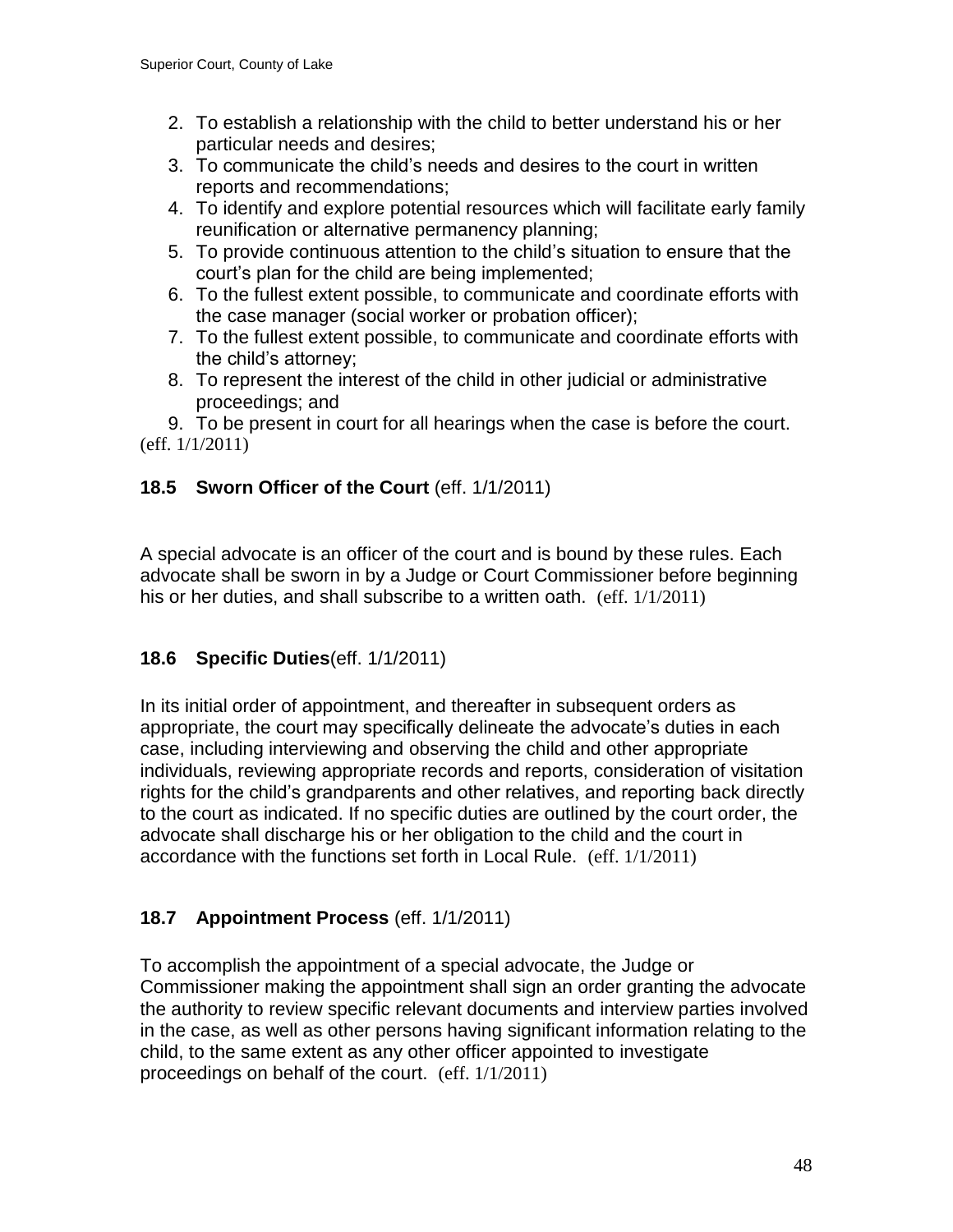# <span id="page-48-0"></span>**18.8 Access to Records** (eff. 1/1/2011)

A special advocate shall have the same legal right to records relating to the child he or she is appointed to represent as any case manager (social worker or probation officer) with regard to records pertaining to the child held by any agency, school, organization, division or department of the State, physician, surgeon, nurse, other health care provider, psychologist, psychiatrist, mental health provider or law enforcement agency. The advocate shall present his or her order and identification as a Court Appointed Special Advocate to any such record holder in support of his or her request for access to specific records. No consent from the parent or guardian is necessary for the advocate to have access to any records relating to the child. (W & I 107) (eff. 1/1/2011)

# <span id="page-48-1"></span>**18.9 Report of Child Abuse**(eff. 1/1/2011)

A special advocate is a mandated child abuse reporter with respect to the case to which he or she is appointed. (eff. 1/1/2011)

# <span id="page-48-2"></span>**18.10 Communication** (eff. 1/1/2011)

There shall be ongoing, regular communication concerning the child's best interests, current status, and significant case developments, maintained among the special advocate, case manager, child's attorney, attorneys for parents, relatives, foster parent, and any therapist for the child. (eff. 1/1/2011)

# <span id="page-48-3"></span>**18.11 Right to Timely Notice** (eff. 1/1/2011)

The moving party shall provide the special advocate timely notice of any motions concerning a child for whom a special advocate has been appointed. (W & I 106) (eff. 1/1/2011)

# <span id="page-48-4"></span>**18.12 Calendar Priority** (eff. 1/1/2011)

In light of the fact that special advocates are rendering a volunteer service to children and the court, matters on which they appear should be granted priority on the court's calendar, whenever possible. (eff. 1/1/2011)

# <span id="page-48-5"></span>**18.13 Distribution of CASA Reports**(eff. 1/1/2011)

CASA reports shall be submitted to the court and served on parties entitled to receive a copy of the report at least (3) three court days prior to the hearing. (eff. 1/1/2011)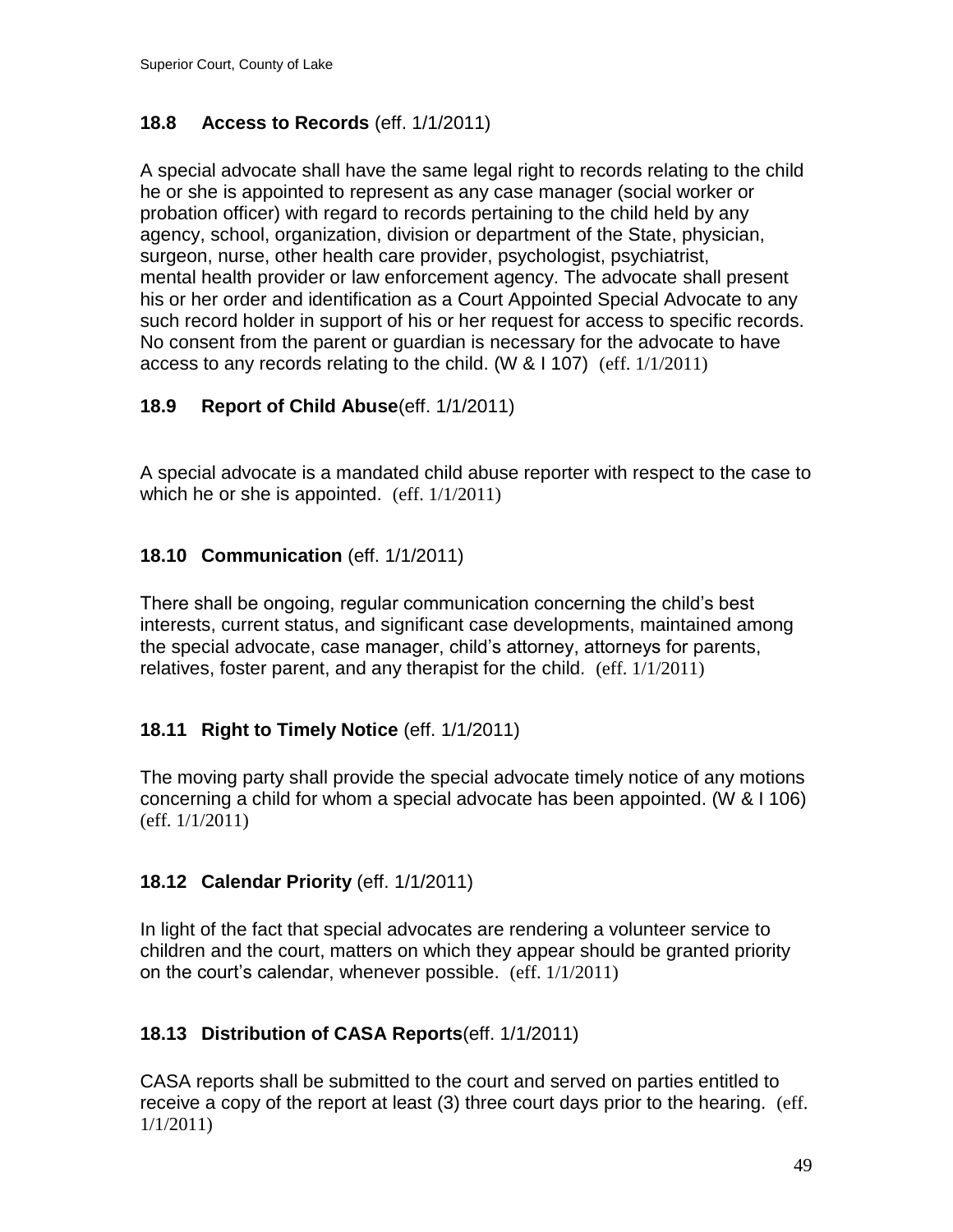# **CHAPTER 19. DOMESTIC VIOLENCE CASES (NEW 01/01/2020)**

### **19.1. Purpose (new 1/1/2020)**

This rule is intended to establish process for communication among courts regarding the existence of Criminal Protective Orders and the existence of child custody and visitation orders so that each Court has knowledge of any such orders to avoid issuance of conflicting orders and so as to permit contact between the restrained party and his or her children, as appropriate, in compliance with the Criminal Protective Order. Further, this rule is intended to set procedures for the modification of Criminal Protective Orders, to allow or to restrict, contact between the restrained person and his or her children, as provided by a custody/visitation order. [Rule required by CRC, 5.445]. (new 1/1/2020)

### **19.2. Application (new 1/1/2020)**

This rule applies to any Criminal Protective Order issued pursuant to Penal Code Section 136.2 in which the defendant/restrained party and the victim/protected party in the criminal case have a relationship as defined in Family Code Section 6211. (new 1/1/2020)

### **19.3. Requirements Of Court Issuing Criminal Protective Orders (new 1/1/2020)**

 A. Upon the application by the District Attorney, or on the motion of the Court, for the issuance of a Criminal Protective Order, the District Attorney shall inquire of the victim/protected party as to whether there are any minor children of the relationship between the defendant/restrained party and the victim/protected party and whether there are any court orders for custody or visitation, or, existing protective/restraining orders involving the defendant/restrained person, the victim/protected person and/or the minor children.

 B. Upon the application for issuance of a Criminal Protective Order, the criminal Court shall inquire of the defendant/restrained person whether there are any minor children of the relationship between the defendant/restrained person and the victim/protected person and whether there are any court orders for custody or visitation, or, existing protective/restraining orders involving the defendant/restrained person, the victim/protected person and/or the children.

 C. In the event that there are minor children of the relationship, and it is unknown whether there are current court orders regarding those minor children issued in this County, the criminal Court shall have the clerk of the court check the court database for the existence of orders issued in this County.

 D. If it is represented that child custody or visitation orders have been or, may have been, issued in another County, the Court shall direct the defendant/restrained party to obtain a copy of any and all such court orders and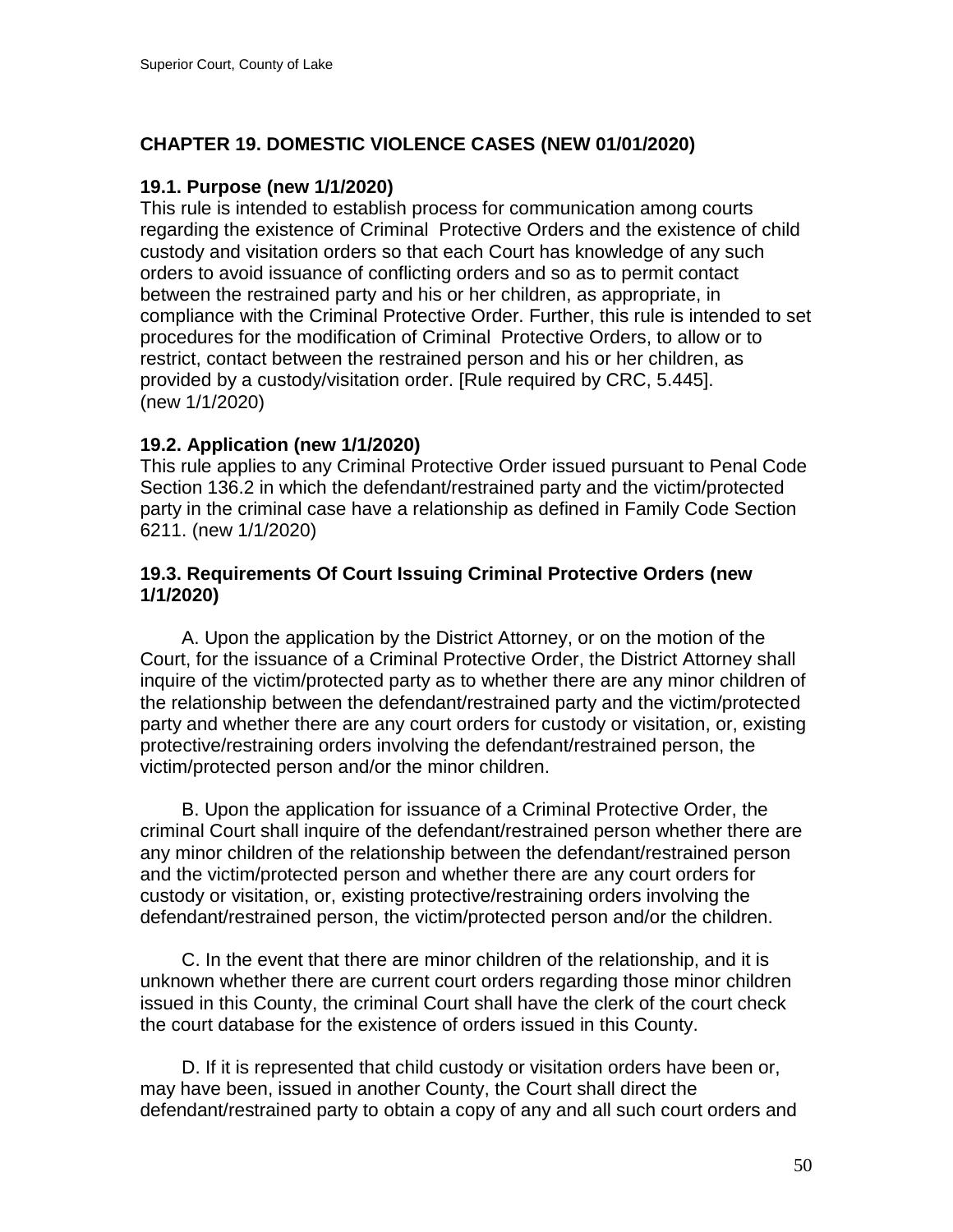the Court shall then advise the defendant/restrained party of the process for a request for modification of the Criminal Protective Order to be issued by the court.

(new 1/1/2020)

#### **19.4. Requirements Of Court Issuing Child Custody/Visitation Orders (new 1/1/2020)**

 A. Upon the application to the court for the issuance of an order for child custody or visitation in any action, the court shall inquire of the parties whether there has been issued any Criminal Protective Orders, by any court, protecting/restraining any party to the action or the minor children. In the absence of conflicting information, the review of the information set forth in a current Uniform Child Custody Jurisdiction and Enforcement Act Declaration shall be sufficient.

 B. In the event that there is information, or it is represented, that a Criminal Protective Order has been issued in this County, the Court shall direct the clerk to check the court database for the existence of a Criminal Protective Order and to lodge a copy of the Criminal Protective Order in the file of the action.

 C. In the event it is represented that a Criminal Protective Order has been issued by a Court in another County or State, the Court shall direct the parties to the action to obtain and provide to the Court a copy of the Criminal Protective Order. The Court may also direct the clerk of the court to make reasonable efforts to determine the existence of a Criminal Protective Order, obtain a copy of the order and lodge the order in the file of the action.

 D. The Juvenile Court, prior to issuing any order involving custody/visitation or a parenting plan in a juvenile action, shall make a reasonable effort to determine if a Criminal Protective Order is in existence regarding either parent in the action.

(new 1/1/2020)

# **19.5. Issuance Of Orders (new 1/1/2020)**

 A. Criminal Protective Orders. In the issuance of a Criminal Protective Order the Court shall consider whether peaceful contact with the victim/protected person should be allowed for the purpose of allowing defendant/restrained person to have contact with the children pursuant to an existing order for child custody/visitation or pursuant to any order to be issued for child custody/visitation. The Court may act to permit appropriate contact between defendant/restrained party and his or her children while providing for the safety of the protected parties by ensuring the Criminal Protective Order is not violated.

 B. Child Custody/Visitation Order. In the issuance of a child custody/visitation order, the Court shall consider the existence of a Criminal Protective Order, and,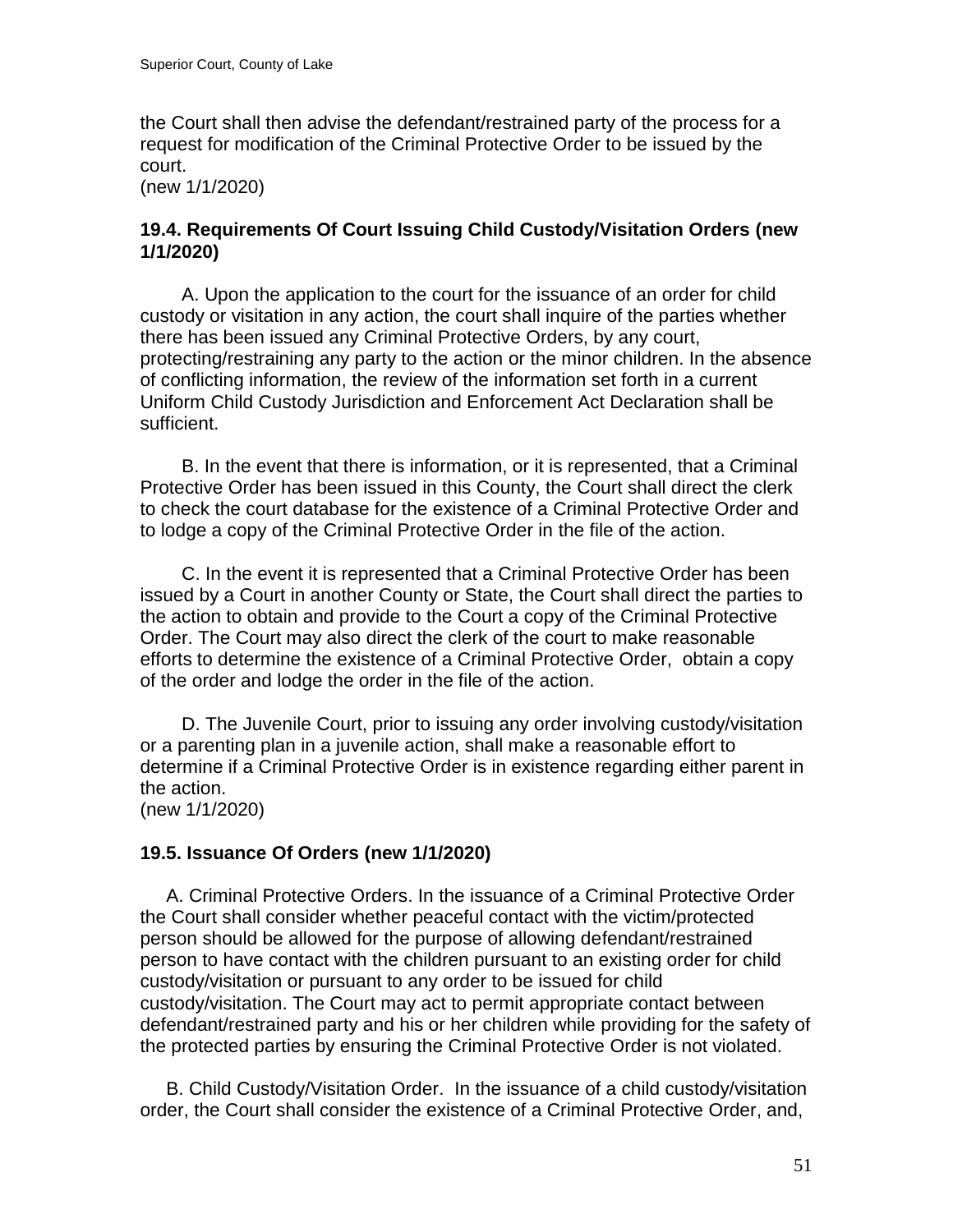if appropriate, the domestic violence allegations and/or findings, as required by the Family Code, in issuing a child custody/visitation order. The Court shall not act to issue a child custody/visitation order that conflicts, in any manner, with the Criminal Protective Order. The Court may issue a child custody and visitation order that is expressly conditioned upon the modification, as directed by the criminal Court, of the Criminal Protective Order to make the child custody and visitation order effective. Any child custody/visitation order that permits contact between the restrained party and his or her minor children shall provide for the safe exchange of the children and shall specify the time, day and manner of transfer of the child pursuant to Family Code Section 3100. (new 1/1/2020)

# **19.6. Modification Of Criminal Protective Order (new 1/1/2020)**

 A. An existing Criminal Protective Order issued by the Court may be modified only in the criminal proceeding, by the criminal Court, unless the criminal Court directs the matter be transferred and set on the domestic violence restraining order calendar of the court for modification proceedings regarding the criminal protective order and a child custody/visitation order issued or to be issued by the other Court.

 B. At the request of defendant/restrained party, the victim/protected party, or on the motion of the Court, the Court may set a hearing on the criminal court calendar, and notice the parties, on the issue of whether an existing criminal protective order should be modified in view of an existing or proposed child custody/visitation orders. The criminal Court shall be provided with the pleadings and orders relevant to the issue of modification of the Criminal Protective Order.

 C. Unless good cause is shown to be present, a request for modification of a Criminal Protective Order shall be made by a written motion, and supporting application and declaration, showing grounds for the requested modification and the submission of a completed proposed modified Criminal Protective Order (JC-Form CR-160). The motion shall be filed in the criminal action and set for hearing at least 10 days from the date of filing and on at least 5 days notice to all parties. (new 1/1/2020)